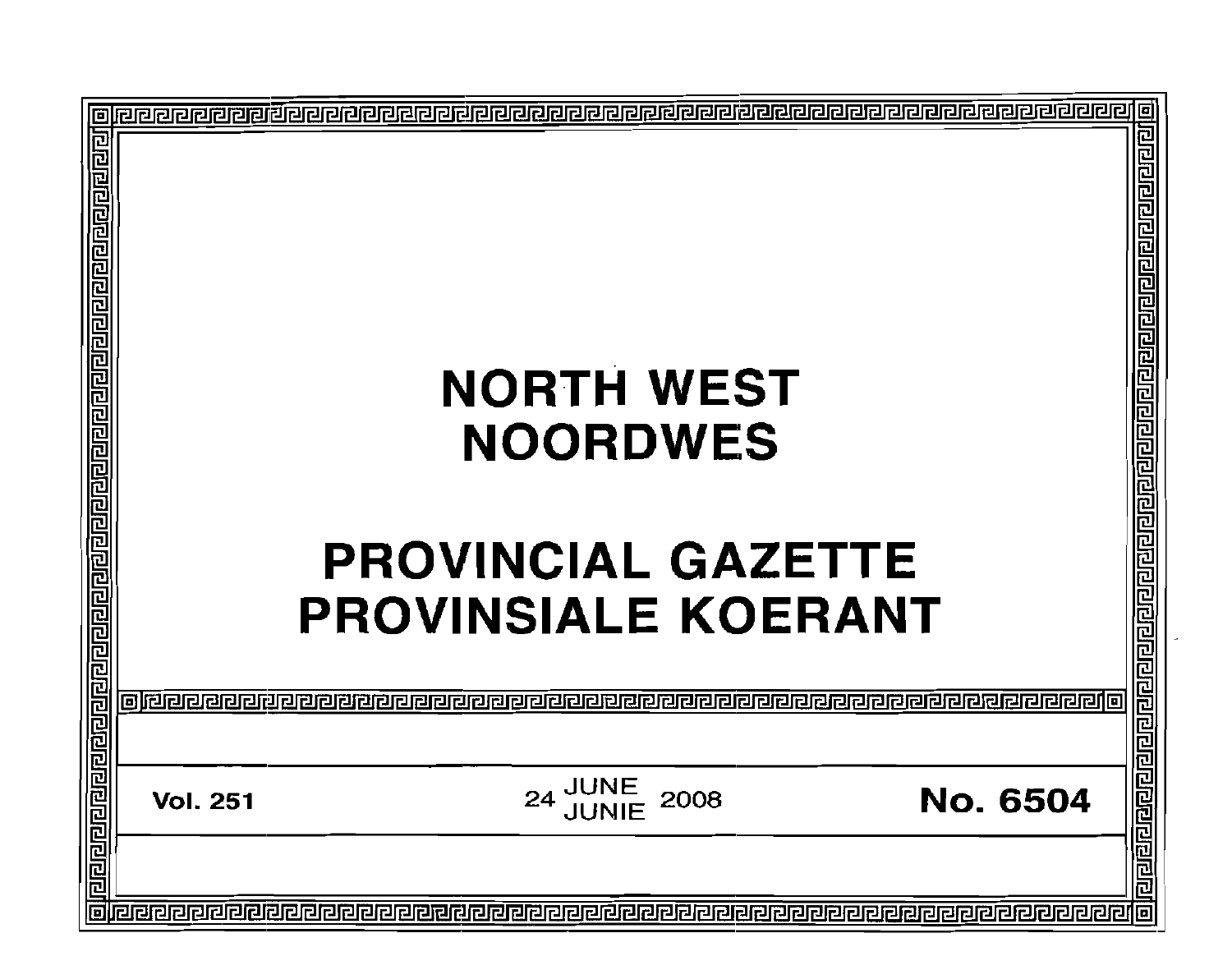### **CONTENTS**

### **GENERAL NOTICES**

| 355        | Town-planning and Townships Ordi-<br>nance (15/1986): Ditsobotla Amendment |          |      |
|------------|----------------------------------------------------------------------------|----------|------|
|            |                                                                            | 9        | 6504 |
| 356        | Fochvile Amendment Scheme<br>do.:                                          |          |      |
|            |                                                                            | 9        | 6504 |
| 357        | do.:<br>Peri Urban Areas Amendment                                         |          |      |
| 358        | do.:                                                                       | 10       | 6504 |
|            | Hartbeeespoort Amendment                                                   | 11       | 6504 |
| 359        | do.: Hartbeespoort Amendment Scheme                                        |          |      |
|            |                                                                            | 11       | 6504 |
| 360        | do.: Amendment Scheme 436                                                  | 12       | 6504 |
| 361        | do.: Amendment Scheme 437                                                  | 13       | 6504 |
| 362        | do.: Amendment Scheme 439                                                  | 13       | 6504 |
| 363        | do.: Klerksdorp Land Use Management                                        |          |      |
| 364        | do.: Rustenburg Amendment Scheme                                           | 14       | 6504 |
|            |                                                                            | 15       | 6504 |
| 365        | do.: Rustenburg Amendment Scheme                                           |          |      |
|            |                                                                            | 15       | 6504 |
| 366        | do.: Establishment of township: De Rust                                    |          |      |
|            |                                                                            | 16       | 6504 |
| 367        | do.: do.: Brits Extension 135                                              | 17<br>18 | 6504 |
| 368<br>369 | do.: do.: Melodie Extension 276<br>Division of Land Ordinance (20/1986):   |          | 6504 |
|            | Division of land: Holding 44, Vyfhoek                                      |          |      |
|            | Agricultural Holdings                                                      | 19       | 6504 |
| 370        | Development Facilitation Act, 1995:                                        |          |      |
|            | Establishment of land development area:                                    |          |      |
|            | Portion 100, Erf 2529, Potchefstroom IQ                                    | 19       | 6504 |
| 374        | Town-planning and Townships Ordi-<br>nance (15/1986): Rezoning: Erf 56,    |          |      |
|            |                                                                            | 20       | 6504 |
| 375        | do.: Rustenburg Amendment Scheme                                           |          |      |
|            |                                                                            | 21       | 6504 |
| 376        | do.: Ditsobotla Amendment Scheme 22.                                       | 22       | 6504 |
| 377        | do.: Potchefstroom Amendment Scheme                                        |          |      |
|            |                                                                            | 22       | 6504 |
| 378        | do.: Rustenburg Amendment Scheme                                           | 23       | 6504 |
| 379        | do.: Rustenburg Amendment Scheme                                           |          |      |
|            |                                                                            | 24       | 6504 |
| 380        | Fochville Amendment Scheme<br>do.:                                         |          |      |
|            |                                                                            | 24       | 6504 |
| 381        | do.: Klerksdorp Amendment Scheme                                           | 25       | 6504 |
| 382        | do.: Klerksdorp Land Use Management                                        |          |      |
|            |                                                                            | 26       | 6504 |
| 383        | Brits Town-planning Scheme, 1/1958                                         | 26       | 6504 |
| 384        | Development Facilitation Act, 1995:                                        |          |      |
|            | Establishment of a land development                                        |          |      |
|            | area: Remaining Portion of Portion 1 of                                    |          | 6504 |
| 385        | Erf 896, Potchefstroom<br>Electoral Act, 1998: List of candidates          | 27<br>28 | 6504 |
|            |                                                                            |          |      |
|            | <b>LOCAL AUTHORITY NOTICES</b>                                             |          |      |
| 219        | Town-planning and Townships Ordi-                                          |          |      |
|            | nance (15/1986): Local Municipality of                                     |          |      |
|            | Madibeng: Establishment of township:<br>Bushveld View Estate Extension 15  | 28       | 6504 |
| 251        | Town-planning and Townships Ordi-                                          |          |      |
|            | nance (15/1986): Madibeng<br>Local                                         |          |      |
|            | Municipality: Establishment of township:                                   |          |      |
|            |                                                                            | 29       | 6504 |
| 252        | do.: do.: do.: Brits Extension 145                                         | 30       | 6504 |
| 253        | do.: do.: Rietfontein Manor<br>do.:                                        | 30       | 6504 |
| 254        | do.: do.: Rezoning: Erf 625, Elandsrand                                    |          |      |
|            |                                                                            | 32       | 6504 |
| 255        | do.: Rustenburg Local Municipality:                                        |          |      |
|            | Rustenburg Amendment Scheme 107                                            | 33       | 6504 |
| 256        | do.: City of Matlosana: Rezoning: Portion                                  |          |      |
|            | of Erven 11 and 12, Witkoppies                                             | 33       | 6504 |
| 257        | do.: do.: do.: Erf 52, Freemanville                                        | 34       | 6504 |

### **INHOUD**

| No.        |                                                                                    | Page<br>No. | Gazette<br>No. | No.        |                                                                                      | No.      | Bladsy Koerant<br>No. |
|------------|------------------------------------------------------------------------------------|-------------|----------------|------------|--------------------------------------------------------------------------------------|----------|-----------------------|
|            | <b>GENERAL NOTICES</b>                                                             |             |                |            | <b>ALGEMENE KENNISGEWINGS</b>                                                        |          |                       |
| 355        | Town-planning and Townships Ordi-<br>nance (15/1986): Ditsobotla Amendment         |             |                | 355 .      | Ordonnansie op Dorpsbeplanning en<br>Dorpe (15/1986): Ditsobotla-wysiging-           |          |                       |
| 356        | do.: Fochvile Amendment Scheme                                                     | 9           | 6504           |            |                                                                                      | 9        | 6504                  |
| 357 -      | do.: Peri Urban Areas Amendment                                                    | 9           | 6504<br>6504   | 356<br>357 | do.: Fochville-wysigingskema F110/08<br>do.: Buitestedelike Gebiede-wysiging-        | 10       | 6504                  |
|            | 358 do.:<br>Hartbeeespoort<br>Amendment                                            | 10          |                | 358        | do.: Hartbeespoort-wysigingskema 350                                                 | 10<br>11 | 6504<br>6504          |
| 359.       | do.: Hartbeespoort Amendment Scheme                                                | 11          | 6504           | 359.       | do.: Hartbeespoort-wysigingskema 351                                                 | 12       | 6504                  |
| 360.       | do.: Amendment Scheme 436                                                          | 11<br>12    | 6504<br>6504   | 360<br>361 | do.: Wysigingskema 346<br>do.: Wysigingskema 437                                     | 12       | 6504<br>6504          |
| 361        | do.: Amendment Scheme 437                                                          | 13          | 6504           | 362        |                                                                                      | 13<br>14 | 6504                  |
| 362<br>363 | do.: Amendment Scheme 439<br>do.: Klerksdorp Land Use Management                   | 13          | 6504           | 363.       | do.: Klerksdorp Grondgebruikbeheer-                                                  |          |                       |
|            |                                                                                    | 14          | 6504           |            |                                                                                      | 14       | 6504                  |
| 364        | do.: Rustenburg Amendment Scheme                                                   |             |                | 364        | do.: Rustenburg-wysigingskema 491                                                    | 15       | 6504                  |
|            |                                                                                    | 15          | 6504           | 365        | do.: Rustenburg-wysigingskema 492                                                    | 16       | 6504                  |
| 365 -      | do.: Rustenburg Amendment Scheme                                                   | 15          | 6504           | 366        | do.: Stigting van dorp: De Rust Manor                                                | 17       | 6504                  |
| 366.       | do.: Establishment of township: De Rust                                            |             |                | 367        | do.: do.: Brits-uitbreiding 135                                                      | 17       | 6504                  |
|            |                                                                                    | 16          | 6504           | 368        | do.: do.: Melodie-uitbreiding 27                                                     | 18       | 6504                  |
| 367        | do.: do.: Brits Extension 135                                                      | 17          | 6504           | 369        | Ordonnansie op die Verdeling van Grond                                               |          |                       |
| 368        | do.: do.: Melodie Extension 276                                                    | 18          | 6504           |            | (20/1986): Verdeling van grond: Hoewe                                                |          |                       |
| 369        | Division of Land Ordinance (20/1986):                                              |             |                |            | 44, Vyfhoek-landbouhoewes                                                            | 19       | 6504                  |
|            | Division of land: Holding 44, Vyfhoek                                              |             |                |            | 370 Wet op Ontwikkelingsfasilitering, 1995:                                          |          |                       |
| 370.       | Agricultural Holdings<br>Development Facilitation Act, 1995:                       | 19          | 6504           |            | Stigting van grondontwikkelingsgebied:<br>Gedeelte 100, Erf 2529, Potchefstroom      |          |                       |
|            | Establishment of land development area:<br>Portion 100, Erf 2529, Potchefstroom IQ | 19          | 6504           |            |                                                                                      | 20       | 6504                  |
| 374        | Town-planning and Townships Ordi-                                                  |             |                | 374        | Ordonnansie op Dorpsbeplanning en                                                    |          |                       |
|            | nance (15/1986): Rezoning: Erf 56,                                                 |             |                |            | Dorpe (15/1986): Hersonering: Erf 56,                                                |          |                       |
|            |                                                                                    | 20          | 6504           |            |                                                                                      | 20       | 6504                  |
| 375.       | do.: Rustenburg Amendment Scheme                                                   |             |                | 375        | do.: Rustenburg-wysigingskema 454                                                    | 21       | 6504                  |
|            |                                                                                    | 21          | 6504           | 376        | do.: Ditsobotla-wysigingskema 22                                                     | 22       | 6504                  |
| 376        | do.: Ditsobotla Amendment Scheme 22.<br>do.: Potchefstroom Amendment Scheme        | 22          | 6504           | 377        | do.: Potchefstroom - wysigingskema                                                   |          |                       |
| 377        |                                                                                    | 22          | 6504           |            |                                                                                      | 23       | 6504                  |
| 378        | do.: Rustenburg Amendment Scheme                                                   |             |                | 378        | do.: Rustenburg-wysigingskema 481                                                    | 23       | 6504                  |
|            |                                                                                    | 23          | 6504           | 379        | do.: Rustenburg-wysigingskema 495                                                    | 24       | 6504                  |
| 379.       | do Rustenburg Amendment Scheme                                                     |             |                | 380        | do.: Fochville-wysigingskema F118/08                                                 | 25       | 6504                  |
|            |                                                                                    | 24          | 6504           | 381        | do.: Klerksdorp-wysigingskema 442                                                    | 25       | 6504                  |
| 380.       | do.: Fochville Amendment Scheme                                                    | 24          | 6504           | 382        | do.: Klerksdorp-grondgebruikbestuur-                                                 |          |                       |
| 381        | do.: Klerksdorp Amendment Scheme                                                   |             |                |            |                                                                                      | 26       | 6504                  |
|            |                                                                                    | 25          | 6504           | 383        | Brits-Dorpsbeplanningskema, 1/1958                                                   | 27       | 6504                  |
| 382        | do.: Klerksdorp Land Use Management                                                |             |                | 384        | Wet op Ontwikkelingsfasilitering, 1995:                                              |          |                       |
|            |                                                                                    | 26          | 6504           |            | Stigting van 'n grondonwikkelingsgebied:                                             |          |                       |
| 383        | Brits Town-planning Scheme, 1/1958                                                 | 26          | 6504           |            | Resterende Gedeelte van Gedeelte 1                                                   |          |                       |
| 384        | Development Facilitation Act, 1995:<br>Establishment of a land development         |             |                |            | van Erf 896, Potchefstroom                                                           | 27       | 6504                  |
|            | area: Remaining Portion of Portion 1 of                                            |             |                | 385.       | Electoral Act, 1998: List of candidates                                              | 28       | 6504                  |
|            |                                                                                    | 27          | 6504           |            | <b>PLAASLIKE BESTUURSKENNISGEWINGS</b>                                               |          |                       |
| 385        | Electoral Act, 1998: List of candidates                                            | 28          | 6504           |            | 219 Ordonnansie op Dorpsbeplanning en                                                |          |                       |
|            | <b>LOCAL AUTHORITY NOTICES</b>                                                     |             |                |            | Dorpe (15/1986): Plaaslike Munisipaliteit                                            |          |                       |
| 219        | Town-planning and Townships Ordi-                                                  |             |                |            | van Madibeng: Stigting van dorp:                                                     |          |                       |
|            | nance (15/1986): Local Municipality of                                             |             |                |            | Bushveld View Estate Extension 15                                                    | 29       | 6504                  |
|            | Madibeng: Establishment of township:<br>Bushveld View Estate Extension 15          | 28          | 6504           | 251        | Ordonnansie op Dorpsbeplanning en                                                    |          |                       |
| 251        | Town-planning and Townships Ordi-                                                  |             |                |            | Dorpe (15/1986): Madibeng Plaaslike<br>Munisipaliteit: Stigting van dorp: Brits-uit- |          |                       |
|            | nance (15/1986): Madibeng Local                                                    |             |                |            |                                                                                      |          |                       |
|            | Municipality: Establishment of township:                                           |             |                |            |                                                                                      | 30<br>31 | 6504<br>6504          |
|            |                                                                                    | 29          | 6504           | 252<br>253 | do.: do.: do.: Brits-uitbreiding 145<br>do.: do.: do.: Rietfontein Manor-uitbrei-    |          |                       |
| 252.       | do.: do.: do.: Brits Extension 145                                                 | 30          | 6504           |            |                                                                                      | 32       | 6504                  |
| 253        | do.: do.: do.: Rietfontein Manor                                                   | 30          | 6504           |            | 254 do.: do.: Hersonering: Erf 625, Elands-                                          |          |                       |
| 254        | do.: do.: Rezoning: Erf 625, Elandsrand                                            |             |                |            |                                                                                      | 32       | 6504                  |
|            |                                                                                    | 32          | 6504           | 255        | do.: Rustenburg Plaaslike Munisipaliteit:                                            |          |                       |
| 255.       | do.: Rustenburg Local Municipality:                                                |             |                |            | Rustenburg-wysigingskema 107                                                         | 33       | 6504                  |
|            | Rustenburg Amendment Scheme 107                                                    | 33          | 6504           |            | 256 do.: Stad van Matlosana: Hersonering:                                            |          |                       |
| 256.       | do.: City of Matlosana: Rezoning: Portion<br>of Erven 11 and 12, Witkoppies        | 33          | 6504           |            | Gedeelte van Erwe 11 en 12, Wilkoppies                                               | 34       | 6504                  |
|            | 257    do.: do.: do.: Erf 52. Freemanville                                         | 34          | 6504           |            | 257 do.: do.: do.: Erf 52. Freemanville                                              | 34       | 6504                  |

257 do.: do.: do.: Erf 52, Freemanville........... 34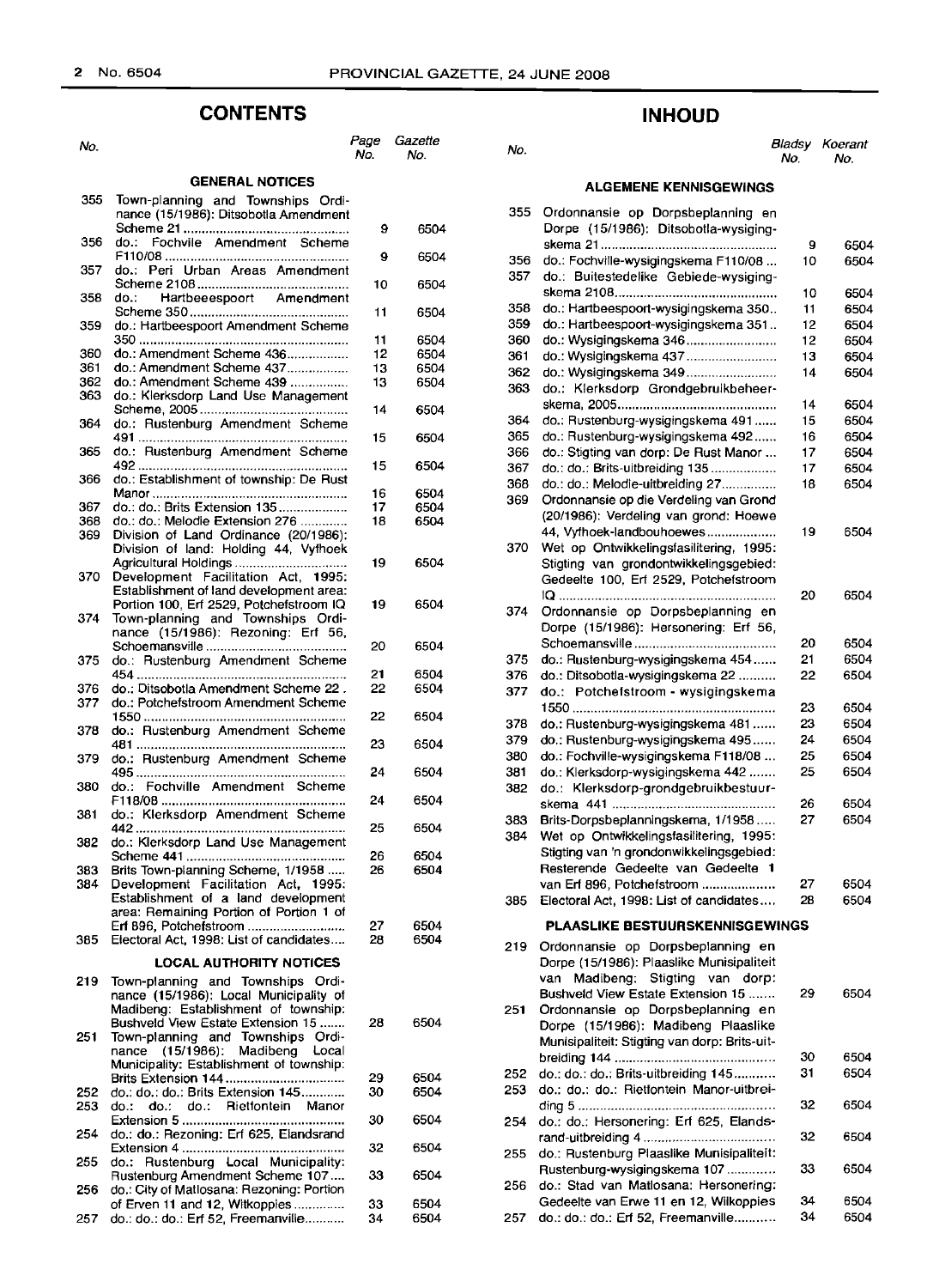| 258 | Town-planning and Townships Ordi-<br>nance (15/1986): Erf 328, Flamwood | 35 | 6504 | 258 | Ordonnansie op Dorpsbeplanning en<br>Dorpe (15/1986): Stad van Matiosana:<br>Hersonering: Erf 328, Flamwood-uit- |    |      |
|-----|-------------------------------------------------------------------------|----|------|-----|------------------------------------------------------------------------------------------------------------------|----|------|
|     |                                                                         |    |      |     |                                                                                                                  | 35 | 6504 |
| 259 | do.: do.: do.: Portion of Erf 1017, La Hoff                             | 35 | 6504 | 259 | do.: do.: do.: Gedeelte van Erf 1017, La                                                                         |    |      |
| 260 | do.: do.: do.: Erven 647 to 671, Ellaton."                              | 36 | 6504 |     |                                                                                                                  | 36 | 6504 |
| 261 | do.: do.: do.: Erf 434, Wilkoppies                                      |    |      | 260 | do.: do.: do.: Erwe 647 tot 671, Ellaton                                                                         | 36 | 6504 |
|     |                                                                         | 37 | 6504 | 261 | do.: do.: do.: Erf 434, Wilkoppies-uitbrei-                                                                      |    |      |
| 262 | do.: do.: do.: Remainder of Erf 1709,                                   |    |      |     |                                                                                                                  | 37 | 6504 |
|     |                                                                         | 37 | 6504 | 262 | do.: do.: do.: Restant van Erf 1709,                                                                             |    |      |
| 263 | do.: do.: do.: Portion 17 of the farm                                   |    |      |     | Klerksdorp-uitbreiding 10                                                                                        | 38 | 6504 |
|     |                                                                         | 38 | 6504 | 263 | do.: do.: do.: Gedeelte 17 van die plaas                                                                         |    |      |
|     |                                                                         |    |      |     |                                                                                                                  | 38 | 6504 |
| 264 | do.: do.: do.: Erven 574 to 583 and Erven                               |    |      | 264 | do.: do.: do.: Erwe 574 to 583 en Erwe                                                                           |    |      |
|     |                                                                         | 39 | 6504 |     |                                                                                                                  | 39 | 6504 |
| 265 | do.: $do.: do.: Erf 57, Freenanville$                                   | 39 | 6504 | 265 | do.: do.: do.: Erf 57, Freemanville                                                                              | 40 | 6504 |
| 266 | do.: do.: do.: Erf 24, Stilfontein                                      | 40 | 6504 | 266 | do.: do.: do.: Erf 24, Stilfontein                                                                               | 40 | 6504 |
| 267 | do.: do.: do.: Portions 10 to 14 of Erf 887,                            |    |      | 267 | do.: do.: do.: Gedeeltes 10 tot 14 van Erf                                                                       |    |      |
|     |                                                                         | 41 | 6504 |     |                                                                                                                  | 41 | 6504 |
| 268 | do.: do.: do.: Erf 1032, La Hoff                                        | 41 | 6504 | 268 | do.: do.: do.: Erf 1032, La Hoff                                                                                 | 42 | 6504 |
| 269 |                                                                         | 42 | 6504 | 269 | do.: do.: do.: Erf 393, Doringkruin                                                                              | 42 | 6504 |
|     | do.: do.: do.: Erf 393, Doringkruin                                     |    |      | 270 | Ordonnansie op Plaaslike Bestuur                                                                                 |    |      |
| 270 | Local Government Ordinance (17/1939):                                   |    |      |     | (17/1939): Merafong Stad Plaaslike                                                                               |    |      |
|     | Merafong Local Municipality: Alienation                                 |    |      |     | Munisipaliteit: Vervreemding van eien-                                                                           |    |      |
|     | of land: Portion of Park Erf 959,                                       |    |      |     | dom: Gedeelte van Parkerf 959,                                                                                   |    |      |
|     | Oberholzer Extension 1                                                  | 43 | 6504 |     | Oberholzer-uitbreiding 1                                                                                         | 43 | 6504 |
|     |                                                                         |    |      |     |                                                                                                                  |    |      |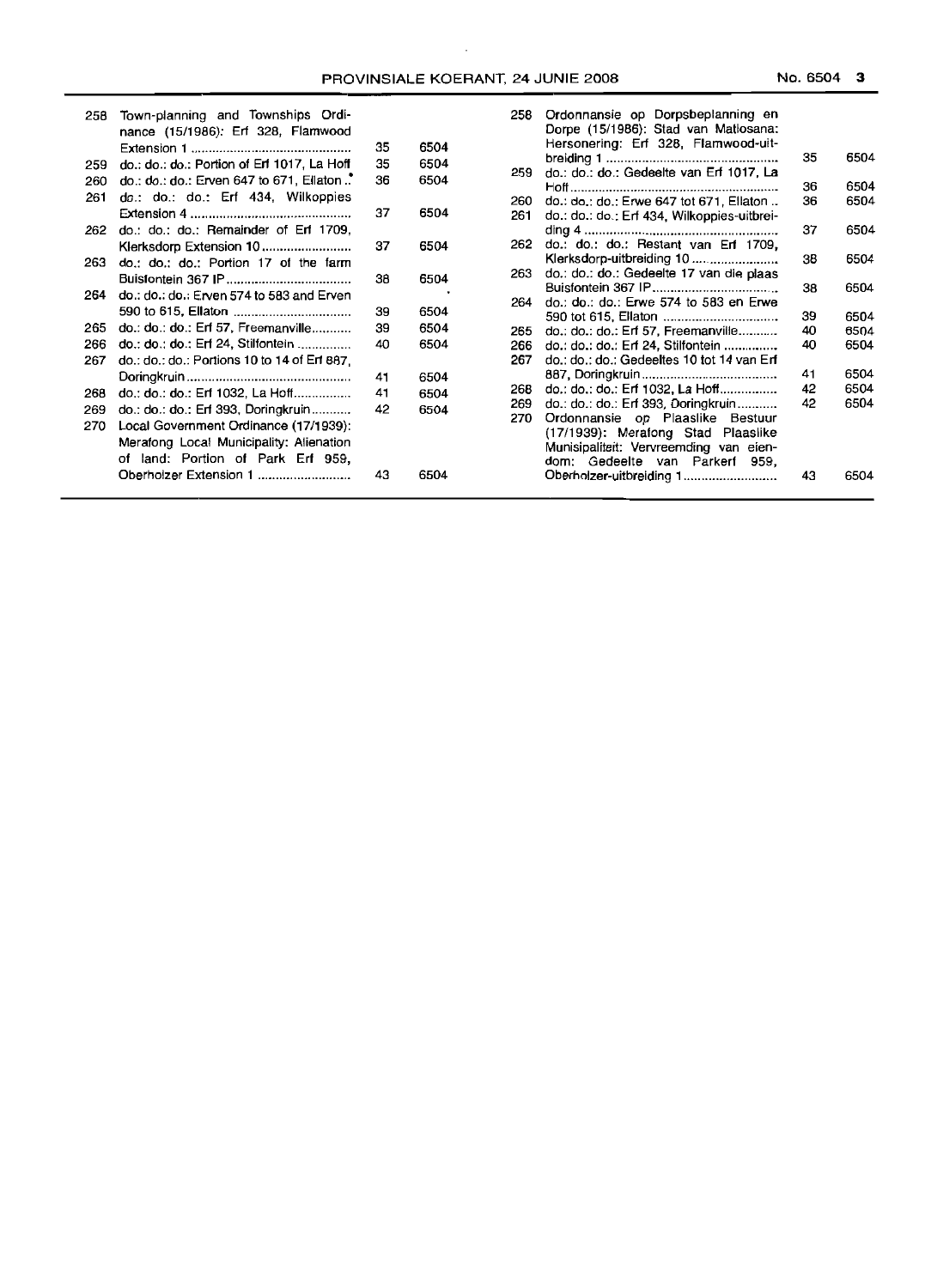

In future, adverts have to be paid in advance before being published in the Gazette.

directly to the Government Printing Works, 7 days before publication date.

AWIE VAN ZVL Advertising Manager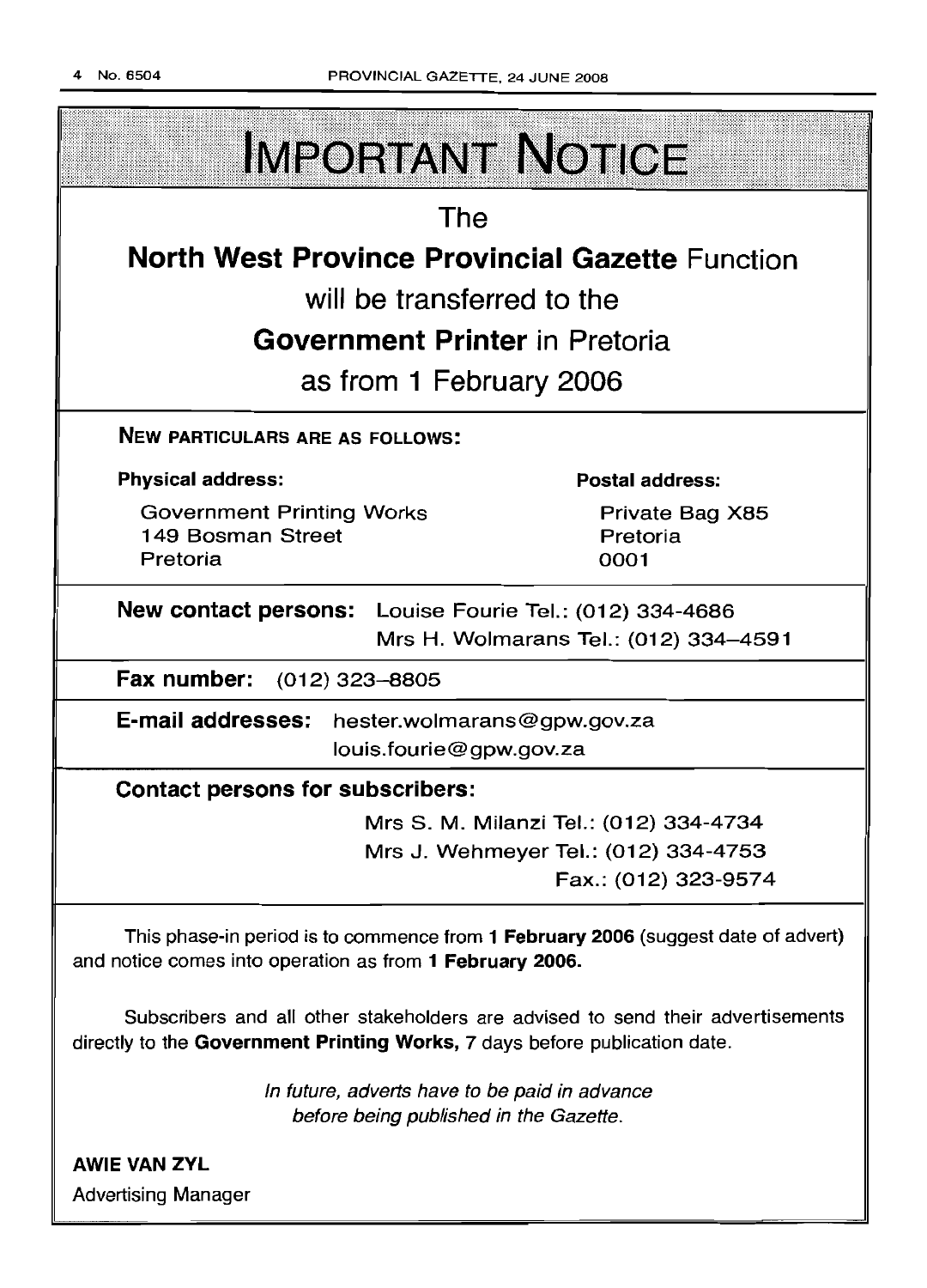|                                                                                                                                              | IT IS THE CLIENTS RESPONSIBILITY TO ENSURE THAT THE CORRECT AMOUNT IS PAID<br>AT THE CASHIER OR DEPOSITED INTO THE GOVERNMENT PRINTING WORKS BANK<br>ACCOUNT AND ALSO THAT THE REQUISITION/COVERING LETTER TOGETHER WITH<br>THE ADVERTISEMENTS AND THE PROOF OF DEPOSIT REACHES THE GOVERNMENT<br>PRINTING WORKS IN TIME FOR INSERTION IN THE PROVINCIAL GAZETTE.<br>NO ADVERTISEMENTS WILL BE PLACED WITHOUT PRIOR PROOF OF PRE-PAYMENT.<br>$\frac{1}{4}$ page R 187.37<br>Letter Type: Arial<br>Size: 10<br>Line Spacing: At:<br>Exactly<br>11pt |
|----------------------------------------------------------------------------------------------------------------------------------------------|----------------------------------------------------------------------------------------------------------------------------------------------------------------------------------------------------------------------------------------------------------------------------------------------------------------------------------------------------------------------------------------------------------------------------------------------------------------------------------------------------------------------------------------------------|
| <b>A PRICE</b><br><b>INCREASE OF</b><br><b>8,5% WILL BE</b><br><b>EFFECTIVE ON</b><br><b>ALL TARIFFS</b><br><b>FROM</b><br><b>1 MAY 2008</b> | $\frac{1}{4}$ page R 374.75<br>Letter Type: Arial<br>Size: 10<br>Line Spacing: At:<br>Exactly<br>11pt<br>$\frac{1}{4}$ page R 562.13                                                                                                                                                                                                                                                                                                                                                                                                               |
|                                                                                                                                              | Letter Type: Arial<br>Size: 10<br>Line Spacing: At:<br>Exactly<br>11pt                                                                                                                                                                                                                                                                                                                                                                                                                                                                             |
|                                                                                                                                              | $\frac{1}{4}$ page R 749.50<br>Letter Type: Arial<br>Size: 10<br>Line Spacing: At:<br>Exactly<br>11pt                                                                                                                                                                                                                                                                                                                                                                                                                                              |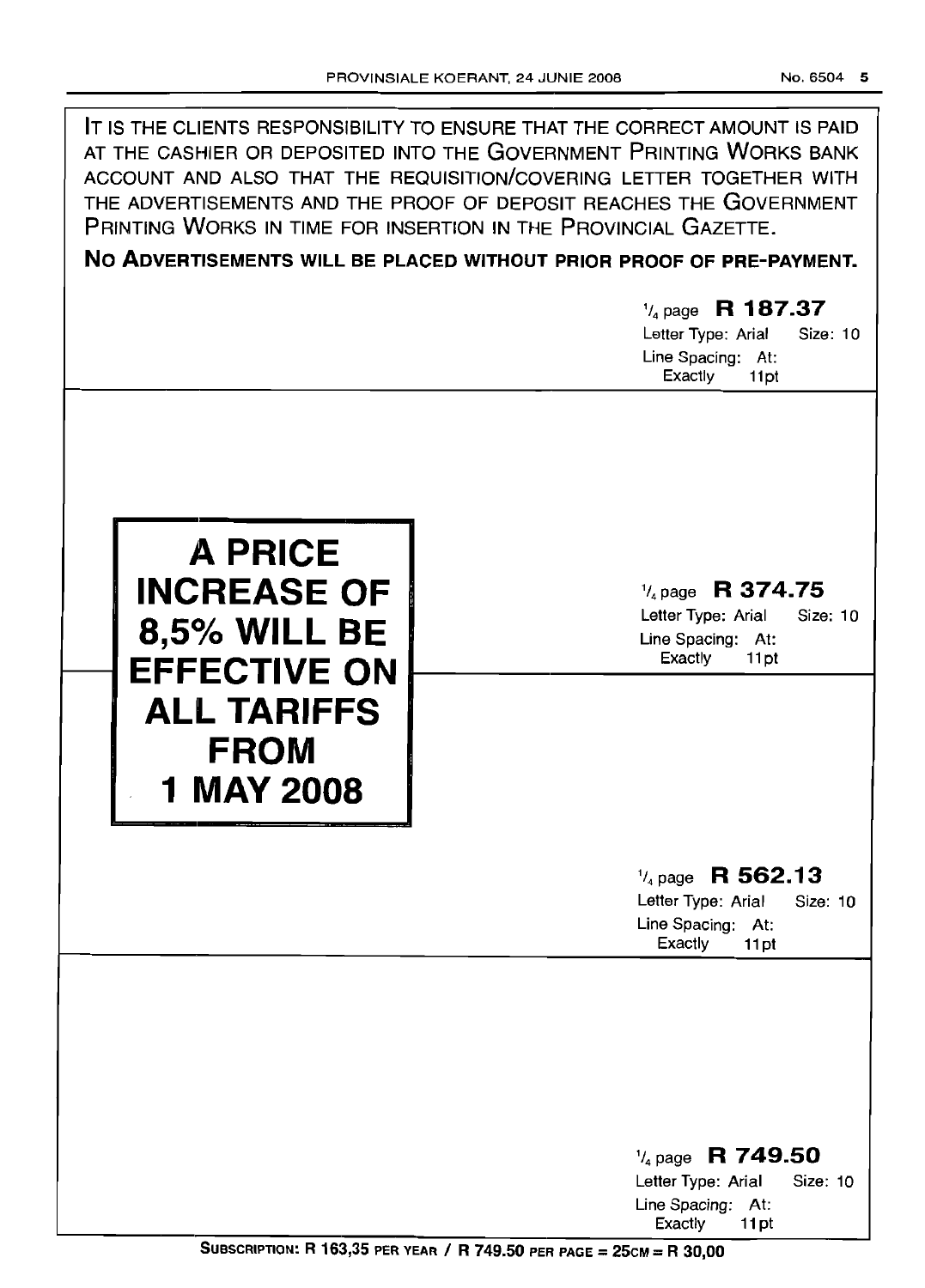

(2) erroneous classification of a notice, or the placement of such notice in any section or under any heading other than the section or heading stipulated by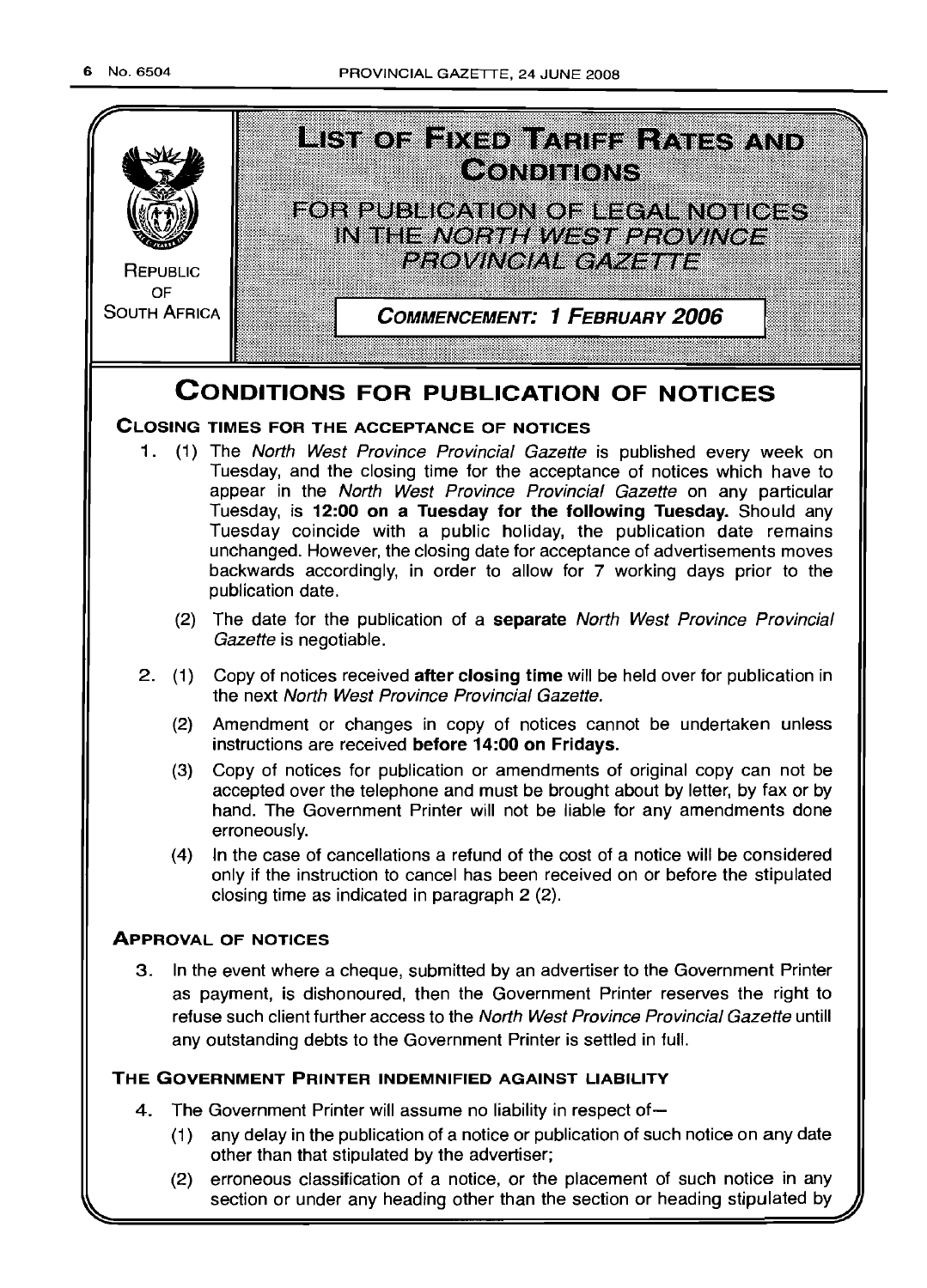- (3) any editing, revision, omission, typographical errors or errors resulting from faint or indistinct copy.
- (4) The Government Printing Works is not responsible for any amendments.

### LIABILITY OF ADVERTISER

5. Advertisers will be held liable for any compensation and costs arising from any action which may be instituted against the Government Printer in consequence of the publication of any notice.

## **COPY**

- 6. Copy of notices must be typed on one side of the paper only and may not constitute part of any covering letter or document.
- 7. At the top of any copy, and set well apart from the notice, the following must be stated:

Where applicable

- (1) The heading under which the notice is to appear.
- (2) The cost of publication applicable to the notice, in accordance with the "Word Count Table".

### PAYMENT OF COST

- 9. With effect from 1 April 2005 no notice will be accepted for publication unless the cost of the insertion(s) is prepaid in CASH or by CHEQUE or POSTAL ORDERS. It can be arranged that money can be paid into the banking account of the Government Printer, in which case the deposit slip accompanies the advertisement before publication thereof.
- 10. (1) The cost of a notice must be calculated by the advertiser in accordance with the word count table.
	- (2) Where there is any doubt about the cost of publication of a notice, and in the case of copy, an enquiry, accompanied by the relevant copy, should be addressed to the Advertising Section, Government Printing Works, Private Bag X85, Pretoria, 0001 [Fax: (012) 323-8805], before publication.
- 11 . Overpayment resulting from miscalculation on the part of the advertiser of the cost of publication of a notice will not be refunded, unless the advertiser furnishes adequate reasons why such miscalculation occurred. In the event of underpayments, the difference will be recovered from the advertiser, and the notice(s) will not be published until such time as the full cost of such publication has been duly paid in cash or by cheque or postal orders, or into the banking account.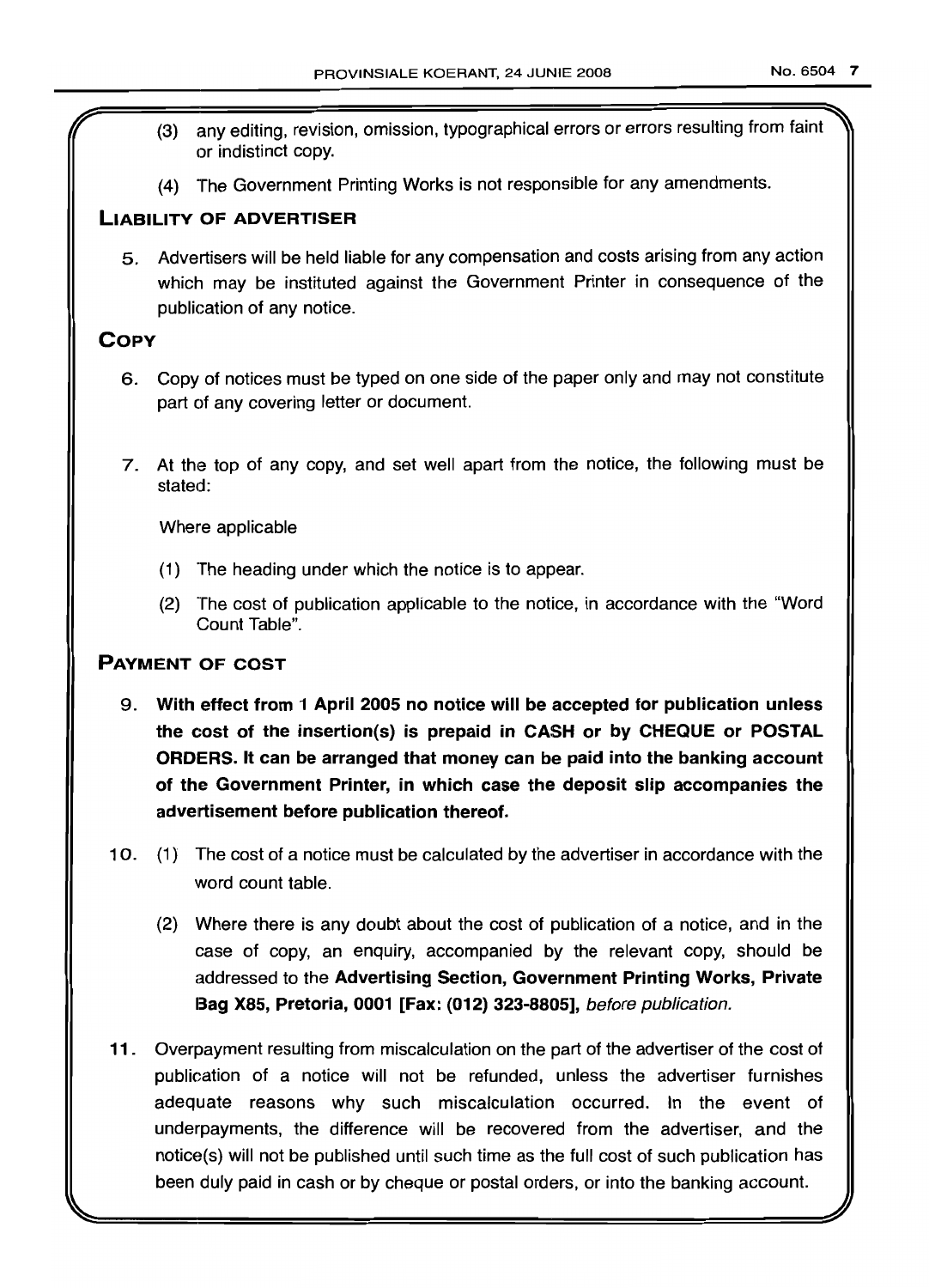l

- 12. In the event of a notice being cancelled, a refund will be made only if no cost regarding the placing of the notice has been incurred by the Government Printing Works.
- 13. The Government Printer reserves the right to levy an additional charge in cases where notices, the cost of which has been calculated in accordance with the Word Count Table, are subsequently found to be excessively lengthy or to contain overmuch or complicated tabulation.

### PROOF OF PUBLICATION

14. Copies of the North West Province Provincial Gazette which may be required as proof of publication, may be ordered from the Government Printer at the ruling price. The Government Printer will assume no liability for any failure to post such North West Province Provincial Gazette(s) or for any delay in despatching it/them.

# **GOVERNMENT PRINTERS BANK ACCOUNT PARTICULARS**

Bank:

ABSA

BOSMAN STREET

Account No.: 4057114016

Branch code: 632005

Reference No.: 00000050

Fax No.: (012) 323 8805 and (012) 323 0009

## Enquiries:

| Mrs. L. Fourie    | Tel.: (012) 334-4686 |
|-------------------|----------------------|
| Mrs. H. Wolmarans | Tel.: (012) 334-4591 |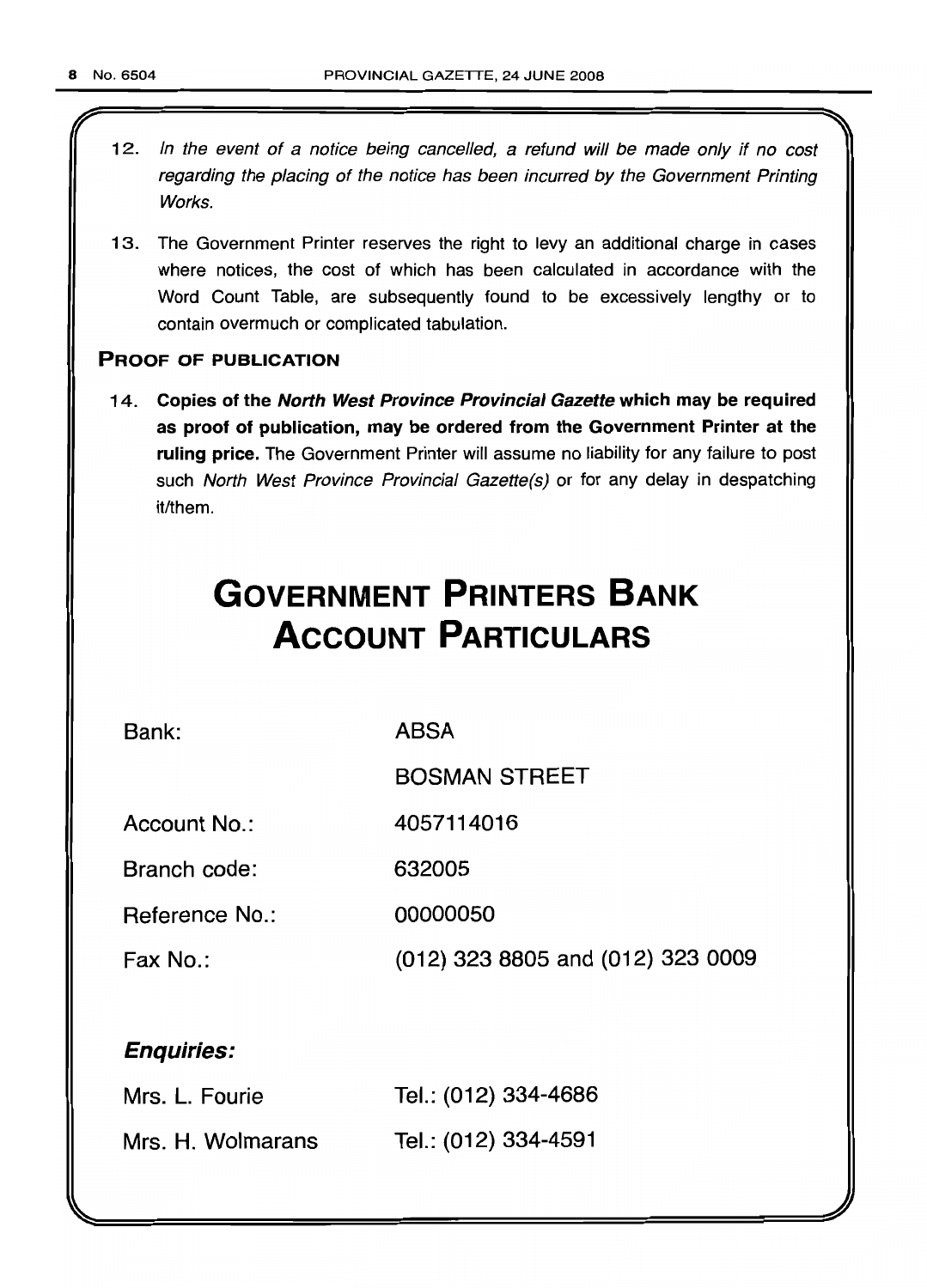# GENERAL NOTICES • ALGEMENE KENNISGEWINGS

### NOTICE 355 OF 2008

NOTICE OF APPLICATION FOR AMENDMENT OF THE TOWN-PLANNING SCHEME IN TERMS OF SECTION 56 (1) (b) (i) OF THE TOWN-PLANNINGAND TOWNSHIPS ORDINANCE, 1986 (ORDINANCE 15 OF 1986)

### DITSOBOTLA AMENDMENT SCHEME 21

I, R. Mienie, the 11uture owner of Remaining Extent of Erf 787 and Portion 2 of Erf 787, Lichtenburg, hereby give notice in terms of section 56 (1) (b) (i) of the Town-planning and Townships Ordinance, 1986, that I have applied to the Ditsobotla Local Municipality for the amendment of the town-planning scheme known as Ditsobotla Town-planning Scheme, 2007, by the rezoning of the properties described above, situated at 49 Eleventh Avenue, Lichtenburg, from "Residential 1" to "Residential 2", for the development of Dwelling units.

Particulars of the application will lie for inspection during normal office hours at the office of the Municipal Manager, Room 4, from 17 June 2008.

Objections to or representations in respect of the applications must be lodged with or made in writing to the Municipal Manager at the above address or at P.O. Box 7, Lichtenburg, 2740, within a period of 28 days from 17 June 2008.

Address of applicant: 14E Third Avenue, Lichtenburg, 2740.

### KENNISGEWING 355 VAN 2008

**• •**

KENNISGEWING VAN AANSOEK OM WYSIGING VAN DORPSBEPLANNINGSKEMA INGEVOLGE ARTIKEL 56 (1) (b) (i) VAN DIE ORDONNANSIE OP DORPSBEPLANNING EN DORPE, 1986 (ORDONNANSIE 15 VAN 1986)

#### DITSOBOTLA WYSIGINGSKEMA 21

Ek, R. Mienie, die toekomstige eienaar van die Restant Gedeelte van Erf 787 en Gedeelte 1 van Erf 787, Lichtenburg, gee hiermee ingevolge artikel 56 (1) (b) (i) van die Ordonnansie op Dorpsbeplanning en Dorpe, 1986, kennis dat ek by die Ditsobotla Plaaslike Munisipaliteit aansoek gedoen het om die wysiging van die dorpsbeplanningskema bekend as Ditsobotladorpsbeplanningskema, 2007, deur die hersonering van die eiendomme hierbo beskryf, geleë te Elfdelaan 49, Lichtenburg, van "Residensieel 1" na "Flesidensieel 2", vir die ontwikkeling van Wooneenhede.

Besonderhede van die aansoek Ie ter insae gedurende gewone kantoorure by die kantoor van die Munisipale Bestuurder, Kamer 4, Eerste Vloer, Burgersentrum, h/v Dr. Nelson Mandelaweg en Transvaalstraat, Lichtenburg, Tel. (018) 632-5051, vir 'n tydperk van 28 dae vanaf 17 Junie 2008.

Besware teen of vertoë ten opsigte van die aansoek moet binne 'n tydperk van 28 dae vanaf 17 Junie 2008 skriftelik by of tot die Munisipale Bestuurder by bovermelde adres of by Posbus 7, Lichtenburg, 2740, ingedien of gerig word.

Adres van applikant: Dertiendelaan 14E, Lichtenburg, 2740.

17-24

### NOTICE 356 OF 2008

NOTICE OF APPLICATION FOR AMENDMENT OF THE FOCHVILLE LAND USE MANAGEMENT DOCUMENT, 2000, IN TERMS OF SECTION 56 (1) (b) (i) OF THE TOWN-PLANNING AND TOWNSHIPS ORDINANCE, 1986 (ORDINANCE 15 OF 1986)

### FOCHVILLE AMENDMENT SCHEME F110/08

We, Welwyn Town and Regional Planners, being the authorised agent of the owner of Remaining portion of Portion 4 of Erf 1043, situated in the town Fochville, hereby give notice in terms of section 56 (1) (b) (i) of the Town-planning and Townships Ordinance, 1986, that we have applied to the Merafong Local Municipality for the amendment of the town-planning scheme known as the Fochville Land Use Management Document, 2000, by the rezoning of the property described above, situated on 21 Siebert Street, Fochville, from "Residential 1" to "Residential 2".

Particulars of the application will lie for inspection during normal office hours at the office of the Municipal Manager, 3 Halite Street, Carletonville for a period of 28 days from 17 June 2008.

Objections to or representations in respect of the application must be lodged with or made in writing to the Municipal Manager at the above address or at P.O. Box 3, Carletonville, 2499, within a period of 28 days from 17 June 2008.

Address of applicant: Welwyn Town and Regional Planners, P.O. Box 20508, Noordbrug, 2522. Tel. (018) 293-1536.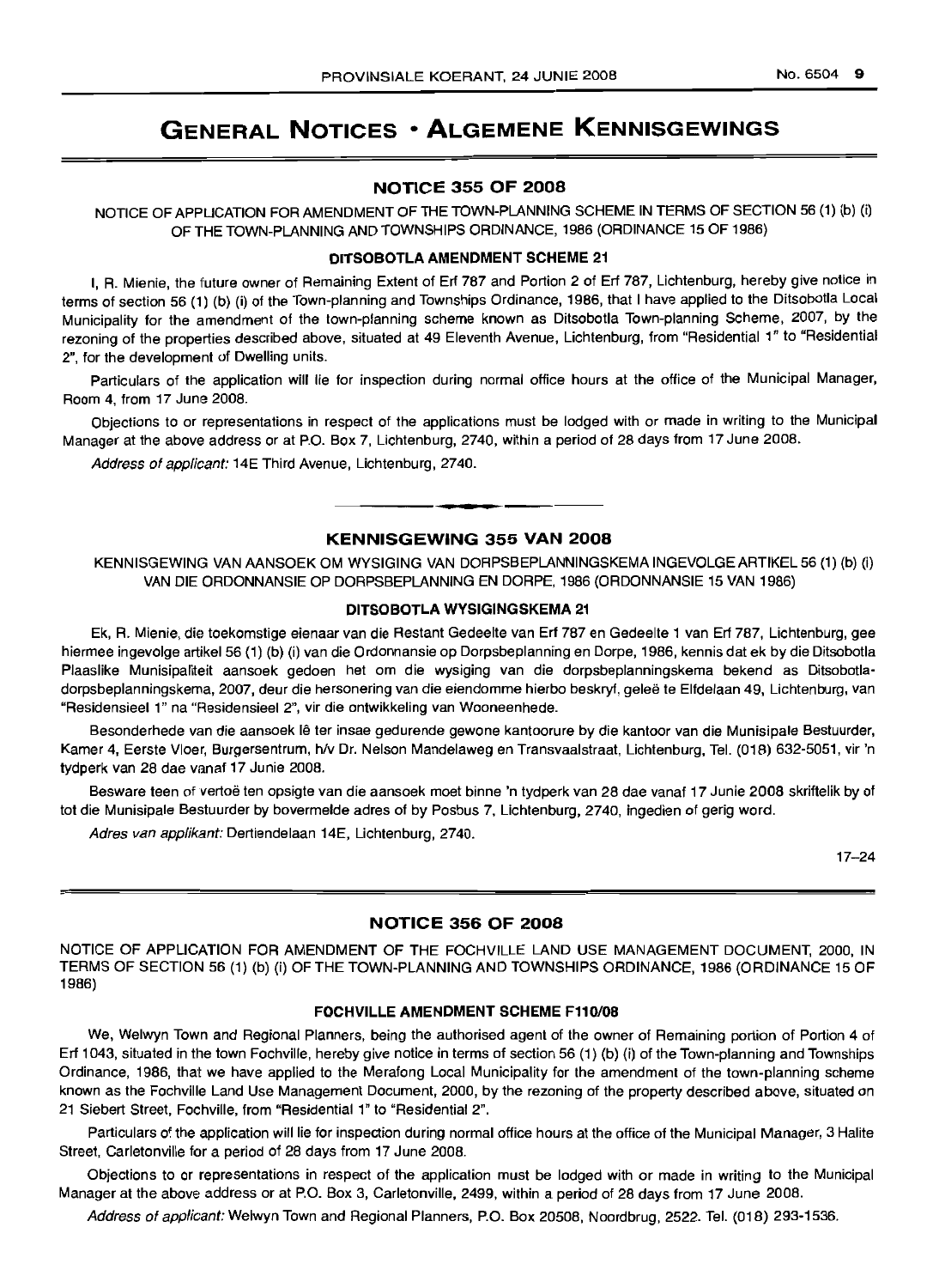### KENNISGEWING 356 VAN 2008

KENNISGEWING VAN AANSOEK OM WYSIGING VAN DIE FOCHVILLE GRONDGEBRUIKSBESTUUR DOKUMENT, 2000. INGEVOLGE ARTIKEL 56 (1) (b) (i) VAN DIE ORDONNANSIE OP DORPSBEPLANNING EN DORPE. 1986 (ORDONNANSIE 15 VAN 1986)

### FOCHVILLE WVSIGINGSKEMA F110/08

Ons, Welwyn Stads- en Streekbeplanners, synde die gemagtigde agent van die eienaar van die Resterende Gedeelte van Gedeelte 4 van Erf 1043, gelee in die dorp Fochville, ingevolge artikel 56 (1) (b) (i) van die Ordonnansie op Dorpsbeplanning en Dorpe, 1986. gee hiermee kennis dat ons by die Merafong Plaaslike Munisipaliteit, aansoek gedoen het om die wysiging van die dorpsbeplanningskema. bekend as die Fochville Grondgebruiksbestuur Dokument, 2000, deur die hersonering van die eiendom hierbo beskryf, geleë te Siebertstraat 21. Fochville, vanaf "Residensieel 1" na "Residensieel 2".

Besonderhede van die aansoek lê ter insae gedurende gewone kantoorure by die kantoor van die Munisipale Bestuurder, Halitestraat 3. Carletonville. vir 'n tydperk van 28 dae vanaf 17 Junie 2008.

Besware teen of vertoë ten opsigte van die aansoek moet binne 'n tydperk van 28 dae vanaf 17 Junie 2008 skriftelik tot die Munisipale Bestuurder by die bovermelde adres of by Posbus 3, Carletonville, 2499, ingedien of gerig word.

Adres van applikant: Welwyn Stads- en Streekbeplanners. Posbus 20508. Noordbrug. 2522. Tel. (018) 293-1536.

17-24

### NOTICE 357 OF 2008

NOTICE OF APPLICATION FOR AMENDMENT OF TOWN-PLANNING SCHEME IN TERMS OF SECTION 56 (1) (b) (ii) OF THE TOWN-PLANNING AND TOWNSHIPS ORDINANCE, 1986 (ORDINANCE 15 OF 1986)

### NOTICE: PERI-URBAN AREAS AMENDMENT SCHEME 2108

We, Lombard Du Preez Professional Land Surveyors, being the authorized agent of the registered owner of Portion 43 of the farm Hartbeestpoort No. 482-JQ, hereby give notice in terms of section 56 (1) (b) (ii) of the Town-planning and Townships Ordinance, 1986, that I have applied to the Local Municipality of Madibeng for the amendment of the town-planning scheme known as the Peri-Urban Town-planning Scheme, 1975, by the rezoning of Portion 43 of the farm Hartbeestpoort No. 482-JQ, situated south-west of Monica Road from "Undetermined" to "Special for places of refreshment. shops. dwelling units, residential buildings, places of public worship, places of instruction, social halls. dry cleaners, hotel or offices with a height of 2 storeys, coverage of 95% and FAR of 1,9".

Particulars of the application will lie for inspection during normal office hours at the office of the Municipal Manager, Van Velden Street, Brits.

Objections in respect of the application must be lodged with or made in writing to the Municipal Manager. Brits. at the above address or at PO Box 106, Brits, 0250. within a period of 28 days from 17 June 2008.

Address of agent: Lombard Du Preez Professional Land Surveyors and Township Planners, P.O. Box 798. Brits, 0250 (30 Van Velden Street). Tel. (012) 252-5959. .**- .**

### KENNISGEWING 357 VAN 2008

KENNISGEWING VAN AANSOEK OM WYSIGING VAN DIE DORPSBEPLANNINGSKEMA INGEVOLGE ARTIKEL 56 (1) (b) (ii) VAN DIE ORDONNANSIE OP DORPSBEPLANNING EN DORPE, 1986 (ORDONNANSIE 15 VAN 1986)

### KENNISGEWING: BUITESTEDELIKE GEBIEDE WVSIGINGSKEMA 2108

Ons, Lombard Du Preez Professionele Landmeters, synde die gemagtigde agent van die eienaar van Gedeelte 43. Hartbeestpoort No. 482-JQ, gee hiermee ingevolge artikel 56 (1) (b) (ii) van die Ordonnansie op Dorpsbeplanning en Dorpe, 1986, kennis dat ons by die Madibeng Munisipaliteit, Van Veldenstraat, Brits, aansoek gedoen het om die wysiging van die dorpsbeplanningskema, bekend as Buitestedelike Gebiede-dorpsbeplanningskema 1975, deur die hersonering van Gedeelte 43 van die plaas Hartbeestpoort No. 482-JQ. gelee suid-wes van Monicastraat van "Onbepaald" na "Spesiaal" vir verversingsplekke. winkels, wooneenhede, woongeboue. plekke vir openbare godsdiensoefening, onderrigplekke, geselligheidsale, droogskoonmakers, hotelle of kantore met 'n hoogte van 2 verdiepings, dekking van 95% en VRV van 1.9.

Besonderhede van die aansoek Ie ter insae gedurende gewone kantoorure by die kantoor van die Munisipale Bestuurder te Van Veldenstraat, Brits.

Besware teen of vsrtoe ten opsigte van die aansoek moet binne 'n tydperk van 28 dae vanaf 17 Junie 2008 skriftelik by die Munisipale Bestuurder, Brits, by bovermelde adres of by Posbus 106, Brits, 0250, ingedien of gerig word.

Adres van agent: Lombard Du Preez Professionele Landmeters en Dorpsgebied Beplanners. Posbus 798, Brits, 0250 (Van Veldenstraat 30). Tel. (012) 252-5959.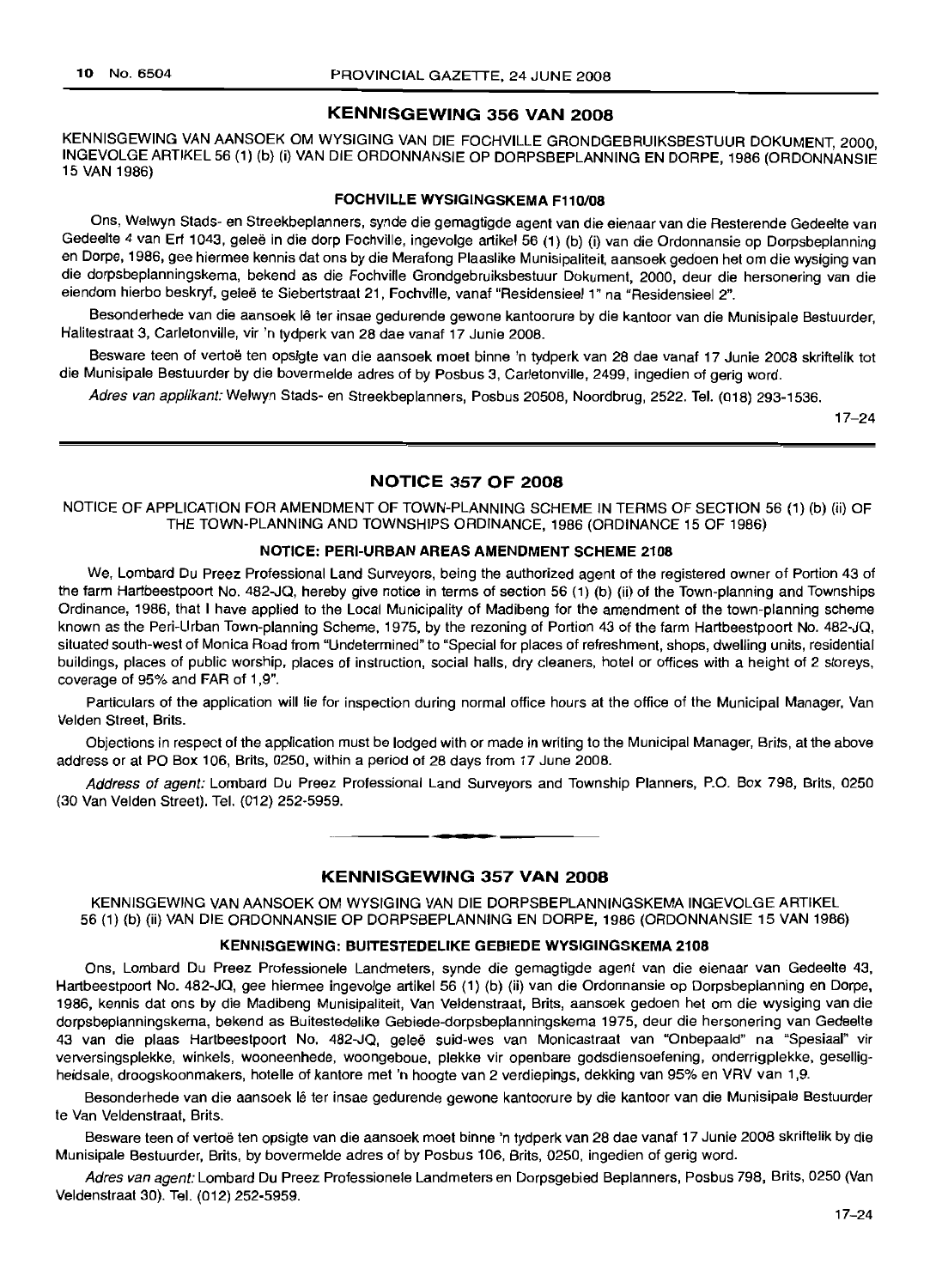### NOTICE 358 OF 2008

NOTICE OF APPLICATION FOR AMENDMENT OF TOWN-PLANNING SCHEME IN TERMS OF SECTION 56 (1) (b) (i) OF THE TOWN-PLANNING AND TOWNSHIPS ORDINANCE, 1986 (ORDINANCE 15 OF 1986)

#### NOTICE: HARTBEESPOORT AMENDMENT SCHEME 350/REF: 15121213/350 HBPT

We, Lombard Du Preez Professional Land Surveyors, being the authorized agent of the owner of Erf 463, Schoemansville, hereby give notice in terms of section 56 (1) (b) (i) of the Town-planning and Townships Ordinance, 1986, that we have applied at the Madibeng Municipality, Van Velden Street, Brits, for the amendment of the town-planning scheme known as Hartbeespoort Town-planning Scheme, 1993, by the rezoning of the property described above, from "Private Open Space" to "Business 1" with a coverage of 95% and a FAR of 1,9.

Particulars of the application will lie for inspection during normal office hours at the office of the Municipal Manager, Van Velden Street, Brits.

Objections in respect of the application must be lodged with or made in writing to the Municipal Manager, Brits, at the above address or P.O. Box 106, Brits, 0250, within a period of 28 days from 17 June 2008.

Address of agent: Lombard Du Preez Professional Land Surveyors and Township Planners, P.O. Box 798, Brits, 0250 (30 Van Velden Street). Tel. (012) 252-5959.

**• I**

### KENNISGEWING 358 VAN 2008

KENNISGEWING VAN AANSOEK OM WYSIGING VAN DORPSBEPLANNINGSKEMA INGEVOLGE ARTIKEL 56 (1) (b) (i) VAN DIE ORDONNANSIE OP DORPSBEPLANNING EN DORPE, 1986 (ORDONNANSIE 15 VAN 1986)

#### KENNISGEWING: HARTBEESPOORT WYSIGINGSKEMA 350/REF: 15/2/2/3/350 HBPT

Ons, Lombard Du Preez Professionele Landmeters, synde die gemagtigde agent van die eienaar van Erf 463, Schoemansville, gee hiermee ingevolge artikel 56 (1) (b) (i) van die Ordonnansie op Dorpsbeplanning en Dorpe, 1986, kennis dat ons by die Madibeng Munisipaliteit, Van Veldenstraat, Brits, aansoek gedoen het om die wysiging van die dorpsbeplanningskema, bekend as Hartbeespoort-dorpsbeplanningskema, 1993, deur die hersonering van die eiendom hierbo beskryf, van "Privaat Oop Ruimte" na "Besigheid 1" met 'n dekking van 95%, VRV van 1,9.

Besonderhede van die aansoek Ie ter insae gedurende gewone kantoorure by die kantoor van die Munisipale Bestuurder te Van Veldenstraat, Brits.

Besware teen of vertoë ten opsigte van die aansoek moet binne 'n tydperk van 28 dae vanaf 17 Junie 2008 skriftelik by die Munisipale Bestuurder, Brits, by bovermelde adres of by Posbus 106, Brits, 0250, ingedien of gerig word.

Adres van agent: Lombard Du Preez Professionele Landmeters en Dorpsgebied Beplanners, Posbus 798, Brits, 0250 (Van Veldenstraat 30). Tel. (012) 252-5959.

17-24

### NOTICE 359 OF 2008

NOTICE OF APPLICATION FOR AMENDMENT OF TOWN-PLANNING SCHEME IN TERMS OF SECTION 56 (1) (b) (i) OF THE TOWN-PLANNING AND TOWNSHIPS ORDINANCE, 1986 (ORDINANCE 15 OF 1986)

#### NOTICE: HARTBEESPOORT AMENDMENT SCHEME 351/REF: 15/21213/351 HBPT

We, Lombard Du Preez Professional Land Surveyors, being the authorized agent of the owner of Erf 1132, Schoemansville, hereby give notice in terms of section 56 (1) (b) (i) of the Town-planning and Townships Ordinance, 1986, that we have applied at the Madibeng Municipality, Van Velden Street, Brits, for the amendment of the town-planning scheme known as Hartbeespoort Town-planning Scheme, 1993, by the rezoning of the property described above, from "Business 1 with a coverage of 50% and a FAR of 1,0" to "Business 1" with a coverage of 95% and a FAR of 1,9.

Particulars of the application will lie for inspection during normal office hours at the office of the Municipal Manager, Van Velden Street, Brits.

Objections in respect of the application must be lodged with or made in writing to the Municipal Manager, Brits, at the above address or at P.O. Box 106, Brits, 0250, within a period of 28 days from 17 June 2008.

Address of agent: Lombard Du Preez Professional Land Surveyors and Township Planners, P.O. Box 798, Brits, 0250 (30 Van Velden Street), Tel: (012) 252-5959.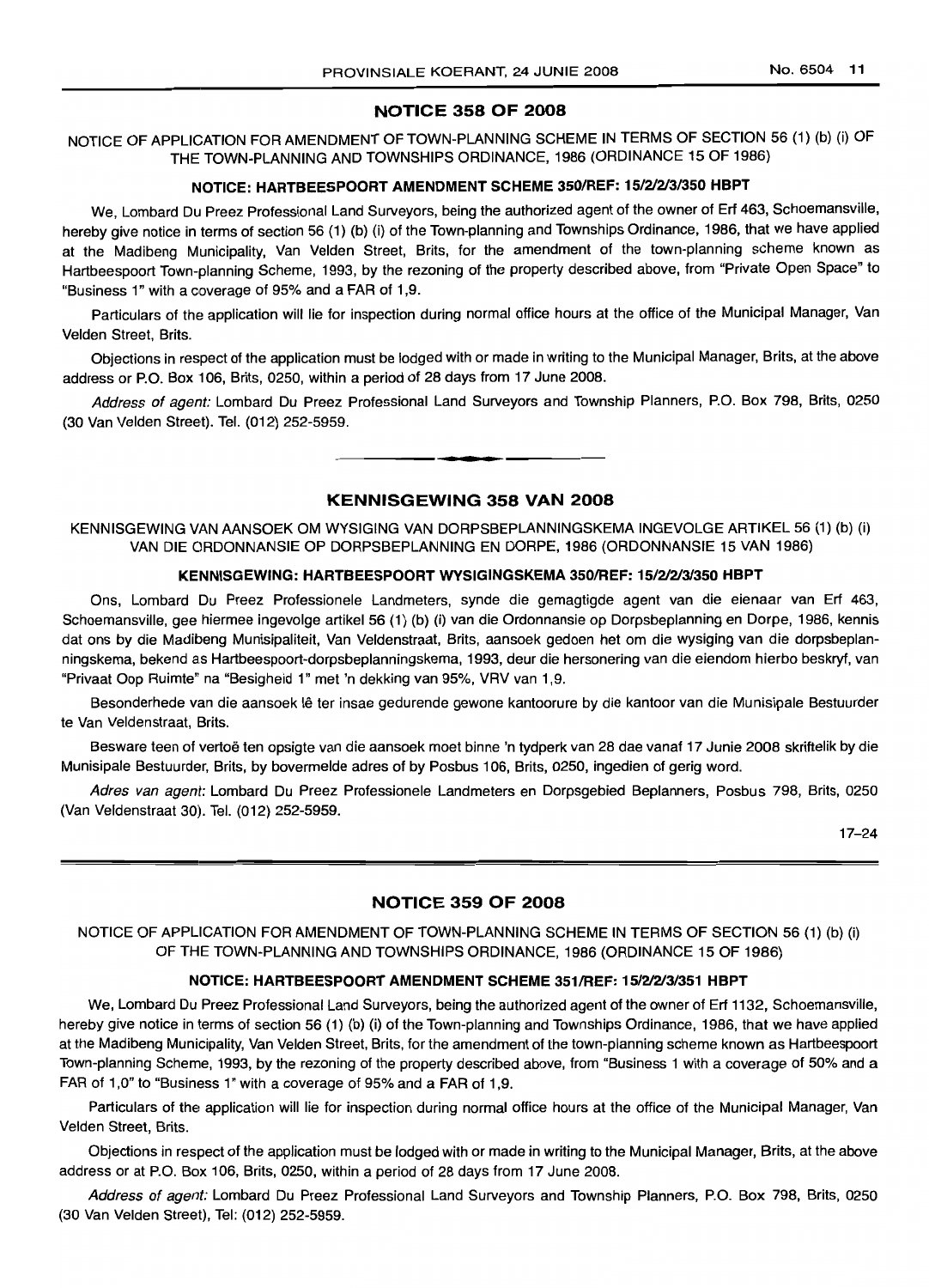### KENNISGEWING 359 VAN 2008

KENNISGEWING VAN AANSOEK OM WYSIGING VAN DORPSBEPLANNINGSKEMA INGEVOLGE ARTIKEL 56 (1) (b) (i) VAN DIE ORDONNANSIE OP DORPSBEPLANNING EN DORPE, 1986 (ORDONNANSIE 15 VAN 1986)

#### KENNISGEWING: HARTBEESPOORT WYSIGINGSKEMA 351/REF: 15/2/2/3/351 HBPT

Ons, Lombard Du Preez Professionele Landmeters, synde die gemagtigde agent van die eienaar van Erf 1132, Schoemansville, gee hiermee ingevolge artikel 56 (1) (b) (i) van die Ordonnansie op Dorpsbeplanning en Dorpe, 1986, kennis dat ons by die Madibeng Munisipaliteit, Van Veldenstraat, Brits, aansoek gedoen het om die wysiging van die dorpsbeplanningskema bekend as Hartbeespoort-dorpsbeplanningskema, 1993, deur die hersonering van die eiendom hierbo beskryf, van "Besigheid 1" met 'n dekking van 50%, VRV van 1,0 na "Besigheid 1" met 'n dekking van 95%, VRV van 1,9.

Besonderhede van die aansoek lê ter insae gedurende gewone kantoorure by die kantoor van die Munisipale Bestuurder te Van Veldenstraat, Brits.

Besware teen en vertoë ten opsigte van die aansoek moet binne 'n tydperk van 28 dae vanaf 17 Junie 2008 skriftelik by die Munisipale Bestuurder, Brits, by bovermelde adres of by Posbus 106, Brits, 0250, ingedien of gerig word.

Adres van agent: Lombard Du Preez Professionele Landmeters en Dorpsgebied Beplanners, Posbus 798, Brits, 0250 (Van Veldenstraat 30). Tel: (012) 252-5959.

17-24

### NOTICE 360 OF 2008

NOTICE OF APPLICATION FOR THE AMENDMENT OF THE TOWN-PLANNING SCHEME IN TERMS OF SECTION 56 (b) (i) OF THE TOWN-PLANNING AND TOWNSHIPS ORDINANCE, 1986 (ORDINANCE 15 OF 1986)

### KLERKSDORP LAND USE MANAGEMENT SCHEME, 2005: AMENDMENT SCHEME 436

I, Anton Mitchell, authorized agent of the owner of a portion of Erf 706, Wilkoppies X14, hereby give notice in terms of section 56 (1)(b)(i) of the Town-planning and Townships Ordinance, 1986, that I have applied to the City Council of Matlosana for the amendment of the town-planning scheme known as the Klerksdorp Land Use Management Scheme, 2005, by the rezoning of the property described above, situated adjacent to 14 Maureen Street from "Public Open Space" to "Special" for the purposes of a dwelling house, accommodation enterprise, health spa and therapy centre and related purposes with the consent of the local authority.

Particulars of the application will lie for inspection during normal office hours at the office of the Municipal Manager, Room 128, Municipal Building, Bram Fischer Street, Klerksdorp, for the period of 28 days from 17 June 2008.

Objections to or representations in respect of the application must be lodged with or made in writing to the Municipal Manager, at the above address or at PO Box 99, Klerksdorp, 2570, or at PO Box 1237, Klerksdorp, 2570, within a period of 28 days from 17 June 2008.

Address of owner's agent: Mr A Mitchell, PO Box 1237, Klerksdorp, 2570. Tel: (018) 462-1122/55. Fax: (018) 462-7077.

**• •**

### KENNISGEWING 360 VAN 2008

KENNISGEWING VAN AANSOEK OM WYSIGING VAN DORPSBEPLANNINGSKEMA INGEVOLGE ARTIKEL 56 (1) (b) (i) VAN DIE ORDONNANSIE OP DORPSBEPLANNING EN DORPE, 1986 (ORDONNANSIE 15 VAN 1986)

#### KLERKSDORP GRONDGEBRUIKBESTUURSKEMA, 2005: WYSIGINGSKEMA 436

Ek, Anton Mitchell, gemagtigde agent van die eienaar van Erf 706, Wilkoppies X14, gee hiermee ingevolge artikel 56 (1)(b)(i) van die Ordonnansie op Dorpsbeplanning en Dorpe, 1986, die dorpsbeplanningskema bekend as die Klerksdorp Grondgebruikbestuurskema, 2005, soos gewysig, deur die hersonering van die eiendom hierbo beskryf, gelee aanliggend tot Maureenstraat 14, vanaf "Residensieel 1" na "Spesiaal" vir doeleindes van 'n woonhuis, akkommodasiebedryf, gesondheidspa en terapiesentrum en verwante aktiwiteite met die toestemming van die plaaslike bestuur.

Besonderhede van die aansoek lê ter insae gedurende gewone kantoorure by die kantoor van die Munisipale Bestuurder, Bram Fischerstraat, Burgersentrum, Kamer 128, Klerksdorp, vir 'n tydperk van 28 dae vanaf 17 Junie 2008.

Besware teen of vertoë ten opsigte van die aansoek moet binne 'n tydperk van 28 dae vanaf 17 Junie 2008 skriftelik by of tot die Munisipale Bestuurder, by bovermelde adres of by Posbus 99, Klerksdorp, 2570, of Posbus 1237, Klerksdorp, 2570, ingedien of gerig word.

Adres van eienaar se agent: Mnr A Mitchell, Posbus 1237, Klerksdorp, 2570. Tel. (018) 462-1122/55. Faks (018) 462-7077.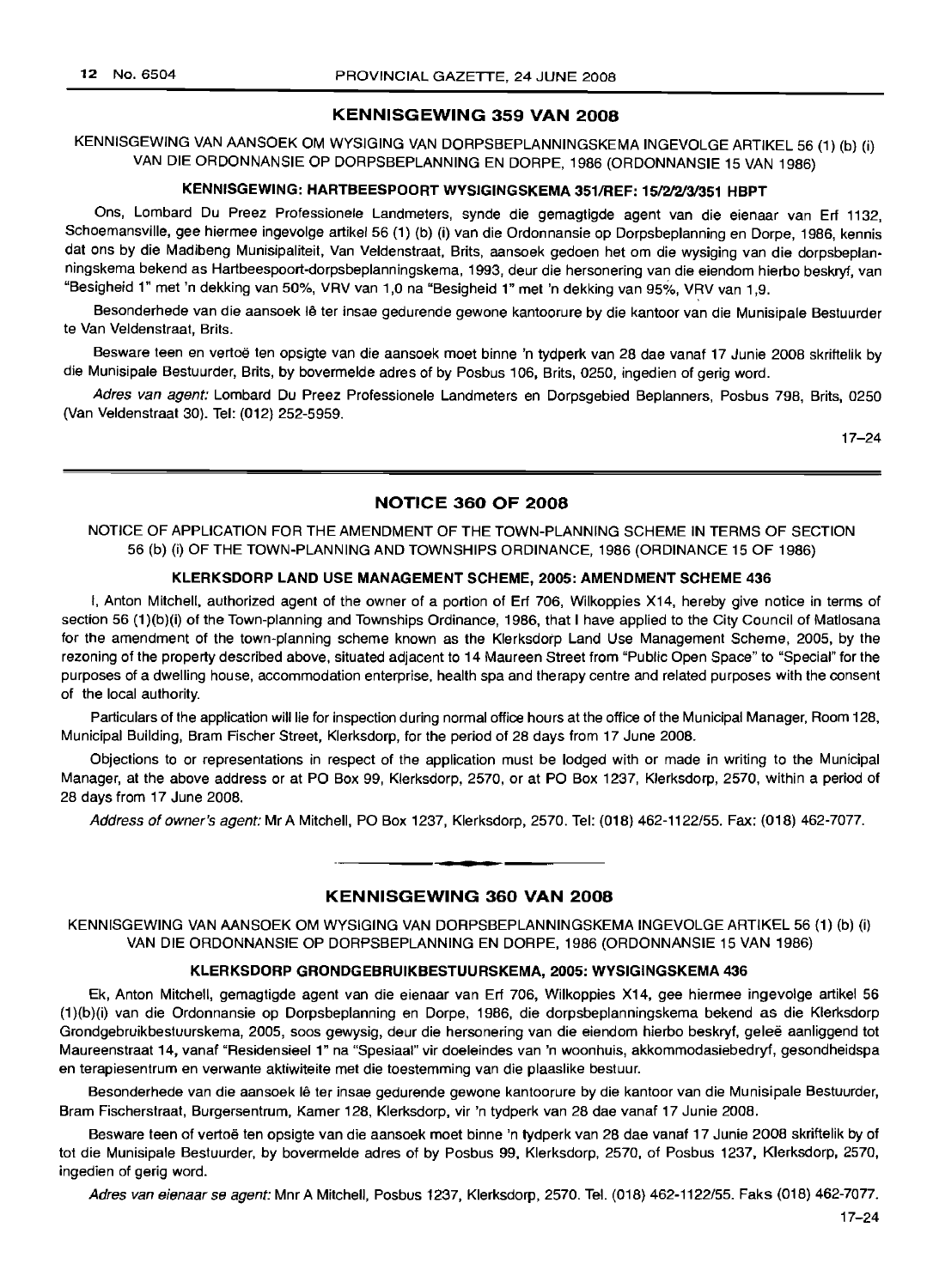### NOTICE 361 OF 2008

NOTICE OF APPLICATION FOR THE AMENDMENT OF THE TOWN-PLANNING SCHEME IN TERMS OF SECTION 56 (b) (i) OF THE TOWN-PLANNING AND TOWNSHIPS ORDINANCE, 1986 (ORDINANCE 15 OF 1986)

## KLERKSDORP LAND USE MANAGEMENT SCHEME, 2005: AMENDMENT SCHEME 437

I, Anton Mitchell, authorized agent of the owner of Erf 415, Wilkoppies X4, hereby give notice in terms of section 56 (1 )(b)(i) of the Town-planning and Townships Ordinance, 1986, that I have applied to the City Council of Matlosana for the amendment of the town-planning scheme known as the Klerksdorp Land Use Management Scheme, 2005, by the rezoning of the property described above, situated adjacent to 2 Monica Avenue, from "Residential 1" to "Special" for the purposes of dwelling units as wei as institutional/place of instruction.

Particulars of the application will lie for inspection during normal office hours at the office of the Municipal Manager, Room 128, Municipal Building, Bram Fischer Street, Klerksdorp, for the period of 28 days from 17 June 2008.

Objections to or representations in respect of the application must be lodged with or made in writing to the Municipal Manager, at the above address or at PO Box 99, Klerksdorp, 2570, or at PO Box 1237, Klerksdorp, 2570, within a period of 28 days from 17 June 2008.

Address of owner's agent: Mr A Mitchell, PO Box 1237, Klerksdorp, 2570. Tel: (018) 462-1122/55. Fax: (018) 462-7077.

**• I**

### KENNISGEWING 361 VAN 2008

KENNISGEWING VAN AANSOEK OM WYSIGING VAN DORPSBEPLANNINGSKEMA INGEVOLGE ARTIKEL 56 (1) (b) (i) VAN DIE ORDONNANSIE OP DORPSBEPLANNING EN DORPE, 1986 (ORDONNANSIE 15 VAN 1986)

### KLERKSDORP GRONDGEBRUIKBESTUURSKEMA, 2005: WYSIGINGSKEMA 437

Ek, Anton Mitchell, gemagtigde agent van die eienaar van Erf 415, Wilkoppies X4, gee hiermee ingevolge artikel 56 (1)(b)(i) van die Ordonnansie op Dorpsbeplanning en Dorpe, 1986, die dorpsbeplanningskema bekend as die Klerksdorp Grondgebruikbestuurskema, 2005, soos gewysig, deur die hersonering van die eiendom hierbo beskryf, gelee aanliggend tot Monicalaan 2 vanaf "Residensieel 1" na "Spesiaal" vir doeleindes van 'n plek van onderrig en wooneenhede.

Besonderhede van die aansoek lê ter insae gedurende gewone kantoorure by die kantoor van die Munisipale Bestuurder, Bram Fischerstraat, Burgersentrum, Kamer 128, Klerksdorp, vir 'n tydperk van 28 dae vanaf 17 Junie 2008.

Besware teen of vertoë ten opsigte van die aansoek moet binne 'n tydperk van 28 dae vanaf 17 Junie 2008 skriftelik by of tot die Munisipale Bestuurder, by bovermelde adres of by Posbus 99, Klerksdorp, 2570, of Posbus 1237, Klerksdorp, 2570, ingedien of gerig word.

Adres van eienaar se agent: Mnr A Mitchell, Posbus 1237, Klerksdorp, 2570. Tel. (018) 462-1122/55. Faks (018) 462-7077.

17-24

### NOTICE 362 OF 2008

NOTICE OF APPLICATION FOR THE AMENDMENT OF THE TOWN-PLANNING SCHEME IN TERMS OF SECTION 56 (b) (i) OF THE TOWN-PLANNING AND TOWNSHIPS ORDINANCE, 1986 (ORDINANCE 15 OF 1986)

#### KLERKSDORP LAND USE MANAGEMENT SCHEME, 2005: AMENDMENT SCHEME 439

I, Anton Mitchell, authorized agent of the owner of Erf 80, Collerville X3 hereby give notice in terms of section 56 (1)(b)(i) of the Town-planning and Townships Ordinance, 1986, that I have applied to the City Council of Matlosana for the amendment of the town-planning scheme known as the Klerksdorp Land Use Management Scheme, 2005, by the rezoning of the property described above, situated adjacent to 10 Joe Siovo Road, from "Residential 1" to "Business 2" as well as a vehicle sales lot.

Particulars of the application will lie for inspection during normal office hours at the office of the Municipal Manager, Room 128, Municipal Building, Bram Fischer Street, Klerksdorp, for the period of 28 days from 17 June 2008.

Objections to or representations in respect of the application must be lodged with or made in writing to the Municipal Manager, at the above address or at PO Box 99, Klerksdorp, 2570, or at PO Box 1237, Klerksdorp, 2570, within a period of 28 days from 17 June 2008.

Address of owner's agent: Mr A Mitchell, PO Box 1237, Klerksdorp, 2570. Tel: (018) 462-1122/55. Fax: (018) 462-7077.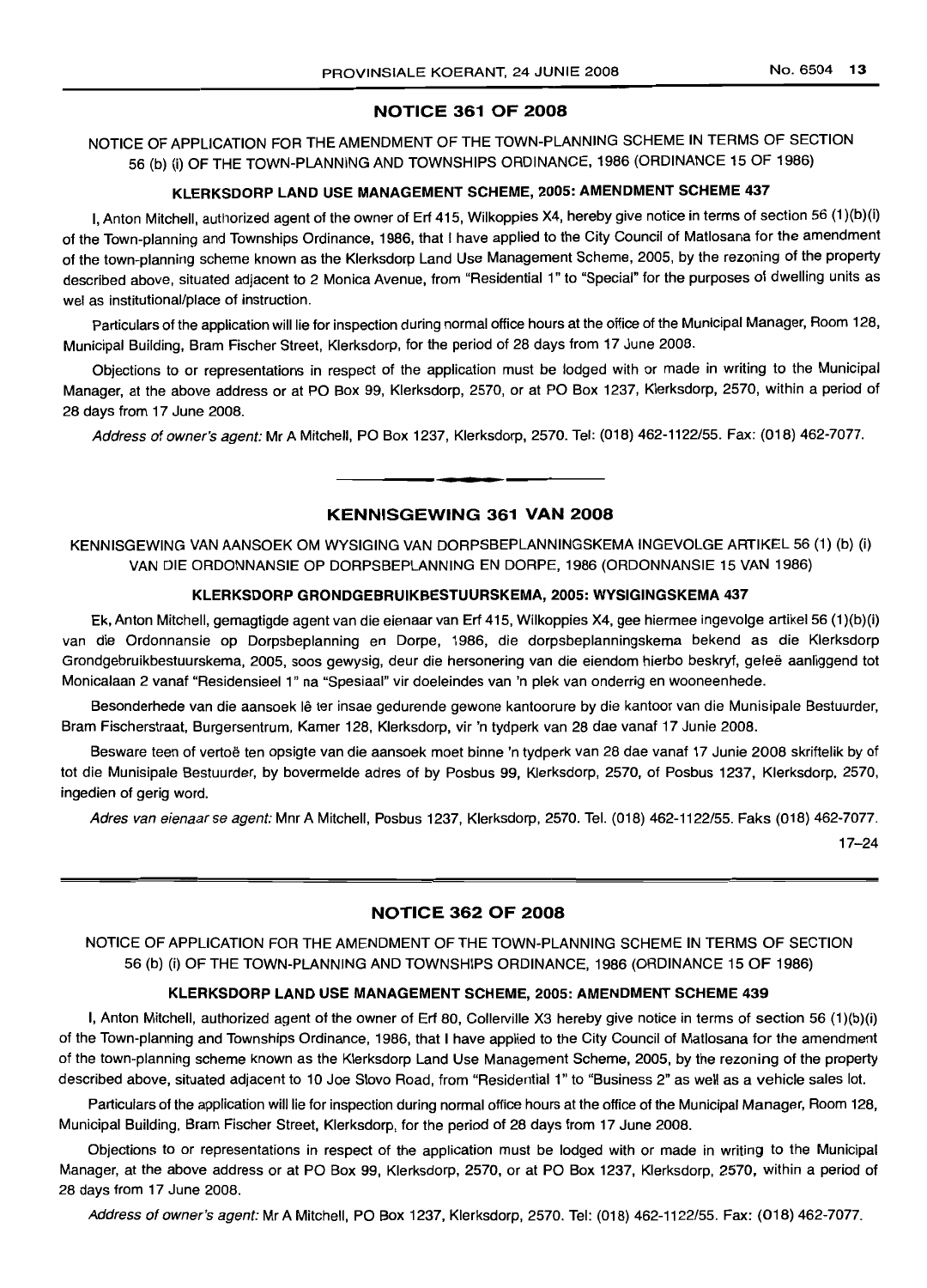#### KENNISGEWING 362 VAN 2008

KENNISGEWING VAN AANSOEK OM WYSIGING VAN DORPSBEPLANNINGSKEMA INGEVOLGE ARTIKEL 56 (1) (b) (i) VAN DIE ORDONNANSIE OP DORPSBEPLANNING EN DORPE, 1986 (ORDONNANSIE 15 VAN 1986)

#### KLERKSDORP GRONDGEBRUIKBESTUURSKEMA, 2005: WYSIGINGSKEMA 439

Ek, Anton Mitchell, gemagtigde agent van die eienaar van Erf 80, Collerville X3, gee hiermee ingevolge artikel 56 (1)(b)(i) van die Ordonnansie op Dorpsbeplanning en Dorpe, 1986, die dorpsbeplanningskema bekend as die Klerksdorp Grondgebruikbestuurskema, 2005, soos gewysig, deur die hersonering van die eiendom hierbo beskryf, gelee aanliggend tot 10 Joe Siovoweg, vanaf "Residensieel" tot "Besigheid 2" asook 'n motorvertoonlokaal.

Besonderhede van die aansoek lê ter insae gedurende gewone kantoorure by die kantoor van die Munisipale Bestuurder, Bram Fischerstraat, Burgersentrum, Kamer 128, Klerksdorp, vir 'n tydperk van 28 dae vanaf 17 Junie 2008.

Besware teen of vertoë ten opsigte van die aansoek moet binne 'n tydperk van 28 dae vanaf 17 Junie 2008 skriftelik by of tot die Munisipale Bestuurder, by bovermelde adres of by Posbus 99, Klerksdorp, 2570, of Posbus 1237, Klerksdorp, 2570, ingedien of gerig word.

Adres van eienaar se agent: Mnr A Mitchell, Posbus 1237, Klerksdorp, 2570. Tel. (018) 462-1122/55. Faks (018) 462-7077.

17-24

### NOTICE 363 OF 2008

### KLERKSDORP LAND USE MANAGEMENT SCHEME, 2005

NOTICE OF AN APPLICATION FOR AMENDMENT OF A TOWN-PLANNING SCHEME IN TERMS OF SECTION 56(1)(b)(i) OF THE TOWN-PLANNING AND TOWNSHIPS ORDINANCE, 1986 (ORDINANCE 15 OF 1986)

I, Soekie Jooste, of the firm Origin Town Planning, being the authorized agent of the owner of Portion 528 of the farm Townlands of Klerksdorp, 424-IP, hereby give notice in terms of section 56(1)(b)(i) of the Town-planning and Townships Ordinance, 1986 (Ordinance 15 of 1986), that I have applied to the City of Matlosana Local Municipality for the amendment of the town-planning scheme in operation known as the Klerksdorp Land Use Management Scheme, 2005, by the rezoning of the property described above, situated at Schoonspruit Park, Voortrekker Road, from "Public Open Space" with a coverage as determined by Local Authority, subject to certain conditions to "Special Business" for the purposes of a hardware/building material store (including retail), subject to certain conditions.

Particulars of the application will lie for inspection during normal office hours at the office of the Town Clerk: City Planning Division, Room 106, Municipal Building, Pretoria Street (Bram Fischer Street), Klerksdorp, within a period of 28 days from 17 June 2008 (the date of first publication of this notice).

Objections to or representations in respect of the application must be lodged with or made in writing to the Town Clerk at the above address or at PO Box 99/176, Klerksdorp, 2570, within a period of 28 days from 17 June 2008.

Address of authorised agent: Origin Town-planning, 461 Fehrsen Street, Brooklyn, P.O. Box 2162, Brooklyn Square, 0075. Telephone (012) 346-3735. Fax (012) 346-4217.

Date of first publication: 17 June 2008.

Date of second publication: 24 June 2008.

## **•** KENNISGEWING 363 VAN 2008

#### KLERKSDORP GRONDGEBRUIKBESTUURSKEMA, 2005

KENNISGEWING VAN 'N AANSOEK OM WYSIGING VAN 'N DORPSBEPLANNINGSKEMA INGEVOLGE ARTIKEL 56(1)(b)(i) VAN DIE ORDONNANSIE OP DORPSBEPLANNING EN DORPE, 1986 (ORDONNANSIE 15 VAN 1986)

Ek, Soekie Jooste, van die firma Origin Stadsbeplanning, synde die gemagtigde agent van die geregistreerde eienaar van Gedeelte 528, van die plaas Townlands van Klerksdorp 424-IP, gee hiermee ingevolge artikel 56(1)(b)(i) van die Ordonnansie op Dorpsbeplanning en Dorpe, 1986 (Ordonnansie 15 van 1986), kennis dat ek by die Stad van Matlosana Plaaslike Munisipaliteit aansoek gedoen het om die wysiging van die dorpsbeplanningskema in werking bekend as Klerksdorp Grondgebruikbeheerskema, 2005, deur die hersonering van die eiendom hierbo beskryf, gelee te Schoonspruit Park, Voortrekkerweg, vanaf "Publieke Oop Ruimte" met 'n dekking soos deur die plaaslike munisipaliteit bepaal, na "Spesiale Besigheid" vir die doeleindes van 'n hardeware/bou materiale winkel (insluitend verkope), onderhewig aan sekere voorwaardes.

Besonderhede van die aansoek lê ter insae gedurende gewone kantoorure by die kantoor van die Stadsklerk: Stedelike Beplanning Afdeling, Kamer 106, Munisipale Gebou, Pretoria Straat (Bram Fischer Straat), Klerksdorp, vir 'n tydperk van 28 dae vanaf 17 Junie 2008 (die datum van die eerste publikasie van hierdie kennisgewing).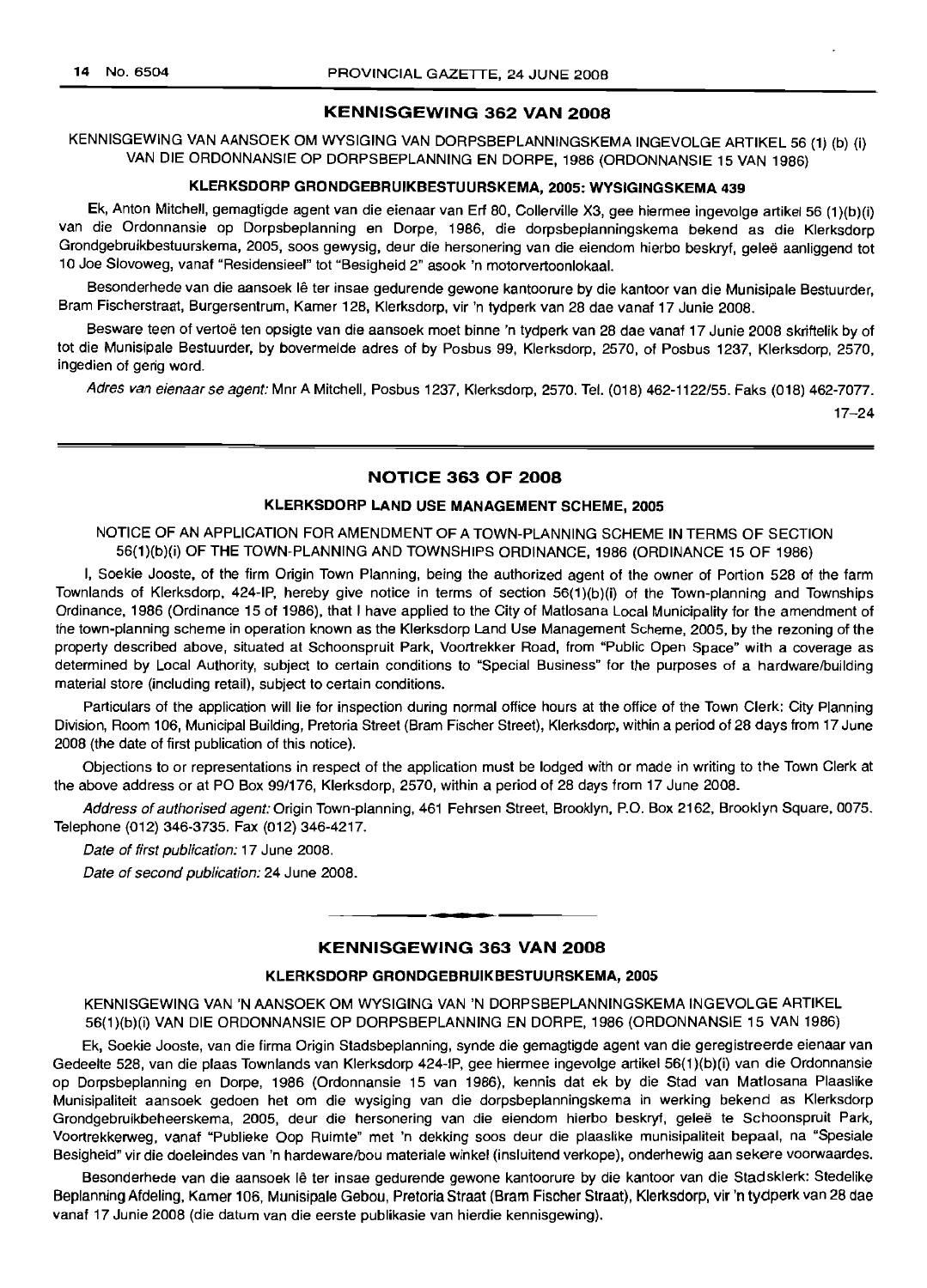Besware teen of vertoë ten opsigte van die aansoek moet binne 'n tydperk van 28 dae vanaf 17 Junie 2008 skriftelik by of tot die Stadsklerk by bovermelde adres of by Posbus 99/176, Klerksdorp, 2570, ingedien of gerig word.

Adres van gemagtigde agent: Origin Stadsbeplanning, Fehrsenstraat 461, Brooklyn; Posbus 2162, Brooklyn Square, 0075. Telefoon: (012) 346-3735. Faks: (012) 346-4217.

Datum van eerste pubJikasie: 17 Junie 2008.

Datum van tweede publikasie: 24 Junie 2008.

17-24

### NOTICE 364 OF 2008

NOTICE OF APPLICATION FOR AMENDMENT OF TOWN-PLANNING SCHEME IN TERMS OF SECTION 56 (1) (b) (i) OF THE TOWN-PLANNING AND TOWNSHIPS ORDINANCE, 1986 (ORDINANCE No. 15 OF 1986)

### RUSTENBURG AMENDMENT SCHEME 491

I, Jan-Nolte Ekkerd of the firm EPS, being the authorised agent of the owner of Portion 2 of Erf 1308, Rustenburg, hereby give notice in terms of section 56 (1) (b) (i) of the Town-planning and Townships Ordinance, 1986, that I have applied to the Rustenburg Local Municipality for the amendment of the town-planning scheme known as the Rustenburg Land Use Management Scheme, 2005, by the rezoning of the properties described above, situated on 172 Kock Street, Rustenburg, respectively from "Residential 1" to "Business 2".

Particulars of the application will lie for inspection during normal office hours at the office of the Municipal Manager, Room 319, at the Missionary Mpheni House, corner of Nelson Mandela and Beyers Naude Drives, Rustenburg, for the period of 28 days from 17 June 2008.

Objections to or representations in respect of the application must be lodged with or made in writing to the Municipal Manager at the above address or at P.O. Box 16, Rustenburg, 0300, within a period of 28 days from 17 June 2008.

Address of owner: Pia EPS Consulting Engineers, P.O. Box 5002, Rustenburg, 0300. Tel: (014) 597-2001. Fax: (014) 597-4956.

### KENNISGEWING 364 VAN 2008

**• •**

KENNISGEWING VAN AANSOEK OM WYSIGING VAN DORPSBEPLANNINGSKEMA INGEVOLGE ARTIKEL 56 (1) (b) (i) VAN DIE ORDONNANSIE OP DORPSBEPLANNING EN DORPE (ORDONNANSIE No. 15 VAN 1986)

#### RUSTENBURG-WYSIGINGSKEMA 491

Ek, Jan-Nolte Ekkerd van die firma EPS, synde die gemagtigde agent van die eienaar van Gedeelte 2 van Erf 1308, Rustenburg, gee hiermee ingevolge artikel 56 (1) (b) (i) van die Ordonnansie op Dorpsbeplanning en Dorpe, 1986, kennis dat ek by die Rustenburg Plaaslike Munisipaliteit aansoek gedoen het om wysiging van die dorpsbeplanningskema bekend as Rustenburg Grondgebruiksbestuursskema, 2005, deur die hersonering van die eiendomme hierbo beskryf, geleë te Kockstraat 172, Rustenburg, onderskeidelik vanaf "Residensieel 1" na "Besigheid 2".

Besonderhede van die aansoek lê ter insae gedurende gewone kantoorure by die kantoor van die Munisipale Bestuurder, Kamer 319, Missionary Mpheni House, *hlv* Nelson Mandela- en Beyers Naudelaan, Rustenburg, vir 'n tydperk van 28 dae vanaf 17 Junie 2008.

Besware teen of vertoe ten opsigte van die aansoek moet binne 'n tydperk van 28 dae vanaf 17 Junie 2008 skriftelik by of tot die Munisipale Bestuurder by bovermelde adres of by Posbus 16, Rustenburg, 0300, ingedien of gerig word.

Adres van eienaar: Pia EPS Raadgewende Ingenieurs, Posbus 5002, Rustenburg, 0300. Tel: (014) 597-2001. Faks: (014) 597-4956.

17-24

### NOTICE 365 OF 2008

NOTICE OF APPLICATION FOR AMENDMENT OF TOWN-PLANNING SCHEME IN TERMS OF SECTION 56 (1) (b) (i) OF THE TOWN-PLANNING AND TOWNSHIPS ORDINANCE, 1986 (ORDINANCE No. 15 OF 1986)

#### RUSTENBURG AMENDMENT SCHEME 492

I, Jan-Nolte Ekkerd of the firm EPS, being the authorised agent of the owner of Portion 4 of Erf 1146, Rustenburg, hereby give notice in terms of section 56 (1) (b) (i) of the Town-planning and Townships Ordinance, 1986, that I have applied to the Rustenburg Local Municipality for the amendment of the town-planning scheme known as the Rustenburg Land Use Management Scheme, 2005, by the rezoning of the properties described above, situated on 31 Von Wielligh Street, Rustenburg, respectively from "Residential 1" to "Business 1".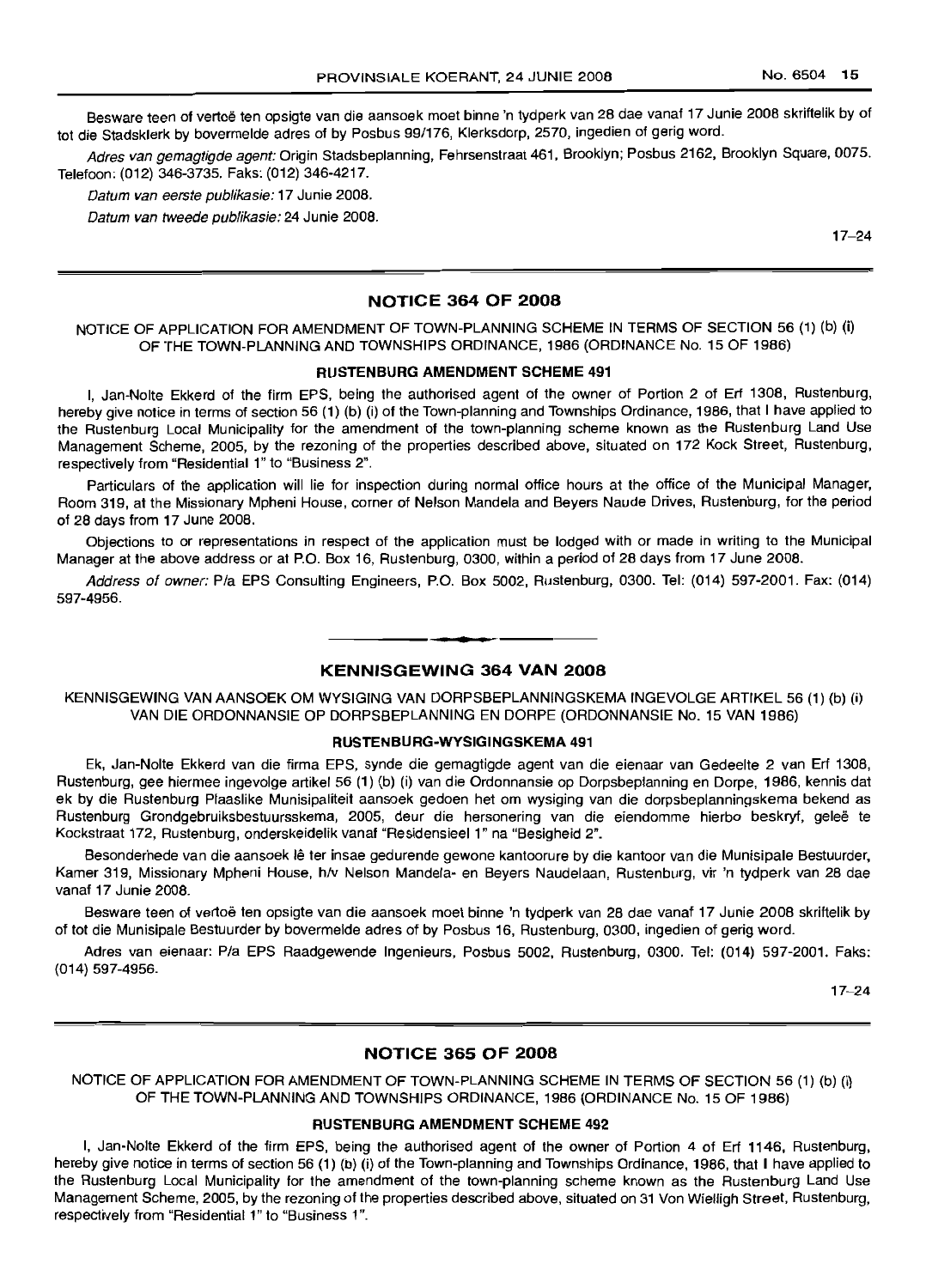Particulars of the application will lie for inspection during normal office hours at the office of the Municipal Manager, Room 319 at the Missionary Mpheni House, corner of Nelson Mandela and Beyers Naude Drives, Rustenburg, for the period of 28 days from 17 June 2008.

Objections to or representations in respect of the application must be lodged with or made in writing to the Municipal Manager at the above address or at P.O. Box 16, Rustenburg, 0300, within a period of 28 days from 17 June 2008.

Address of owner: Pia EPS Consulting Engineers, P.O. Box 5002, Rustenburg, 0300. Tel: (014) 597-2001. Fax: (014) 597-4956.

### **KENNISGEWING 365 VAN 2008**

**• •**

KENNISGEWING VAN AANSOEK OM WYSIGING VAN DORPSBEPLANNINGSKEMA INGEVOLGE ARTIKEL 56 (1) (b) (i) VAN DIE ORDONNANSIE OP DORPSBEPLANNING EN DORPE (ORDONNANSIE No. 15 VAN 1986)

#### **RUSTENBURG-WYSIGINGSKEMA 492**

Ek, Jan-Nolte Ekkerd van die firma EPS, synde die gemagtigde agent van die eienaar van Gedeelte 4 van Erf 1146, Rustenburg, gee hiermee ingevolge artikel 56 (1) (b) (i) van die Ordonnansie op Dorpsbeplanning en Dorpe, 1986, kennis dat ek by die Rustenburg Plaaslike Munisipaliteit aansoek gedoen het om wysiging van die dorpsbeplanningskema bekend as Rustenburg Grondgebruiksbestuursskema, 2005, deur die hersonering van die eiendomme hierbo beskryf, geleë te Von Wiellighstraat 31, Rustenburg, onderskeidelik vanaf "Residensieel 1" na "Besigheid 1".

Besonderhede van die aansoek Ie ter insae gedurende gewone kantoorure by die kantoor van die Munisipale Bestuurder, Kamer 319, Missionary Mpheni House, *hlv* Nelson Mandela- en Beyers Naudelaan, Rustenburg, vir 'n tydperk van 28 dae vanaf 17 Junie 2008.

Besware teen of vertoe ten opsigte van die aansoek moet binne 'n tydperk van 28 dae vanaf 17 Junie 2008 skriftelik by of tot die Munisipale Bestuurder by bovermelde adres of by Posbus 16, Rustenburg, 0300, ingedien of gerig word.

Adres van eienaar: Pia EPS Raadgewende Ingenieurs, Posbus 5002, Rustenburg, 0300. Tel: (014) 597-2001. Faks: (014) 597-4956.

17-24

### **NOTICE 366 OF 2008**

#### NOTICE OF APPLICATION FOR ESTABLISHMENT OF A TOWNSHIP

Madibeng Local Municipality hereby gives notice in terms of section 96 (3) read with section 69 (6)(a) of the Townplanning and Townships Ordinance, 1986 (Ordinance 15 of 1986), that an application to establish the township referred to in the Annexure hereto, has been received by it.

Particulars of the application will lie for inspection during normal office hours at the office of the Municipal Manager, Local Municipality of Madibeng, Van Velden Street, Brits, for a period of 28 days from 17 June 2008.

Objections to or representations in respect of the application must be lodged with or made in writing and in duplicate to the Municipal Manager at the above address or P.O. Box 106, Brits, 0250, within a period of 28 days from 17 June 2008.

#### **ANNEXURE**

Name of township: **De Rust Manor, Madibeng,** Reference 15/3/2/1/66/1.

Name of applicant: Calcuplan Town Planners for R & J Beach CC.

Number of erven in proposed township: 2 erven zoned "Residential 3", 3 erven zoned "Residential 2", 73 erven zoned "Residential 1", 4 erven zoned "Private Open Space", 1 erf zoned "Special" for access control, 5 erven zoned "Special" for access to erven and 1 erf zoned "Special" for civil engineering services for the township.

Property description: Portion 92 (a portion of Portion 83) of the farm De Rust 487 JQ.

Location of proposed township: South of the Hartbeespoort Dam adjacent to and south of the provincial road P31-1 which joins Pecan Wood with Skeerpoort. The property is located opposite the entrance to The Coves.

Address of applicant: Calcuplan Town Planners, P.O. Box 598, Hartbeespoort, 0216. Cell 083 491 2793. Fax: 086 647 2640.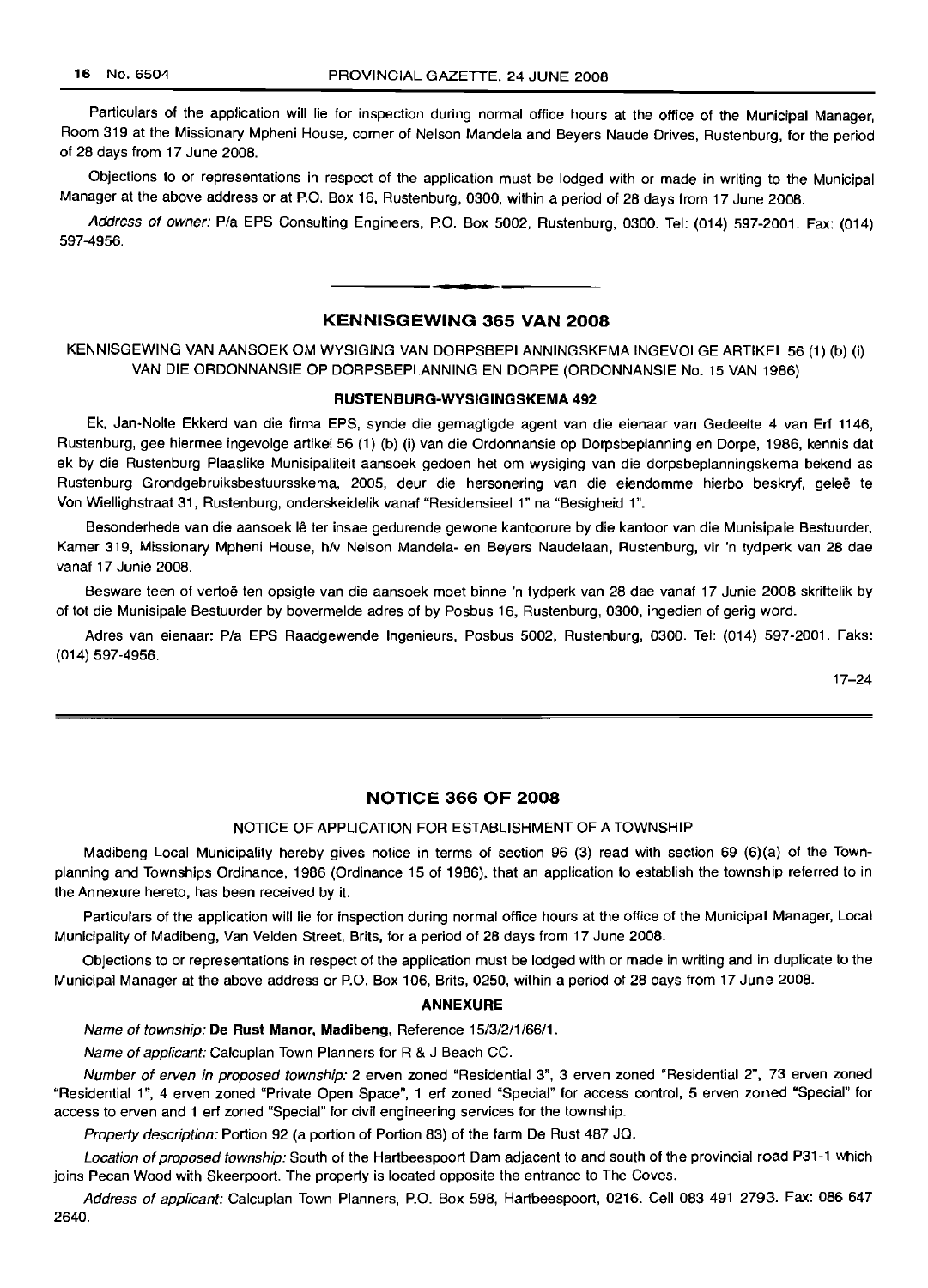### **KENNISGEWING 366 VAN 2008**

### KENNISGEWING VAN AANSOEK OM STIGTING VAN 'N DORP

Die Plaaslike Munisipaliteit van Madibeng gee hiermee ingevolge artikel 96 (3) saamgelees met artikel 69(6)(a) van die Ordonnansie op Dorpsbeplanning en Dorpe, 1986 (Ordonnansie 15 van 1986), kennis dat 'n aansoek om die dorp in die Bylae hierby genoem, te stig, deur hom ontvang is.

Besonderhede van die aansoek Ie ter insae gedurende gewone kantoorure by die kantoor van die Munisipale Bestuurder, Plaaslike Munisipaliteit van Madibeng, Van Veldenstraat, Brits, vir 'n tydperk van 28 dae vanaf 17 Junie 2008.

Besware teen of vertoë ten opsigte van die aansoek moet binne 'n tydperk van 28 dae vanaf 17 Junie 2008 skriftelik en in tweevoud by of tot die Munisipale Bestuurder by bovermelde adres of Posbus 106, Brits, 0250, ingedien of gerig word.

### **BYLAE**

Naam van dorp: **De Rust Manor, Madibeng,** Verwysing 15/3/2/1/66/1.

Naam van applikant: Calcuplan Stadsbeplanners namens R & J Beach CC.

Aantal erwe in voorgestelde dorp: 2 erwe gesoneer "Residensieel 3", 3 erwe gesoneer "Residensieel 2", 73 erwe gesoneer "Residensieel 1", 4 erwe gesoneer "Privaat Oop Ruimte", 1 ert gesoneer "Spesiaal" vir toegangsbeheer, 5 erwe gesoneer "Spesiaal" vir toegang na erwe en 1 ert gesoneer "Spesiaal" vir siviele ingenieursdienste vir die dorp.

Grondbeskrywing: Gedeelte 92 ('n gedeelte van Gedeelte 83) van die plaas De Rust 487 JQ.

Ligging van voorgestelde dorp: Ten suide van die Hartbeespoortdam teenaan en suid van die provinsiale pad P31-1 wat Skeerpoort verbind met Pecan Wood. Die eiendom is gelee oorkant die ingang na The Coves.

Adres van epplikent: Calcuplan Stadsbeplanners, Posbus 598, Hartbeespoort, 0216. Sel: 083 491 2793. Faks: 086 647 2630.

17-24

### **NOTICE 367 OF 2008**

### NOTICE OF APPLICATION FOR ESTABLISHMENT OF A TOWNSHIP

We, Lombard Du Preez Professional Land Surveyors, being the authorized agents of the owner, hereby give notice in terms of section 96 read with section 69(6)(a) of the Town-planning and Townships Ordinance, 1986, that I have applied to the Local Municipality of Madibeng to establish the township referred to in the Annexure hereto.

Particulars of the application will lie for inspection during normal office hours at the Municipal Offices, Van Velden Street, Brits, for a period of 28 days from 17 June 2008, being the date of first publication of this notice.

Objections to or representations in respect of the application must be lodged with or made in writing to the Municipal Manager, at the above address or at PO Box 106, Brits, 0250, within a period of 28 days from 17 June 2008.

#### **ANNEXURE**

### Name of township: **Brits Extension 135.**

Name of applicant: Lombard Du Preez Professional Land Surveyors and Township Planners.

| Number of erven in proposed township:                                  | 11 Erven. |
|------------------------------------------------------------------------|-----------|
| Special for dwelling units/buildings (Coverage 50%, FAR 1,5 Height 3): | 9.        |
| Special for Private Road:                                              |           |
| Special for Private open space:                                        |           |
|                                                                        |           |

Description of land on which the township is to be established: On a portion of Portion 458 of the farm Krokodildrift No. 446-JQ.

Locality of proposed township: Situated approximately 600 m south-west of the De Kroon/Zilkaatsnek Crossing. Address of applicant: Lombard Du Preez Professional Land Surveyors, PO Box 798, Brits, 0250. Tel. (012) 252-5959 .

.**- .**

### **KENNISGEWING 367 VAN 2008**

#### KENNISGEWING VAN AANSOEK OM STIGTING VAN 'N DORP

Ons, Lombard Du Preez Professionele Landmeters, synde die agente van die eienaar, gee hiermee ingevolge artikel 96 saamgelees met artikel 69(6)(a) van die Ordonnansie op Dorpsbeplanning en Dorpe, 1986, kennis dat ons by die Plaaslike Munisipaliteit van Madibeng aansoek gedoen het om die dorp in die Bylae hierby genoem, te stig.

Besonderhede van die aansoek Ie ter insae gedurende gewone kantoorure by die Munisipale Kantore, Van Veldenstraat, Brits, vir 'n tydperk van 28 dae vanaf 17 Junie 2008, synde die datum van eerste publikasie van hierdie kennisgewing.

Besware of vertoë ten opsigte van die aansoek moet binne 'n tydperk van 28 dae vanaf 17 Junie 2008 skriftelik by of tot die Munisipale Bestuurder by bovermelde adres of Posbus 106, Brits, 0250, ingedien of gerig word.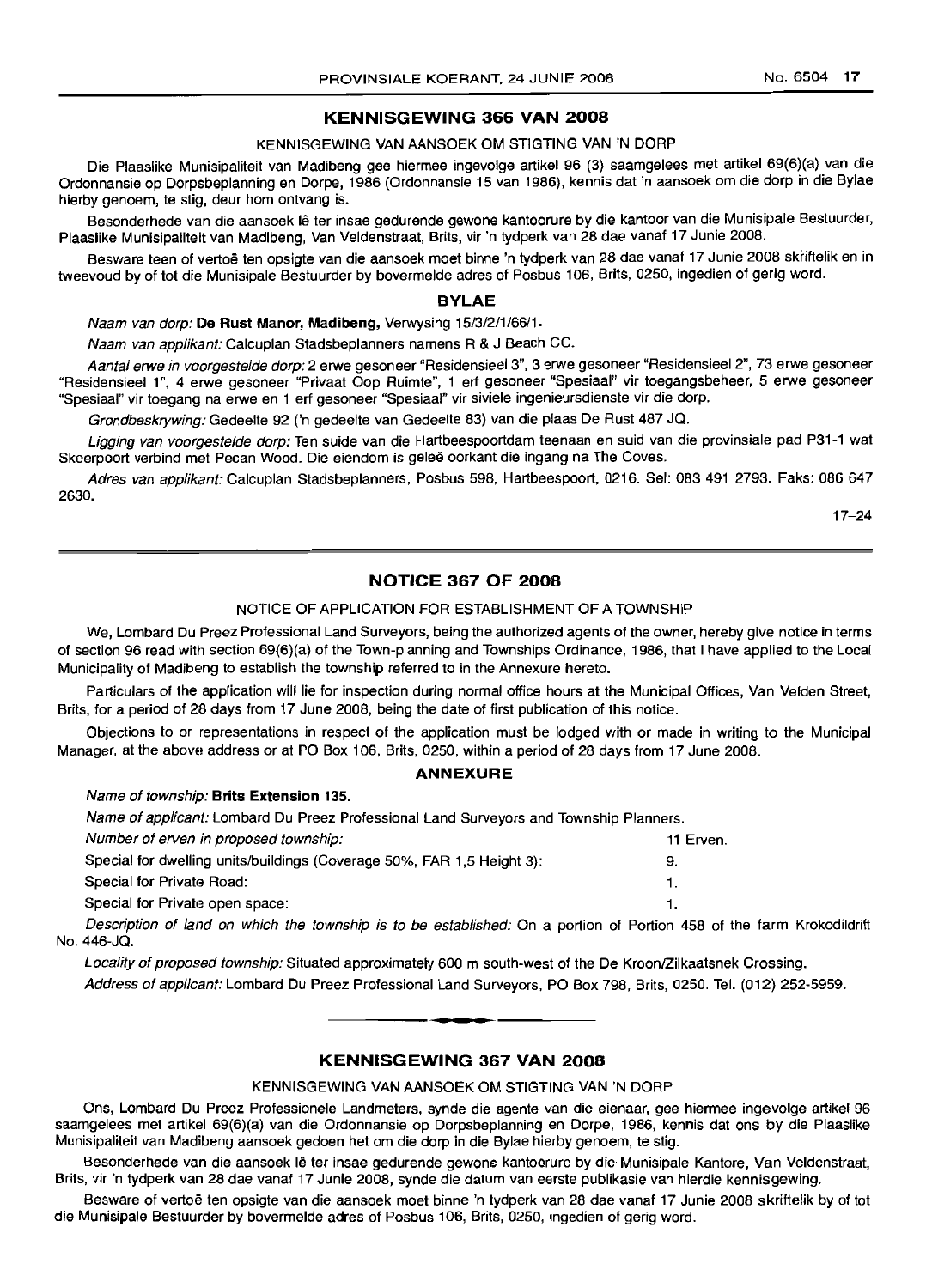### BYLAE

#### Naam van dorp: Brits Uitbreiding 135.

Volle naam van aansoeker: Lombard Du Preez Professionele Landmeters en Dorpsgebiedbeplanners.

Aantal erwe in voorgestelde dorp: 11 Erwe.

Spesiaal vir wooneenhede/geboue (Dekking 50%, VOV 1,5, Hoogte 3): 9. Spesiaal vir Privaat Pad: 1. Spesiaal vir Privaat oop ruimte: 1. Beskrywing van grond waarop dorp gestig staan te word: 'n Gedeelte van Gedeelte 458 van die plaas Krokodildrift No

446-JQ.

Ligging van voorgestelde dorp: Geleë ongeveer 600 m suid-wes van die De Kroon/Zilkaatsnek-kruising.

Adres van applikant: Lombard Du Preez Professionele Landmeters, Posbus 798, Brits, 0250. Tel. (012) 252-5959.

17-24

### NOTICE 368 OF 2008

### NOTICE OF APPLICATION FOR ESTABLISHMENT OF A TOWNSHIP

I, Jeff de Klerk, being the authorised agent of the owner, hereby give notice in terms of section 96 read with section 69(6)(a) of the Town-planning and Townships Ordinance, 1986 (Ordinance 15 of 1986), that 1have applied to the Local Municipality of Madibeng, to establish the township referred to in the Annexure hereto.

Particulars of the application will lie for inspection during normal office hours at the office of the Chief Town Planner, Room 415, Local Municipality of Madibeng, Van Velden Street, Brits, for a period of 28 days from 17 June 2008, being the date of first publication of this notice.

Objections to or representations in respect of the application must be lodged with or made in writing to the Municipal Manager, at the above address or at PO Box 106, Brits, 0250, within a period of 28 days from 17 June 2008.

### ANNEXURE

### Name of township: Melodie Extension 27.

Name of applicant: Jeff de Klerk Town Planning Services.

Number of erven in proposed township: 2 x special for shops, offices, dry-cleaners, places of refreshment, places of amusement, confectionery, fish fryers, hotels, and ancillary special uses.

Description of land on which the township is to be established: Holdings 62, 63 & 64, Melodie Agricultural Holdings.

Locality of proposed township: North-east and adjacent to Road P249-1, north-west and adjacent to Road 1562 (Beethoven Road).

Address of applicant: PO Box 105, Ifafi, 0260. Tel. (012) 259-1688 . .**-.**

### KENNISGEWING 368 VAN 2008

### KENNISGEWING VAN AANSOEK OM STIGTING VAN 'N DORP

Ek, Jeff de Klerk, synde die agente van die eienaar, gee hiermee ingevolge artikel 96 saamgelees met artikel 69 (6)(a) van die Ordonnansie op Dorpsbeplanning en Dorpe, 1986 (Ordonnansie 15 van 1986), kennis dat ek by die Plaaslike Munisipaliteit van Madibeng aansoek gedoen het om die dorp in die Bylae hierby genoem, te stig.

Besonderhede van die aansoek lê ter insae gedurende gewone kantoorure by die kantoor van die Hoof Stadsbeplanner, Kamer 415, Plaaslike Munisipaliteit van Madibeng, Van Veldenstraat, Brits, vir 'n tydperk van 28 dae vanaf 17 Junie 2008, synde die datum van hierdie kennisgewing.

Besware of vertoë ten opsigte van die aansoek moet binne 'n tydperk van 28 dae vanaf 17 Junie 2008 skriftelik by of tot die Munisipale Bestuurder by bovermelde adres of by Posbus 106, Brits, 0250, ingedien word.

### BYLAE

Naam van dorp: Melodie Uitbreiding 27.

Volle naam van aansoeker: Jeff de Klerk Stadsbeplanningsdienste.

Aantal erwe in voorgestelde dorp: 2 x spesiaal vir winkels, kantore, droogskoonmakers, verversingsplekke, vermaaklikheidsplekke, banketbakkerye, visbraaiers, hotelle, en verwante spesiale gebruike.

Beskrywing van grond waarop dorp gestig staan te word: Hoewes 62, 63 & 64, Melodie Landbouhoewes.

Ligging van voorgestelde dorp: Noord-oos en aanliggend aan Pad P249-1, noord-wes en aanliggend aan Pad 1562 (Beethovenweg).

Adres van applikant: Posbus 105, Ifafi, 0260. Tel. (012) 259-1688.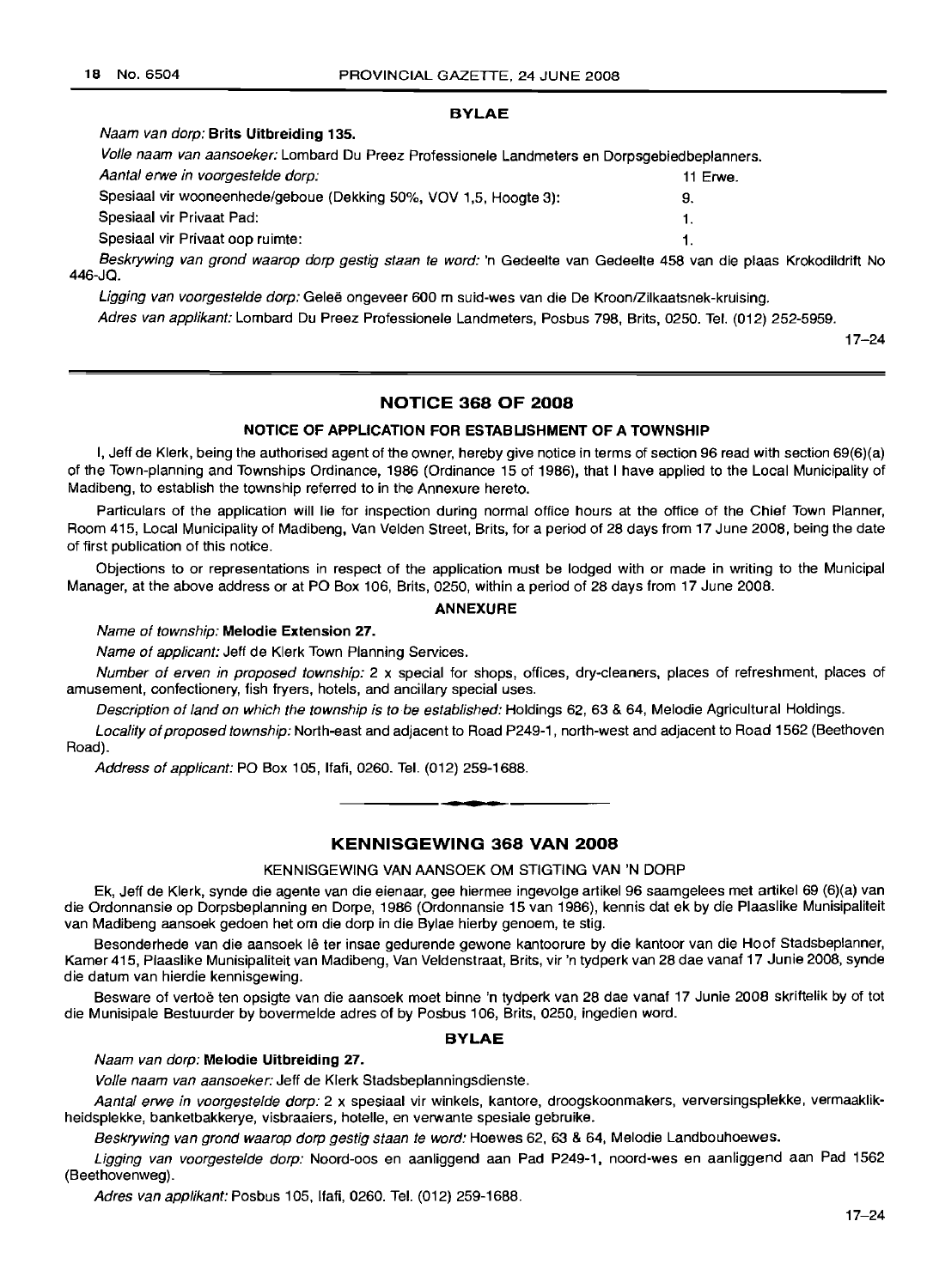### **NOTICE 369 OF 2008**

NOTICE OF THE SUBDIVISION OF LAND FOR THE ATTENTION OF THE MOOIVALLEY TOWNSHIP AND DEVELOPMENT COMPANY (PROPRIETARY) LIMITED OR ANY OTHERS CONCERNED (CERTIFICATE OF MINERAL RIGHTS 284/58 A.M.)

The Tlokwe City Council hereby gives notice in terms of section 6(8)(a) of the Division of Land Ordinance, 1986 (Ordinance 20 of 1986), that an application to devide the land described hereunder has been received:

• Holding 44, Vyfhoek Agricultural Holdings, situated on the corner of North Avenue and Plover Avenue, into two portions, measuring 0,8601 ha and 1,4020 ha respectively.

Particulars of the application will lie for inspection during normal office hours at the office of the Tlokwe City Council, 23 Wolmarans Street, Potchefstroom, for a period of 28 days from 17 June 2008.

Objections to or representations in respect of the application must be lodged with or made in writing and in duplicate, to Tlokwe City Council, P.O. Box 113, Potchefstroom, 2520, within a period of 28 days from 30 June 2008.

Address of agent: CDJ Land Surveyors, P.O. Box 1638, Magaliessig, 2067. Fax (011) 768-1241. Tel. (011) 768-1233.

**• •**

### **KENNISGEWING 369 VAN 2008**

KENNISGEWING VIR DIE ONDERVERDELING VAN GROND VIR DIE AANDAG VAN DIE MOOIVALLEY TOWNSHIP AND DEVELOPMENT COMPANY (PROPRIETARY) LIMITED OF ENIGE ANDER BELANGSTELLENDES (SERTIFIKAAT VAN MINERAAL REGTE 284/58 R.M.)

Die Tlokwe Stadsraad gee hiermee, ingevolge artikel 6(8)(a) van die Ordonnansie op die Verdeling van Grond, 1986 (Ordonnansie 20 van 1986) kennis dat 'n aansoek ontvang is om die grond hieronder beskryf, te verdeel:

• Hoewe 44, Vythoek Landbouhoewes, gelee op die hoek van North Laan en Plover Laan, in twee gedeeltes, wat onderskeidelik 0,8601 ha en 1,4020 ha meet.

Besonderhede van die aansoek lê ter insae gedurende gewone kantoorure by die kantoor van die Tlokwe Stadsraad, Wolmaransstraat 23, Potchefstroom, vir 'n tydperk van 28 dae vanaf 17 Junie 2008.

Besware teen of vertoë ten opsigte van die aansoek moet binne 'n tydperk van 28 dae vanaf 30 Junie 2008, skriftelik en in tweevoud, by die Munisipale Bestuurder, Tlokwe Stadsraad, Posbus 113, Potchefstroom, 2520, ingedien of gerig word.

Adres van agent: CDJ Landmeters, Posbus 1638, Magaliessig, 2067. Fax: (011) 768-1241. Tel: (011) 768-1233.

17-24

### **NOTICE 370 OF 2008**

### REGULATION 21 (10) OF THE DEVELOPMENT FACILITATION REGULATIONS IN TERMS OF THE DEVELOPMENT FACILITATION ACT, 1995

Plancorp CC, P.O. Box 21126, Noordbrug, 2522, has lodged an application in terms of the Development Facilitation Act for the establishment of a land development area on Portion 100 of Erf 2529, Potchefstroom 1.0., North West Province.

The development will consist of the following:

The rezoning of the property from Residential 1 to Special for Guest House and Dwelling Unit (Amendment Scheme Number 1525 with Annexure 1093). The aim is to provide a guest house on the property in addition to keeping the existing dwelling house.

The relevant plan(s), document(s) and information are available for inspection at the North West Department of Developmental Local Government and Housing, corner of Albert Luthule and Gerrit Maritz Street, Potchefstroom, for a period of 21 days from 17 June 2008.

The application will be considered at a Tribunal hearing to be held at the North West Department of Developmental Local Government and Housing, corner of Albert Luthule and Gerrit Maritz Street, Potchefstroom, on 26 August 2008 at 10:00 and the prehearing conference will be held at the Ramosa Riekert Building on 21 August 2008 at 10:00.

Any person having an interest in the application should please note:

- 1. You may within a period of 21 days from the date of the first publication of this notice, provide the designated officer with your written objections or representations; or
- 2. If your comments constitute an objection to any aspect of the land development application, you must appear in person or through a representative before the Tribunal on, the date mentioned above.

Any written objection or representation must be delivered to the designated officer at the offices at the North West Department of Developmental Local Government and Housing, corner of Albert Luthule and Gerrit Maritz Street, Potchefstroom, and you may contact the designated officer if you have any queries on telephone no. (018) 297-5011 and fax no. (018) 297-7956.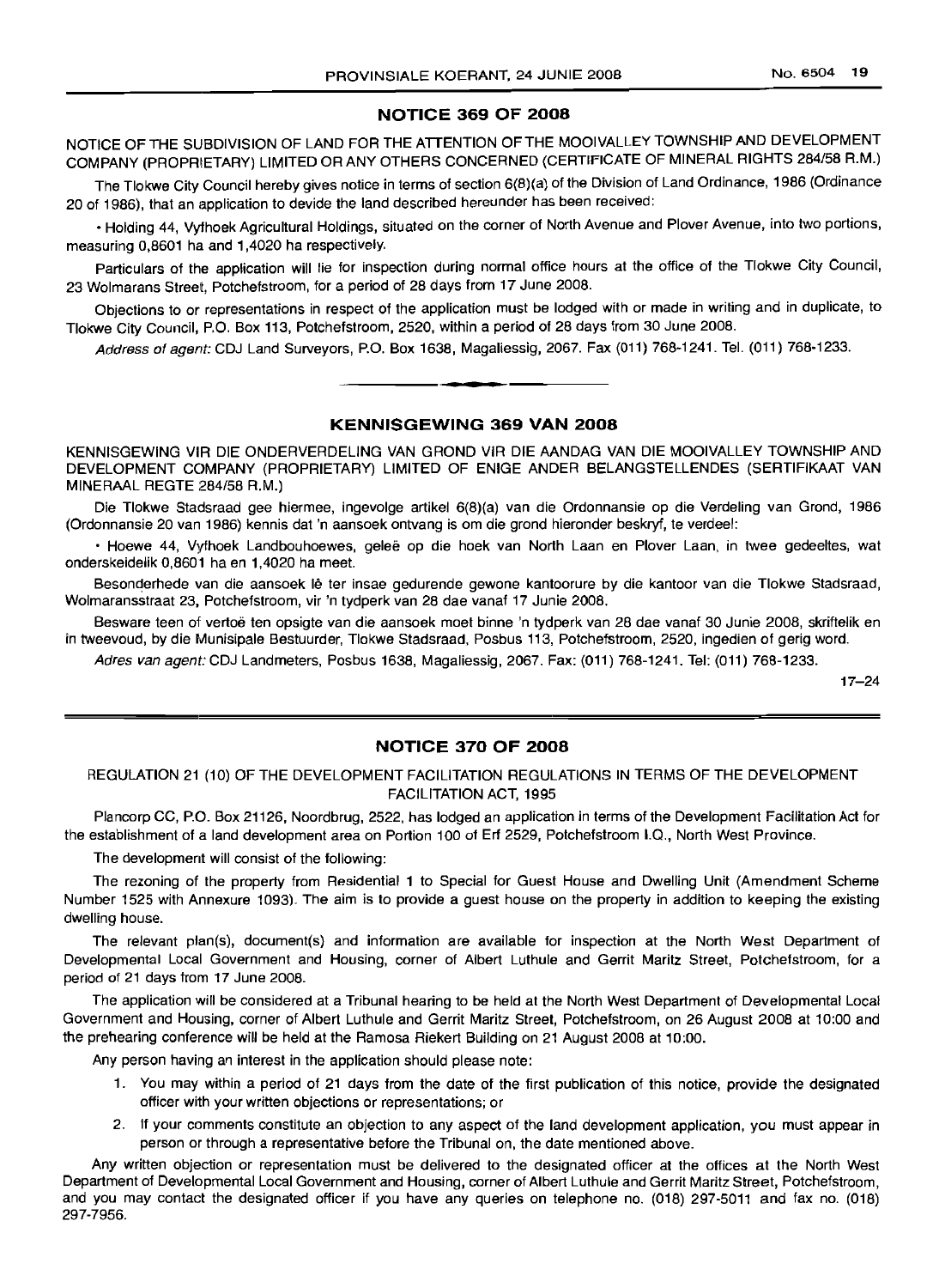#### KENNISGEWING 370 VAN 2008

REGULASIE 21 (10) VAN DIE REGULASIE OP GRONDFASILITERING INGEVOLGE DIE WET OP ONTWIKKELlNGSFASILlTERING, 1995

Plancorp CC, Posbus 21126, Noordbrug, 2522, het 'n aansoek ingedien ingevolge die Wet op Ontwikkelingsfasilitering, 1995, vir die stigting van 'n grondontwikkelingsgebied te Gedeelte 100 van Erf 2529, Potchefstroom IQ., Noordwes Provinsie.

Die ontwikkeling sal bestaan uit die volgende:

Die hersonering van die erf van Residensieel 1 na Spesiaal vir Gastehuis en Wooneenheid (Wysigingskema Nommer 1525 met Bylae 1093). Daar word beoog om 'n gastehuis op die eiendom op te rig terwyl die bestaande woonhuis behou sal word.

Die betrokke plan(ne), dokument(e) en inligting is beskikbaar vir inspeksie te die Noordwes Department van Plaaslike Regering en Behuising, hoek van Albert Luthule- en Gerrit Maritzstraat, Potchefstroom, vir 'n periode van 21 dae vanaf 17 Junie 2008.

Die aansoek sal oorweeg word tydens 'n tribunaalverhoor wat gehou sal word by die Noordwes Departement van Plaaslike Regering en Behuising, hoek van Albert Luthule- en Gerrit Maritzstraat, Potchefstroom op 26 Augustus 2008 om 10:00 en die vooraf verhoorsamesprekings sal gehou word te Ramosa Riekert Gebou op 21 Augustus 2008 om 10:00.

Enige persoon wat 'n belang het by die aansoek moet asseblief kennis neem:

- 1. U mag binne 'n periode van 21 dae vanaf die eerste publikasie van hierdie kennisgewing, die aangewese beampte skriftelik van u besware of vertoe: of
- 2. indien u kommentaar neerkom op 'n beswaar met betrekking tot enige aspek van die grondontwikkelingsaansoek, moet u persoonlik, voor die Tribunaal verskyn of verteenwoordig word, op die datum hierbo genoem.

Enige beswaar of vertoe moet ingedien word by die aangewese beampte te Noordwes Departement van Plaaslike Regering en Behuising, hoek van Albert Luthule- en Gerrit Maritzstraat, Potchefstroom, en u mag in aanraking kom met die aangewese beampte indien u enige navrae het by die telefoon no. (018) 297-5011 en faks no. (018) 297-7956.

17-24

### NOTICE 374 OF 2008

### HARTBEESPOORT TOWN-PLANNING SCHEME, 1993

NOTICE OF APPLICATION FOR AMENDMENT OF A TOWN-PLANNING SCHEME IN TERMS OF SECTION 56 (1) (b) (i) OF THE TOWN-PLANNING AND TOWNSHIPS ORDINANCE, 1986 (ORDINANCE 15 OF 1986)

I, Soekie Jooste of the firm Origin Town Planning, being the authorized agent of the owner of Erf 56, Schoemansville, hereby give notice in terms of section 56 (1) (b) (i) of the Town-planning and Townships Ordinance, 1986 (Ordinance 15 of 1986), that I have applied to the Madibeng Local Muncipality for the amendment of the town-planning scheme in operation known as the Hartbeespoort Town-planning Scheme, 1993, by the rezoning of the property described above, situated at Number 84 Scott Street, between Karlsons Crescent and Harrington Street, Schoemansville, from "Residential 1" with a density of one dwelling house per erf to "Business 3", subject to certain conditions.

Particulars of the application will lie for inspection during normal office hours at the office of the Municipal Manager: Madibeng Local Municipality, 53 Van Velden Street, Brits, within a period of 28 days from 24 June 2008.

Objections to or representations in respect of the application must be lodged with or made in writing to the Municipal Manager at the above address or at P.O. Box 106, Brits, 0250, within a period of 28 days from 24 June 2008.

Address of authorised agent: Origin Town Planning, 461 Fehrsen Street, Brooklyn; P.O. Box 2162, Brooklyn Square, 0075. Tel: (012) 346-3735. Fax: (012) 346-4217.

Date of first publication: 24 June 2008.

Date of second publication: 1 July 2008.

### KENNISGEWING 374 VAN 2008

**• •**

#### HARTBEESPOORT-DORPSBEPLANNINGSKEMA, 1993

KENNISGEWING VAN 'N AANSOEK OM WYSIGING VAN 'N DORPSBEPLANNINGSKEMA INGEVOLGE ARTIKEL 56 (1) (b) (i) VAN DIE ORDONNANSIE OP DORPSBEPLANNING EN DORPE, 1986 (ORDONNANSIE 15 VAN 1986)

Ek, Soekie Jooste van die firma Origin Stadsbeplanning, synde die gemagtigde agent van die geregistreerde eienaar van Erf 56, Schoemansville, gee hiermee ingevolge artkel 56 (1) (b) (i) van die Ordonnansie op Dorpsbeplanning en Dorpe, 1986 (Ordonnansie 15 van 1986), kennis dat ek by die Madibeng Plaaslike Munisipaliteit aansoek gedoen het om die wysiging van die dorpsbeplanningskema, in werking bekend as Hartbeespoort-dorpsbeplanningskema, 1993, deur die hersonering van die eiendom hierbo beskryf, geleë te Scottstraat No. 84, tussen Karlson Crescent en Harringtonstraat, Schoemansville, vanaf "Residensieel 1" met 'n digtheid van een woonhuis per erf, na "Besigheid 3" onderhewig aan sekere voorwaardes.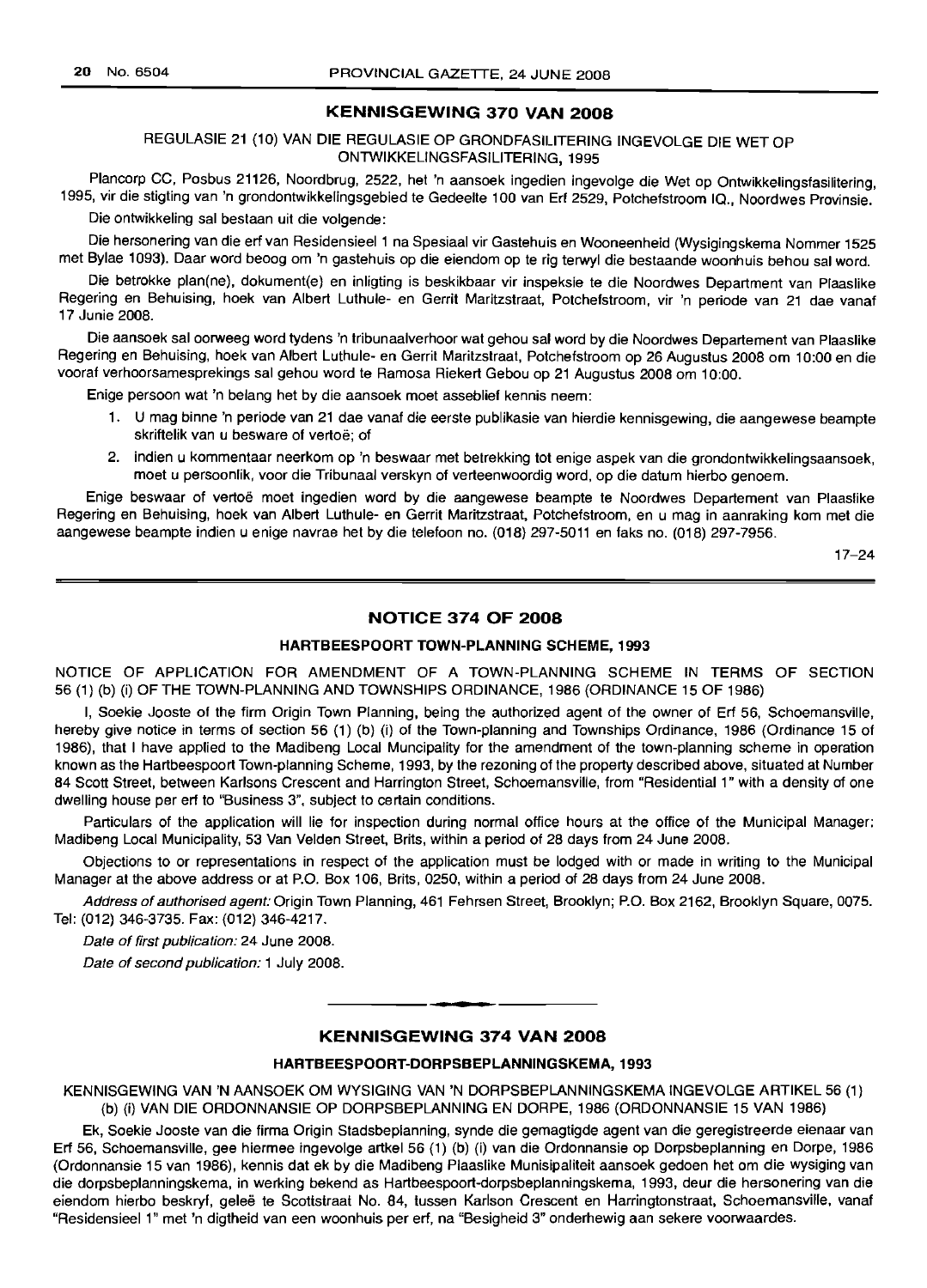Besonderhede van die aansoek lê ter insae gedurende gewone kantoorure, by die kantoor van die Munisipale Bestuurder: Madibeng Plaaslike Munisipaliteit, Van Veldenstraat 53, Brits, vir 'n tydperk van 28 dae vanaf 24 Junie 2008.

Besware teen of vertoë ten opsigte van die aansoek moet binne 'n tydperk van 28 dae vanaf 24 Junie 2008, skriftelik by of tot die Munisipale Bestuurder, by bovermelde adres of by Posbus 106, Brits, 0250, ingedien of gerig word.

Adres van gemagtigde agent: Origin Stadsbeplanning, Fehrsenstraat 461, Brooklyn; Posbus 2162, Brooklyn Square, 0075. Tel: (012) 346-3735. Faks: (012) 346-4217.

Datum van eerste publikasie: 24 Junie 2008.

Datum van tweede publikasie: 1 Julie 2008.

24-01

### **NOTICE 375 OF 2008**

NOTICE OF APPLICATION FOR AMENDMENT OF TOWN-PLANNING SCHEME IN TERMS OF SECTION 56 (1) (b) (i) OF THE TOWN-PLANNING AND TOWNSHIPS ORDINANCE, 1986 (ORDINANCE 15 OF 1986)

#### **RUSTENBURG AMENDMENT SCHEME 454**

I, Petrus Christiaan Cornelius de Jager, of the firm Towncomp BK, 1995/024157/23, being the authorized agent of the owner of the Portion 4 (a portion of Portion 1) of Erf 797, Rustenburg, hereby give notice in terms of section 56 (1) (b) (i) of the Town-planning and Townships Ordinance, 1986, that I have applied to the Rustenburg Local Municipality for the amendment of the town-planning scheme known as Rustenburg Land Use Management Scheme, 2005, by the rezoning of the property described above, situated at 14A Heefer Street, Rustenburg, from "Residential 1" to "Special for Residential 1 with a density of 40 units per hectare", subject to conditions as per Annexure 736 .

Particulars of the application will lie for inspection during normal office hours at the office of the Director, Planning and Development, Room 319, Missionary Mpheni House, cnr Beyers Naude and Nelson Mandela Drives, Rustenburg, for a period of 28 days from 24 June 2008.

Objections to or representations in respect of the application must be lodged with or made in writing to the Director, Planning and Development at the above address or at P.O. Box 16, Rustenburg, 0300, within a period of 28 days from 24 June 2008.

Address of owner: Pia Towncomp CC, P.O. Box 20145, Proteapark, 0305. Tel: (014) 533-2950. Fax: (014) 533-3733.

### **KENNISGEWING 375 VAN 2008**

**• •**

KENNISGEWING VAN AANSOEK OM WYSIGING VAN DORPSBEPLANNINGSKEMA INGEVOLGE ARTIKEL 56 (1) (b) (i) VAN DIE ORDONNANSIE OP DORPSBEPLANNING EN DORPE, 1986 (ORDONNANSIE 15 VAN 1986)

#### **RUSTENBURG-WYSIGINGSKEMA 454**

Ek, Petrus Christiaan Cornelius de Jager, van die firma Towncomp BK, 1995/024157/23, synde die gemagtigde agent van die eienaar van die Gedeelte 4 ('n gedeelte van Gedeelte 1) van Erf 797, Rustenburg, gee hiermee ingevolge artikel 56 (1) (b) (i) van die Ordonnansie op Dorpsbeplanning en Dorpe, 1986, kennis dat ek by die Rustenburg Plaaslike Munisipaliteit aansoek gedoen het om die wysiging van die dorpsbeplanningskema, bekend as Rustenburg Land Use Management Scheme, 2005, deur die hersonering van die eiendom hierbo beskryf, gelee te Heeferstraat 14A, Rustenburg, vanaf "Residensieel 1" na "Spesiaal vir Residensieel 1 met 'n digtheid van 40 eenhede per hektaar", onderhewig aan sekere voorwaardes soos per Bylae 736.

Besonderhede van die aansoek Ie ter insae gedurende gewone kantoorure, by die kantoor van die Direkteur, Beplanning en Ontwikkeling, Kamer 319, Missionary Mpheni House, h/v Beyers Naude- en Nelson Mandelarylaan, Rustenburg, vir 'n tydperk van 28 dae vanaf 24 Junie 2008.

Besware teen of vertoe ten opsigte van die aansoek moet binne 'n tydperk van 28 dae vanaf 24 Junie 2008, skriftelik by of tot die Direkteur, Beplanning en Ontwikkeling, by bovermelde adres of by Posbus 16, Rustenburg, 0300, ingedien of gerig word.

Adres van eienaar: Pia Towncomp CC, Posbus 20145, Proteapark, 0305. Tel: (014) 533-2950. Faks: (014) 533-3733.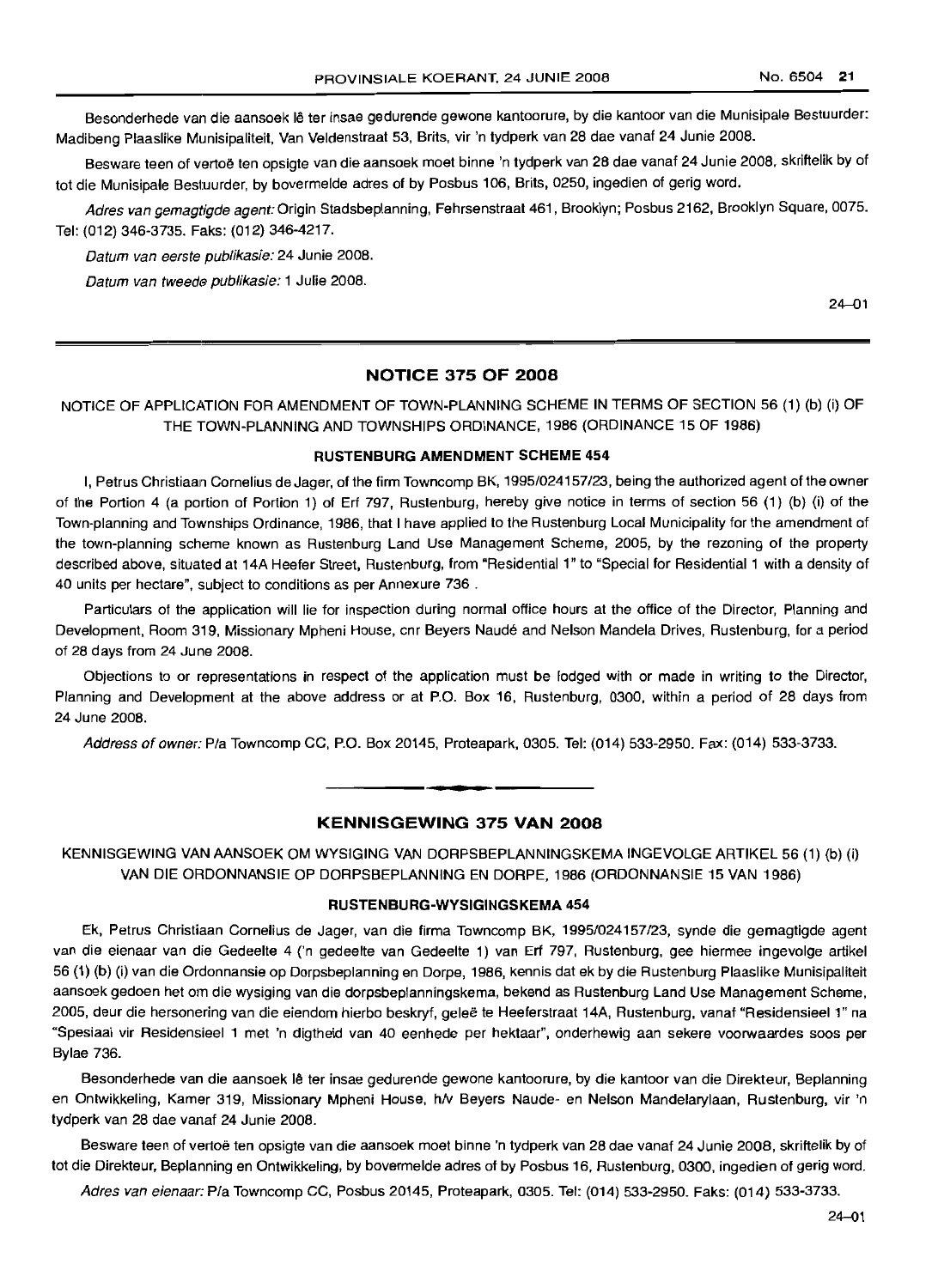### NOTICE 376 OF 2008

NOTICE OF APPLICATION FOR THE AMENDMENT OF THE TOWN-PLANNING SCHEME IN TERMS OF SECTION 56 (1) (b) (i) OF THE TOWN-PLANNING AND TOWNSHIPS ORDINANCE, 1986 (ORDINANCE 15 OF 1986)

#### DITSOBOTLA AMENDMENT SCHEME 22

I, G. J. Pienaar, the owner of Portion 5 of Erf 6, Lichtenburg, hereby give notice in terms of section 56 (1) (b) (i) of the Townplanning and Townships Ordinance, 1986, that I have applied to the Ditsobotla Local Municipality for the amendment of the town-planning scheme known as Ditsobotla Town-planning Scheme, 2007, by the rezoning of the property described above, situated at 12 Swart Street, Lichtenburg, from "Residential 1" to "Business 2" with an annexure, for the development of an office and store-room.

Particulars of the application will lie for inspection during normal office hours at the office of the Municipal Manager, Room 4, from 24 June 2008.

Objections to or representations in respect of the application must be lodged with or made in writing to the Municipal Manager at the above address or at P.O. Box 7, Lichtenburg, 2740, within a period of 28 days from 24 June 2008.

Address of applicant: P.O. Box 588, Lichtenburg, 2740.

### KENNISGEWING 376 VAN 2008

**.-**

KENNISGEWING VAN AANSOEK OM WYSIGING VAN DORPSBEPLANNINGSKEMA INGEVOLGE ARTIKEL 56 (1) (b) (i) VAN DIE ORDONNANSIE OP DORPSBEPLANNING EN DORPE, 1986 (ORDONNANSIE 15 VAN 1986)

### DITSOBOTLA-WYSIGINGSKEMA 22

Ek, G. J. Pienaar, die eienaar van Gedeelte 5 van Erf 6, Lichtenburg, gee hiermee ingevolge artikel 56 (1) (b) (i) van die Ordonnansie op Dorpsbeplanning en Dorpe, 1986, kennis dat ek by die Ditsobotla Plaaslike Munisipaliteit aansoek gedoen het om die wysiging van die dorpsbeplanningskema, bekend as Ditsobotla-dorpsbeplanningskema, 2007, deur die hersonering van die eiendom hierbo beskryf, gelee te Swartstraat 12, Lichtenburg, van "Residensieel 1" na "Besigheid 2" met 'n aanhangsel vir die ontwikkeling van 'n kantoor en stoor kamer.

Besonderhede van die aansoek lê ter insae gedurende gewone kantoorure, by die kantoor van die Munisipale Bestuurder, Kamer 4, Eerste Vloer, Burgersentrum, h/v Dr. Nelson Mandelaweg en Transvaalstraat, Lichtenburg, Tel: (018) 632-5051, vir 'n tydperk van 28 dae vanaf 24 Junie 2008.

Besware teen of vertoë ten opsigte van die aansoek moet binne 'n tydperk van 28 dae vanaf 24 Junie 2008, skriftelik by of tot die Munisipale Bestuurder by bovermelde adres of by Posbus 7, Lichtenburg, 2740, ingedien of gerig word.

Adres van applikant: Posbus 588, Lichtenburg, 2740.

24-01

### NOTICE 377 OF 2008

NOTICE OF APPLICATION FOR AMENDMENT OF THE TOWN-PLANNING SCHEME IN TERMS OF SECTION 56 (1) (b) (i) OF THE TOWN-PLANNING AND TOWNSHIPS ORDINANCE, 1986 (ORDINANCE 15 OF 1986)

### POTCHEFSTROOM AMENDMENT SCHEME 1550

Maxim Planning Solutions, being the authorised agent of the owner of Portion 16 (a portion of Portion 14) of Erf 288, Potchefstroom, hereby gives notice in terms of section 56 (1) (b) (i) of the Town-planning and Townships Ordinance, 1986, that we have applied to the Tlokwe City Councel for the amendment of the town-planning scheme, known as the Potchefstroom Town-planning Scheme, 1980, as amended, by the rezoning of Portion 16 (a portion of Portion 14) of Erf 288, Potchefstroom, situated at 3 Olivier Street, from "Residential 1" (with a density of one (1) dwelling house per 1 000 m<sup>2</sup>) to "Special" for the purposes of a guesthouse, comrising of six (6) bedrooms, and a conference facility.

Particulars of the application will lie for inspection during normal office hours at the office of the Municipal Manager: Potchefstroom Municipal Offices, Wolmarans Street, Potchefstroom, for the period of 28 days from 24 June 2008.

Objections to or representations in respect of the application must be lodged with or made in writing to the Municipal Manager at the above address or posted to P.O. Box 113, Potchefstroom, 2520, within a period of 28 days from 24 June 2008.

Address of authorised agent: Maxim Planning Solutions, 56 Archbishop Desmond Tutu Street, Klerksdorp; P.O. Box 10681, Klerksdorp, 2570. Tel: (018) 462-1756. (2/926).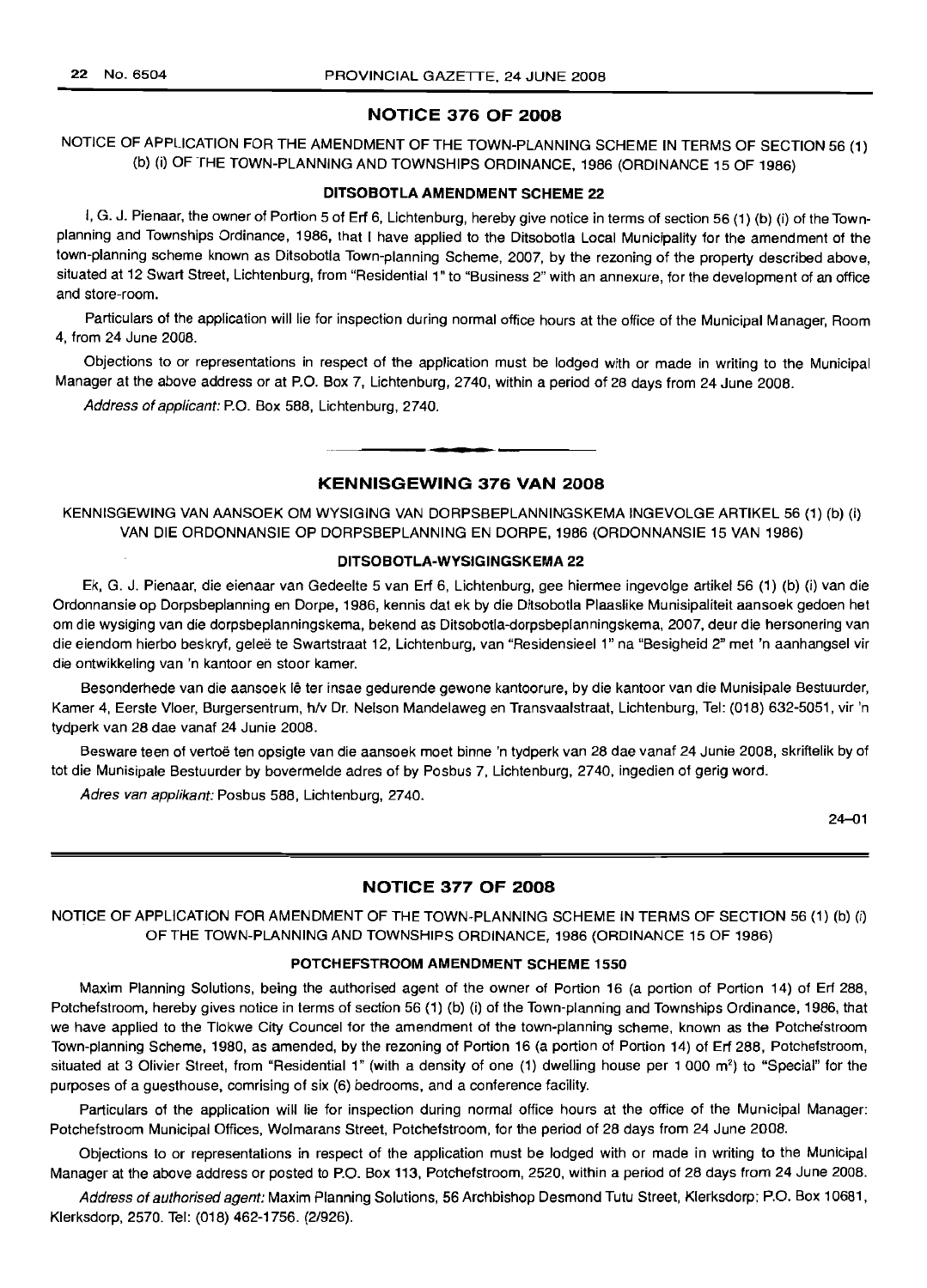### **KENNISGEWING 377 VAN 2008**

KENNISGEWING VAN AANSOEK OM WYSIGING VAN DORPSBEPLANNINGSKEMA INGEVOLGE ARTIKEL 56 (1) (b) (i) VAN DIE ORDONNANSIE OP DORPSBEPLANNING EN DORPE, 1986 (ORDONNANSIE 15 VAN 1986)

### **POTCHEFSTROOM-WYSIGINGSKEMA 1550**

Maxim Planning Solutions, synde die gemagtigde agent van die eienaar van Gedeelte 16 ('n gedeelte van Gedeelte 14) van Erf 288, Potchefstroom, gee hiermee ingevolge artikel 56 (1) (b) (i) van die Ordonnansie op Dorpsbeplanning en Dorpe, 1986, kennis dat ons by die Tlokwe Stadsraad aansoek gedoen het om die wysiging van die Potchefstroomdorpsbeplanningskema, 1980, soos gewysig, deur die hersonering van Gedeelte 16 ('n gedeelte van Gedeelte 14) van Erf 288, Potchefstroom, geleë te Olivierstraat 3, vanaf "Residensieel 1" (met 'n digtheid van een (1) woonhuis per 1 000 m<sup>2</sup>) na "Spesiaal" vir die doeleindes van 'n gastehuis, bestaande uit ses (6) slaapkamers, en 'n konferensie fasiliteit.

Besonderhede van die aansoek lê ter insae gedurende gewone kantoorure, by die kantoor van die Munisipale Bestuurder, Potchefstroom Munisipale Kantore, Wolmaransstraat, Potchefstroom, vir 'n tydperk van 28 dae vanaf 24 Junie 2008.

Besware teen of vertoë ten opsigte van die aansoek moet binne 'n tydperk van 28 dae vanaf 24 Junie 2008, skriftelik by of tot die Munisipale Bestuurder by bovermelde adres of by Posbus 113, Potchefstroom, 2520, ingedien of gerig word.

Adres van gemagtigde agent: Maxim Planning Solutions, Archbishop Desmond Tutustraat 56, Klerksdorp; Posbus 10681, Klerksdorp, 2570. Tel: (018) 462-1756. (2/926).

2-01

### **NOTICE 378 OF 2008**

NOTICE OF APPLICATION FOR AMENDMENT OF TOWN-PLANNING SCHEME IN TERMS OF SECTION 56 (1) (b) (i) OF THE TOWN-PLANNING AND TOWNSHIPS ORDINANCE, 1986 (ORDINANCE 15 OF 1986)

#### **RUSTENBURG LAND USE MANAGEMENT SCHEME, 2005-AMENDMENT SCHEME 481**

Maxim Planning Solutions, being the authorised agent of the owner of a portion of Portion 150 of the farm Waterkloof, No. 305 JQ, hereby gives notice in terms of section 56 (1) (b) (i) of the Town-planning and Townships Ordinance, 1986, that we have applied to the Rustenburg Local Municipality for the amendment of the town-planning scheme known as Rustenburg Land Use Management scheme, 2005, by the rezoning of the property described above, situated adjacent to Road P16-1 and approximately 12 km south of Rustenburg, from "Agricultural" to "Business 1".

Particulars of the application will lie for inspection during normal office hours at the office of the Director Planning and Development, Room 313, Missionary Mpheni House, c/o Beyers Naude and Nelson Mandela Drive, Rustenburg, for the period of 28 days from 24 June 2008.

Objections to or representations in respect of the application must be lodged with or made in writing to the Municipal Manager at the above address or at P.O. Box 16, Rustenburg, 0300, within a period of 28 days from 24 June 2008.

Address of authorised agent: Maxim Planning Solutions, 37 Von Wielligh Street, Rustenburg; P.O. Box 21114, Proteapark, 0305. Tel: (014) 592-9489. (2/1123).

### **KENNISGEWING 378 VAN 2008**

**.-**

KENNISGEWING VAN AANSOEK OM WYSIGING VAN DORPSBEPLANNINGSKEMA INGEVOLGE ARTIKEL 56 (1) (b) (i) VAN DIE ORDONNANSIE OP DORPSBEPLANNING EN DORPE, 1986 (ORDONNANSIE 15 VAN 1986)

#### **RUSTENBURG LAND USE MANAGEMENT SCHEME, 2005-WYSIGINGSKEMA 481**

Maxim Planning Solutions, synde die gemagtigde agent van die eienaar van 'n gedeelte van Gedeelte 150 van die plaas Waterkloof No. 305 JQ, gee hiermee ingevolge artikel 56 (1) (b) (i) van die Ordonnansie op Dorpsbeplanning en Dorpe, 1986, kennis dat ons by die Rustenburg Plaaslike Munisipaliteit aansoek gedoen het om die wysiging van die dorpsbeplanningskema, bekend as Rustenburg Land Use Management Scheme, 2005, deur die hersonering van die eiendom hierbo beskryt, gelee aanliggend tot Pad P16-1 en ongeveer 12 km suid van Rustenburg, vanaf "Landbou" na "Besigheid 1".

Besonderhede van die aansoek lê ter insae gedurende gewone kantoorure by die kantoor van die Direkteur Beplanning en Ontwikkeling, Kamer 313, Missionary Mpheni House, h/v Beyers Naude- en Nelson Mandelarylaan, Rustenburg, vir 'n tydperk van 28 dae vanaf 24 Junie 2008.

Besware teen of vertoe ten opsigte van die aansoek moet binne 'n tydperk van 28 dae vanaf 24 Junie 2008, skriftelik by of tot die Munisipale Bestuurder by bovermelde adres of by Posbus 16, Rustenburg, 0300, ingedien of gerig word.

Adres van gemagtigde agent: Maxim Planning Solutions, Von Wiellighstraat 37, Rustenburg; Posbus 21114, Proteapark, 0305. Tel: (014) 592-9489. (2/1123).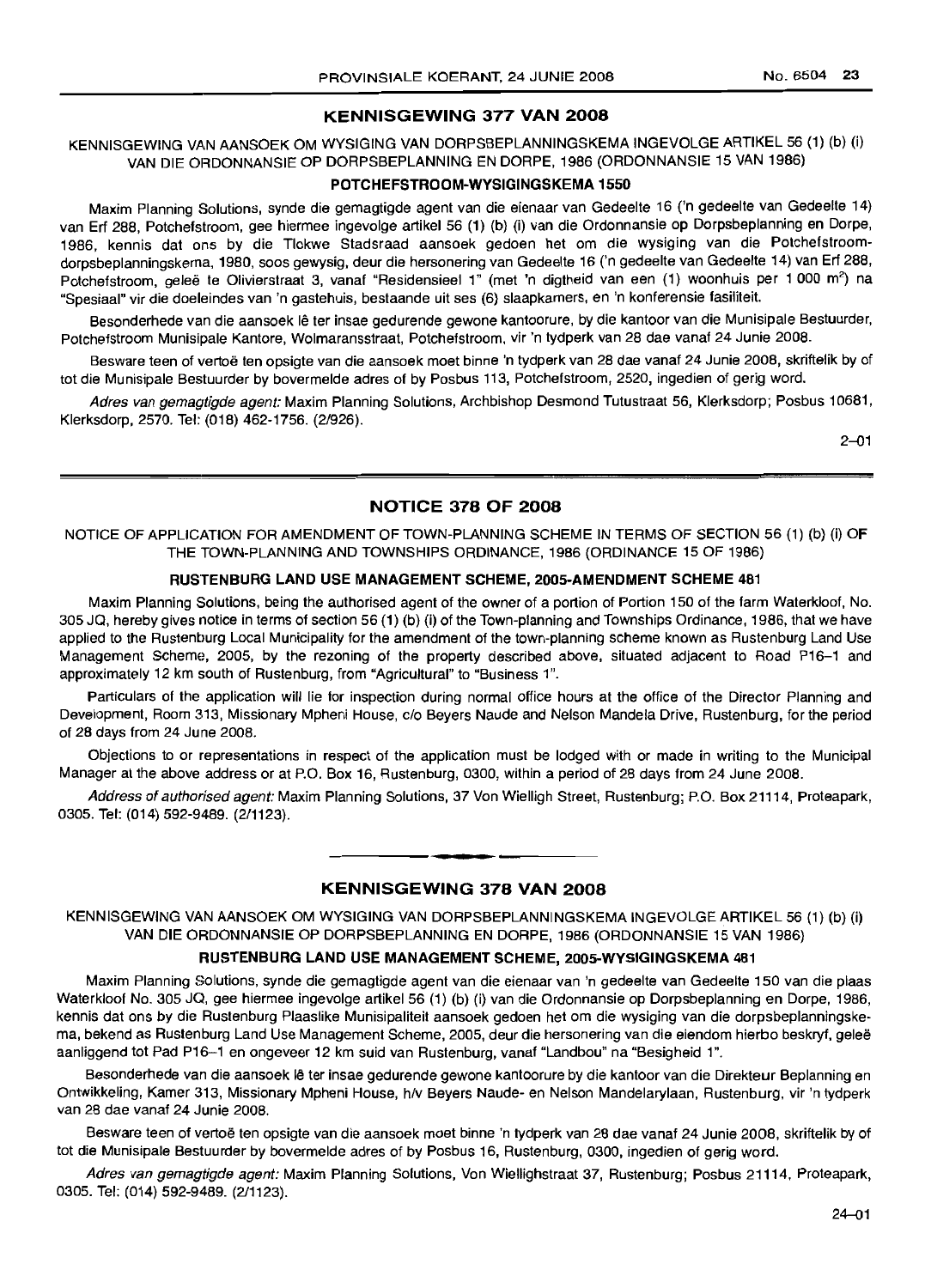### NOTICE 379 OF 2008

NOTICE OF APPLICATION FOR AMENDMENT OF TOWN-PLANNING SCHEME IN TERMS OF SECTION 56 (1) (b) (i) OF THE TOWN-PLANNING AND TOWNSHIPS ORDINANCE, 1986 (ORDINANCE 15 OF 1986)

#### RUSTENBURG LAND USE MANAGEMENT SCHEME, 200S-AMENDMENT SCHEME 495

Maxim Planning Solutions, being the authorised agent of the owner of Portion 62 (a portion of Portion 2) of the farm Kromrivier No. 347 JQ, hereby gives notice in terms of section 56 (1) (b) (i) of the Town-planning and Townships Ordinance, 1986, that we have applied to the Rustenburg Local Municipality for the amendment of the town-planning scheme known as Rustenburg Land Use Management Scheme, 2005, by the rezoning of the property described above, situated at the farm Kromrivier, within the North West Province, from "Agricultural" to "Special" for the purposes of a guest house, general dealer and a restaurant.

Particulars of the application will lie for inspection during normal office hours at the office of the Director Planning and Development, Room 313, Missionary Mpheni House, c/o Beyers Naude and Nelson Mandela Drive, Rustenburg, for the period of 28 days from 24 June 2008.

Objections to or representations in respect of the application must be lodged with or made in writing to the Municipal Manager at the above address or at P.O. Box 16, Rustenburg, 0300, within a period of 28 days from 24 June 2008.

Address of authorised agent: Maxim Planning Solutions, 37 Von Wielligh Street, Rustenburg; P.O. Box 21114, Proteapark, 0305. Tel: (014) 592-9489. (2/1132). **.-**

### KENNISGEWING 379 VAN 2008

KENNISGEWING VAN AANSOEK OM WYSIGING VAN DORPSBEPLANNINGSKEMA INGEVOLGE ARTIKEL 56 (1) (b) (i) VAN DIE ORDONNANSIE OP DORPSBEPLANNING EN DORPE, 1986 (ORDONNANSIE 15 VAN 1986)

#### RUSTENBURG LAND USE MANAGEMENT SCHEME, 2005-WYSIGINGSKEMA 495

Maxim Planning Solutions, synde die gemagtigde agent van die eienaar van Gedeelte 62 ('n gedeelte van Gedeelte 2) van die plaas Kromrivier No. 347 JQ, gee hiermee ingevolge artikel 56 (1) (b) (i) van die Ordonnansie op Dorpsbeplanning en Dorpe, 1986, kennis dat ons by die Rustenburg Plaaslike Munisipaliteit aansoek gedoen het om die wysiging van die dorpsbeplanningskema, bekend as Rustenburg Land Use Management Scheme, 2005, deur die hersonering van die eiendom hierbo beskryf, gelee te die plaas Kromrivier, in die Noordwes Provinsie, vanaf "Landbou" na "Spesiaal" vir die doeleindes van 'n gastehuis, algemene handelaar en 'n restaurant.

Besonderhede van die aansoek lê ter insae gedurende gewone kantoorure by die kantoor van die Direkteur Beplanning en Ontwikkeling, Kamer 313, Missionary Mpheni House, h/v Beyers Naude- en Nelson Mandelarylaan, Rustenburg, vir 'n tydperk van 28 dae vanaf 24 Junie 2008.

Besware teen of vertoe ten opsigte van die aansoek moet binne 'n tydperk van 28 dae vanaf 24 Junie 2008, skriftelik by of tot die Munisipale Bestuurder by bovermelde adres of by Posbus 16, Rustenburg, 0300, ingedien of gerig word.

Adres van gemagtigde agent: Maxim Planning Solutions, Von Wiellighstraat 37, Rustenburg; Posbus 21114, Proteapark, 0305. Tel: (014) 592-9489. (2/1132).

24-01

### NOTICE 380 OF 2008

NOTICE OF APPLICATION FOR AMENDMENT OF THE FOCHVILLE LAND USE MANAGEMENT DOCUMENT, 2000, IN TERMS OF SECTION 56 (1) (b) (i) OF THE TOWN-PLANNING AND TOWNSHIPS ORDINANCE, 1986 (ORDINANCE 15 OF 1986)

### FOCHVILLE AMENDMENT SCHEME F118/08

We, Welwyn Town and Regional Planners, being the authorised agent of the owner of Portion 8 of Erf 971, situated in the Town Fochville, hereby give notice in terms of section 56 (1) (b) (i) of the Town-planning and Townships Ordinance, 1986, that we have applied to the Merafong Local Municipality for the amendment of the town-planning scheme known as the Fochville Land Use Management Document, 2000, by the rezoning of the property described above, situated on 27 Benade Street, Fochville, from "Residential 1" to "Residential 2".

Particulars of the application will lie for inspection during normal office hours at the office of the Municipal Manager, 3 Halite Street, Carletonville, for a period of 28 days from 24 June 2008.

Objections to or representations in respect of the application must be lodged with or made in writing to the Municipal Manager at the above address or at P.O. Box 3, Carletonville, 2499, within a period of 28 days from 24 June 2008.

Address of applicant: Welwyn Town and Regional Planners, P.O. Box 20508, Noordbrug, 2522. Tel: (018) 293-1536.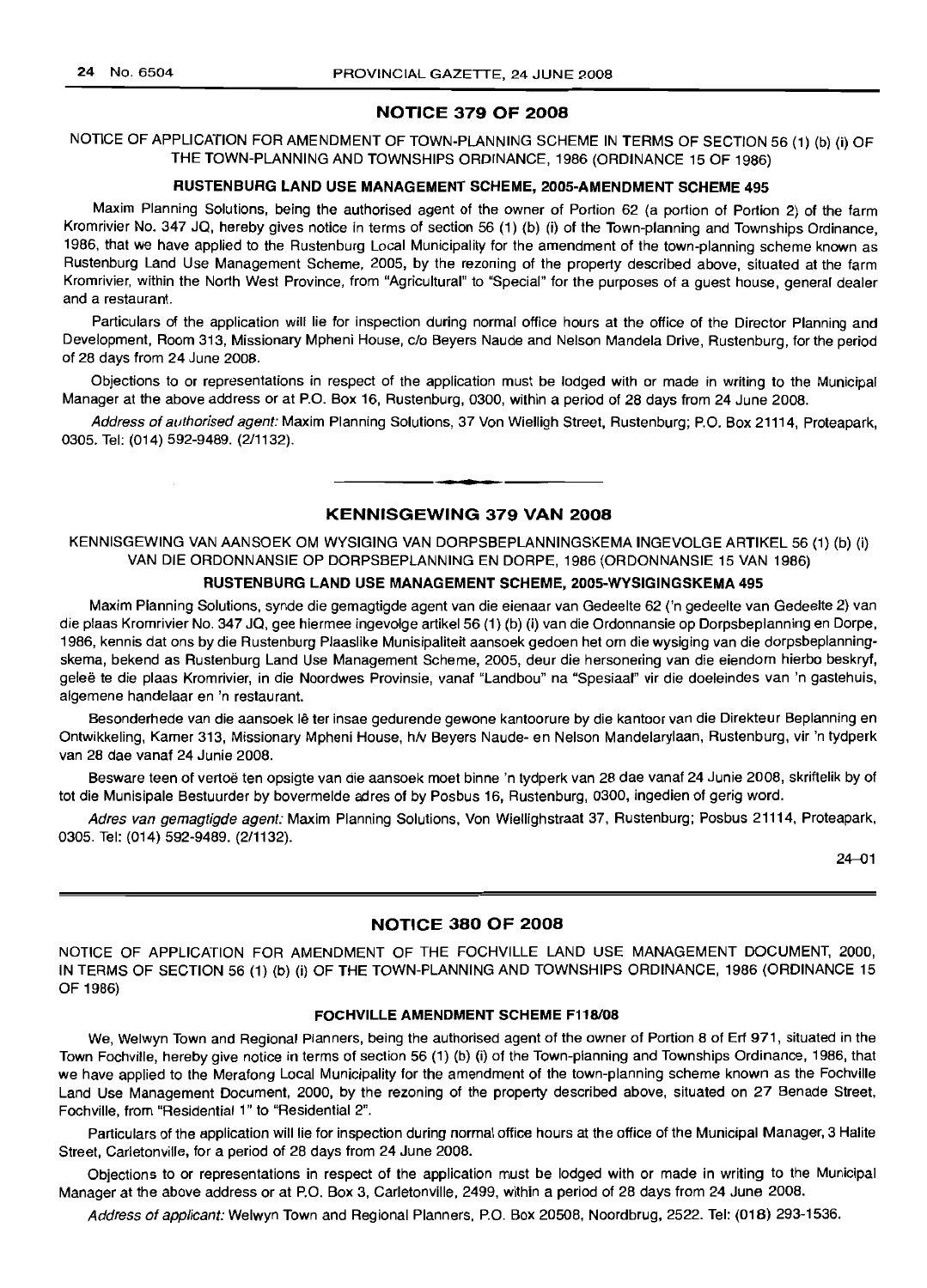#### KENNISGEWING 380 VAN 2008

KENNISGEWING VAN AANSOEK OM WYSIGING VAN DIE FOCHVILLE GRONDGEBRUIKSBESTUUR DOKUMENT, 2000, INGEVOLGE ARTIKEL 56 (1) (b) (i) VAN DIE ORDONNANSIE OP DORPSBEPLANNING EN DORPE, 1986 (ORDONNANSIE 15 VAN 1986)

### FOCHVILLE WYSIGINGSKEMA F118/08

Ons, Welwyn Stads- en Streekbeplanners, synde die gemagtigde agent van die eienaar van Gedeelte 8 van Erf 971, gelee in die dorp Fochville, ingevolge artikel 56 (1) (b) (i) van die Ordonnansie op Dorpsbeplanning en Dorpe, 1986, gee hiermee kennis dat ons by die Merafong Plaaslike Munisipaliteit aansoek gedoen het om die wysiging van die dorpsbeplanningskema, bekend as die Fochville Grondgebruiksbestuur Dokument, 2000, deur die hersonering van die eiendom hierbo beskryf, gelee te Benadestraat 27, Fochville, vanaf "Residensieel 1" na "Residensieel 2".

Besonderhede van die aansoek lê ter insae gedurende gewone kantoorure by die kantoor van die Munisipale Bestuurder, Halitestraat 3, Carletonville, vir 'n tydperk van 28 dae vanaf 24 Junie 2008.

Besware teen of vertoë ten opsigte van die aansoek moet binne 'n tydperk van 28 dae vanaf 24 Junie 2008 skriftelik tot die Munisipale Bestuurder by bovermelde adres of by Posbus 3, Carletonville, 2499, ingedien of gerig word.

Adres van applikant: Welwyn Stads- en Streekbeplanners, Posbus 20508, Noordbrug, 2522. Tel: (018) 293-1536

24-01

### NOTICE 381 OF 2008

NOTICE OF APPLICATION FOR AMENDMENT OF THE TOWN-PLANNING SCHEME IN TERMS OF SECTION 56 (1) (b) (i) OF THE TOWN-PLANNING AND TOWNSHIPS ORDINANCE, 1986 (ORDINANCE 15 OF 1986)

### KLERKSDORP LAND USE MANAGEMENT SCHEME, 2005: AMENDMENT SCHEME 442

I, Joze Maleta, authorized agent of the owner of Erf 5 (previously a portion of Jan Harm Street) of the Township Stilfontein Industrial Park, hereby give notice in terms of section 56 (1) (b) (i) of the Town-planning and Townships Ordinance, 1986, that I have applied to the City Council of Matlosana, for the amendment of the town-planning scheme, known as the Klerksdorp Land Use Management Scheme, 2005, as amended by the rezoning of Erf 5 (previously a portion of Jan Harm Street) of the Township Stilfontein Industrial Park, situated next to Portion 61 of the farm Stilfontein No. 408-IP and Provincial Road P3-5 between Klerksdorp and Potchefstroom, from "Road" to "Industrial 1" and other uses with the special consent of the Local Authority.

Particulars of the application will lie for inspection during normal office hours at the office of the Municipal Manager, Room 107, Municipal Buildings, Bram Fisher Street, Klerksdorp, for a period of 28 days from 24 June 2008.

Objections to or representations in respect of the application must be lodged with or made in writing to the Municipal Manager, at the above address or at P.O. Box 99, Klerksdorp, 2570, within a period of 28 days from 24 June 2008.

Address of agent: J. Maleta, P.O. Box 1372, Klerksdorp, 2570. Tel.: (018) 462-1991 .

### KENNISGEWING 381 VAN 2008

**.-**

KENNISGEWING VAN AANSOEK OM WYSIGING VAN DORPSBEPLANNINGSKEMA INGEVOLGE ARTIKEL 56 (1) (b) (i) VAN DIE ORDONNANSIE OP DORPSBEPLANNING EN DORPE, 1986 (ORDONNANSIE 15 VAN 1986)

#### KLERKSDORP GRONDGEBRUIK BESTUURSKEMA 2005: WVSIGINGSKEMA 442

Ek, Joze Maleta, synde die gemagtigde agent van die eienaar van Erf 5 (voorheen 'n gedeelte van Jan Harmstraat) van die dorp Stilfontein Nywerheidspark, gee hiermee ingevolge artikel 56 (1) (b) (i) van die Ordonnansie op Dorpsbeplanning en Dorpe, 1986, kennis dat ek by die Stadsraad van Matlosana aansoek gedoen het om die wysiging van die Dorpsbeplanningskema, bekend as Klerksdorp Grondgebruik Bestuurskema, 2005, soos gewysig, deur die hersonering van Erf 5 (voorheen 'n gedeelte van Jan Harmstraat) van die dorp Stilfontein Nywerheidspark, gelee aan die Restant van Gedeelte 61 van die plaas Stilfontein No. 408-IP en Provinsiale Pad P3-5 tussen Klerksdorp en Potchefstroom, van "Straat" na "Industrieel 1" en ander gebruike met die spesiale toestemming van die Plaaslike Bestuur.

Besonderhede van die aansoek lê ter insae gedurende gewone kantoorure by die kantoor van die Munisipale Bestuurder, Kamer 107, Burgersentrum, Bram Fisherstraat, Klerksdorp, vir 'n tydperk van 28 dae vanaf 24 Junie 2008.

Besware teen of vertoë ten opsigte van die aansoek moet binne 'n tydperk van 28 dae vanaf 24 Junie 2008, skriftelik by of tot die Munisipale Bestuurder, by bovermelde adres of by Posbus 99, Klerksdorp, 2570 ingedien of gerig word.

Adres van agent: J. Maleta, Posbus 1372, Klerksdorp, 2570. Tel.: (018) 462-1991.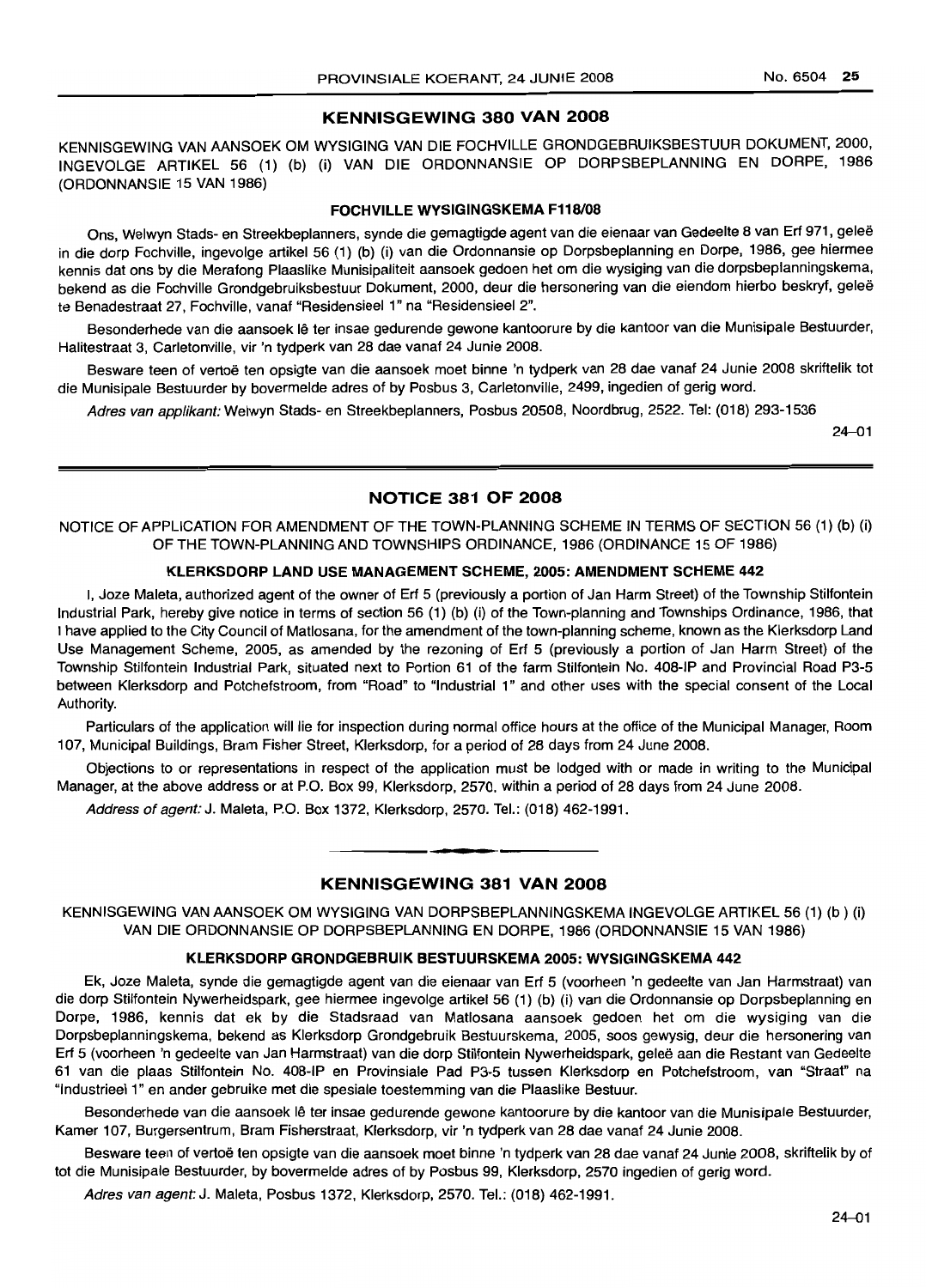### NOTICE 382 OF 2008

NOTICE OF APPLICATION FOR AMENDMENT OF TOWN-PLANNING SCHEME IN TERMS OF SECTION 56 (1) (b) (i) OF THE TOWN-PLANNING AND TOWNSHIPS ORDINANCE, 1986 (ORDINANCE 15 OF 1986)

### KLERKSDORP LAND USE MANAGEMENT SCHEME No. 441

I, Kobus Marais, being the authorised agent of the owner of Ert 29, Wilkoppies, Klerksdorp, hereby give notice in terms of section 56 (1) (b) (i) of the Town-planning and Townships Ordinance, 1986, that I have applied to the City Council of Klerksdorp for the amendment of the town-planning scheme known as the Klerksdorp Land Use Management Scheme 2005, and amended by the rezoning of above-mentioned erven, situated adjacent Jan van Riebeeck Road, Wilkoppies, from "Residential 1" to "Residential 2" with a density of 12 units per hectare and other uses with the special consent of the Local Authority.

Particulars of the application will lie for inspection during normal office hours at the office of the Municipal Manager, Room 218, Civic Centre, Pretoria Street, Klerksdorp, for the period of 28 days from 24 June 2008.

Objections to or representations in respect of the application must be lodged with or made in writing to the Municipal Manager at the above address or at P.O. Box 99, Klerksdorp, 2570, within a period of 28 days from 24 June 2008.

Address of agent: Visi Town-planning Consultants, P.O. Box 6528, Flamwood, 2572. Tel. (018) 468-5519.

### KENNISGEWING 382 VAN 2008

**• •**

KENNISGEWING VAN AANSOEK OM WYSIGING VAN DORPSBEPLANNINGSKEMA INGEVOLGE ARTIKEL 56 (1) (b) (i) VAN DIE ORDONNANSIE OP DORPSBEPLANNING EN DORPE, 1986 (ORDONNANSIE 15 VAN 1986)

#### KLERKSDORP GRONDGEBRUIKBESTUURSKEMA No. 441

Ek, Kobus Marais, synde die gemagtigde agent van die eienaar van Ert 29, Wilkoppies, gee hiermee ingevolge artikel 56 (1) (b) (i) van die Ordonnansie op Dorpsbeplanning en Dorpe, 1986, kennis dat ek by die Stadsraad van Klerksdorp aansoek gedoen het om die wysiging van die dorpsbeplanningskema bekend as Klerksdorp Grondgebruikbestuurskema 2005, soos gewysig, deur die hersonering van bovermelde erwe, gelee aan Jan van Riebeeckweg, Wilkoppies, van "Residensieel 1" na "Residensieel 2" met 'n digtheid van 12 eenhede per hektaar en ander gebruike met die spesiale toestemming van die Stadsraad.

Besonderhede van die aansoek Ie ter insae gedurende gewone kantoorure by die kantoor van die Munisipale Bestuurder, Kamer 218, Burgersentrum, Pretoriastraat, Klerksdorp, vir 'n tydperk van 28 dae vanaf 24 Junie 2008.

Besware teen of vertoe ten opsigte van die aansoek moet binne 'n tydperk van 28 dae vanaf 24 Junie 2008, skriftelik by of tot die Munisipale Bestuurder by bovermelde adres of by Posbus 99, Klerksdorp, 2570, ingedien of gerig word.

Adres van gemagtigde agent: Visi Stadsbeplanning Konsultante, Posbus 6528, Flamwood. Tel. (018) 468-5519.

24-01

#### NOTICE 383 OF 2008

#### BRITS TOWN-PLANNING SCHEME, 1/1958

Notice is hereby given to all whom it may concern that in terms of clause 17 of the Brits Town-planning Scheme, 1/1958, I, Soekie Jooste of the firm Origin Town-planning, intend applying to Madibeng Local Municipality for the rezoning of Ert 3394, Brits Extension 72, from "Special Residential" with one dwelling house per ert to "Special" with dwelling units, to allow for the development of three (3) dwelling units, subject to certain conditions.

Particulars of the application will lie for inspection during normal office hours at the office of the Municipal Manager: Madibeng Local Municipality, 53 Van Velden Street, Brits, within a period of 28 days from 24 June 2008.

Objections to or representations in respect of the application must be lodged with or made in writing to the Municipal Manager at the above address or at by P.O. Box 106, Brits, 0250, within a period of 28 days from 24 June 2008.

Closing date for any objections: 22 July 2008.

Address of authorised agent: Origin Town-planning, 461 Fehrsen Street, Brooklyn; P.O. Box 2162, Brooklyn Square, 0075. Telephone: (012) 346-3735. Fax; (012) 346-4217.

Date of first publication: 24 June 2008.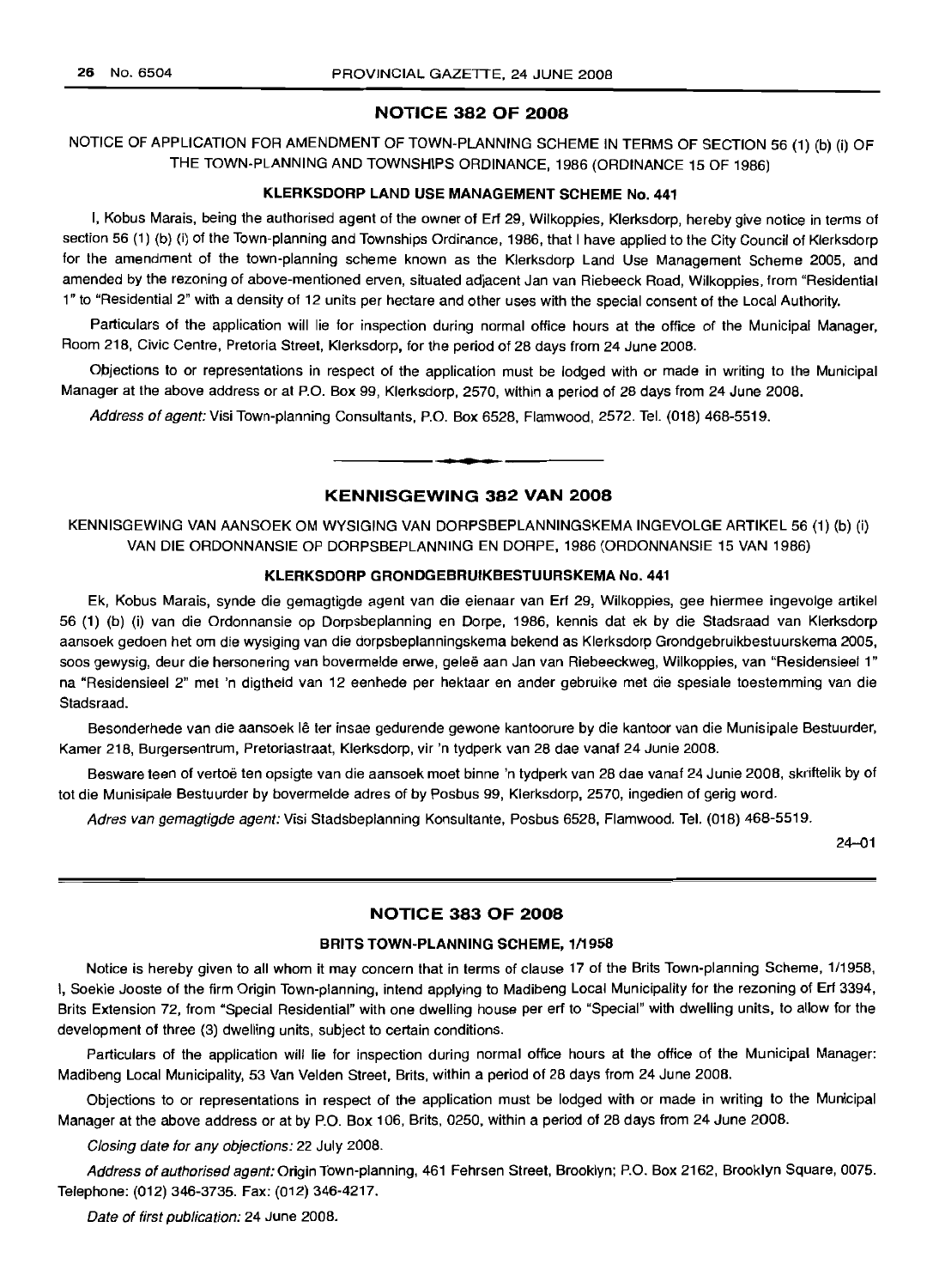### **KENNISGEWING 383 VAN 2008**

#### **BRITS DORPSBEPLANNINGSKEMA,** 1/1958

Ingevolge Klousule 17 van die Brits Dorpsbeplanningskema, 1/1958, word hiermee aan aile belanghebbendes kennis gegee dat ek, Soekie Jooste van die firma Origin Stadsbeplanning, van voorneme is om by Madibeng Plaaslike Munisipaliteit aansoek te doen vir die hersonering van Ert 3394, Brits Uitbreiding 72, van "Spesiale Woon" met een woonhuis per ert na "Spesiaal" met wooneenhede, vir die ontwikkeling van drie (3) wooneenhede, onderhewig aan sekere voorwaardes.

Besonderhede van die aansoek lê ter insae gedurende gewone kantoorure by die kantoor van die Munisipale Bestuurder: Madibeng Plaaslike Munisipaliteit, Van Veldenstraat 53, Brits, vir 'n tydperk van 28 dae vanaf 24 Junie 2008.

Besware teen of vertoë ten opsigte van die aansoek moet binne 'n tydperk van 28 dae vanaf 24 Junie 2008 skriftelik by of tot die Munisipale Besltuurder by bovermelde adres of by Posbus 106, Brits, 0250, ingedien of gerig word.

Sluitingsdatum vir enige besware: 22 Julie 2008.

Adres van gemagtigde agent: Origin Stadsbeplanning, Fehrsenstraat 461, Brooklyn; Posbus 2162, Brooklyn Square, 0075. Telefoon: (012) 346-3735. Faks: (012) 346-4217.

Datum van eerste publkasie: 24 Junie 2008.

24-01

### **NOTICE 384 OF 2008**

### **FORM OF NOTICE TO BE PUBLISHED IN NEWSPAPER**

[Regulation 17 (9) of the Development Facilitation Regulations in terms of the Development Facilitation Act, 1995]

Welwyn Town and Regional Planners as consultants for Bult Garage BK (No. CK86/13600/23), has lodged an application in terms of the Development Facilitation Act for the establishment of a land development area rezoning of the Remaining Portion of Portion 1 of Ert 896, Potchefstroom, Registration Division IQ, North West.

The ert will be rezoned as follows:

(i) The rezoning from "Residential 1" to "Business 3" with Annexure 1099 for a service industry.

The relevant plan(s), document(s) and information are available for inspection at the office of the Designated Officer, Ramosa Riekert Building, corner of Von Wielligh and Gerrit Maritz Streets, Dassierand, Potchefstroom, for a period of 21 days from 24 June 2008 (date of first publication).

The application will be considered at a Tribunal hearing to be held at the Council Chambers, Ramosa Riekert Building, corner of Von Wielligh and Gerrit Maritz Streets, Dassierand, Potchefstroom, on 14 October 2008 at 10:00 and if any objections are received, a pre-hearing will take place on 7 October 2008 at the above-mentioned council chambers at 10:00.

Any person having an interest in the application should please note-

1: You may within a period of 21 days from the date of first publication of this notice, provide the designated officer' with your written objections or representations.

OR

2. If your comments constitute an objection to any aspect of the land development application, you may but you are not obliged to, appear in person or through a representative before the Tribunal on the date mentioned above.

Any written objection or representation must be delivered to the designated officer at the offices of the Designated Officer, Ramosa Riekert Building, corner of Von Wielligh and Gerrit Maritz Streets, Dassierand, Potchefstroom, or posted to Private Bag X1213, Potchefstroom, for attention Mr N. P. Claassen.

Any queries may be directed to the Designated Officer: Telephone No. (018) 297-5011 and Fax No. (018) 297-7956.

## **• KENNISGEWING 384 VAN 2008**

### **VORM VAN KENNISGEWING WAT IN DIE KOERANT GEPUBLISEER MOET WORD**

[Regulasie 17 (9) van die Regulasies op Ontwikkelingsfasilitering ingevolge die Wet op Ontwikkelingsfasilitering, 1995]

Welwyn Stads- en Streekbeplanners as konsultante van Bult Garage BK (No. CK86/13600/23), het 'n aansoek ingevolge die Wet op Ontwikkelingsfasilitering, 1995, ingedien vir die hersonering van 'n grondontwikkelingsgebied op die Resterende Gedeelte van Gedeelte 1 van Ert 896, Potchefstroom, Registrasieafdeling IQ, Noordwes.

Die ert sal as volg hersoneer word:

(i) Die hersonering van "Residensieel 1" na "Besigheid 3" met Bylae 1099 vir 'n diensnywerheid.

Die betrokke plan(ne), dokument(e) en inligting is ter insae beskikbaar by die Aangewese Beampte, Ramosa Riekert Gebou, hoek van Von Wielligh- en Gerrit Maritzstraat, Dassierand, Potchefstroom, vir 'n tydperk van 21 dae vanaf 24 Junie 2008 (datum van eerste publikasie).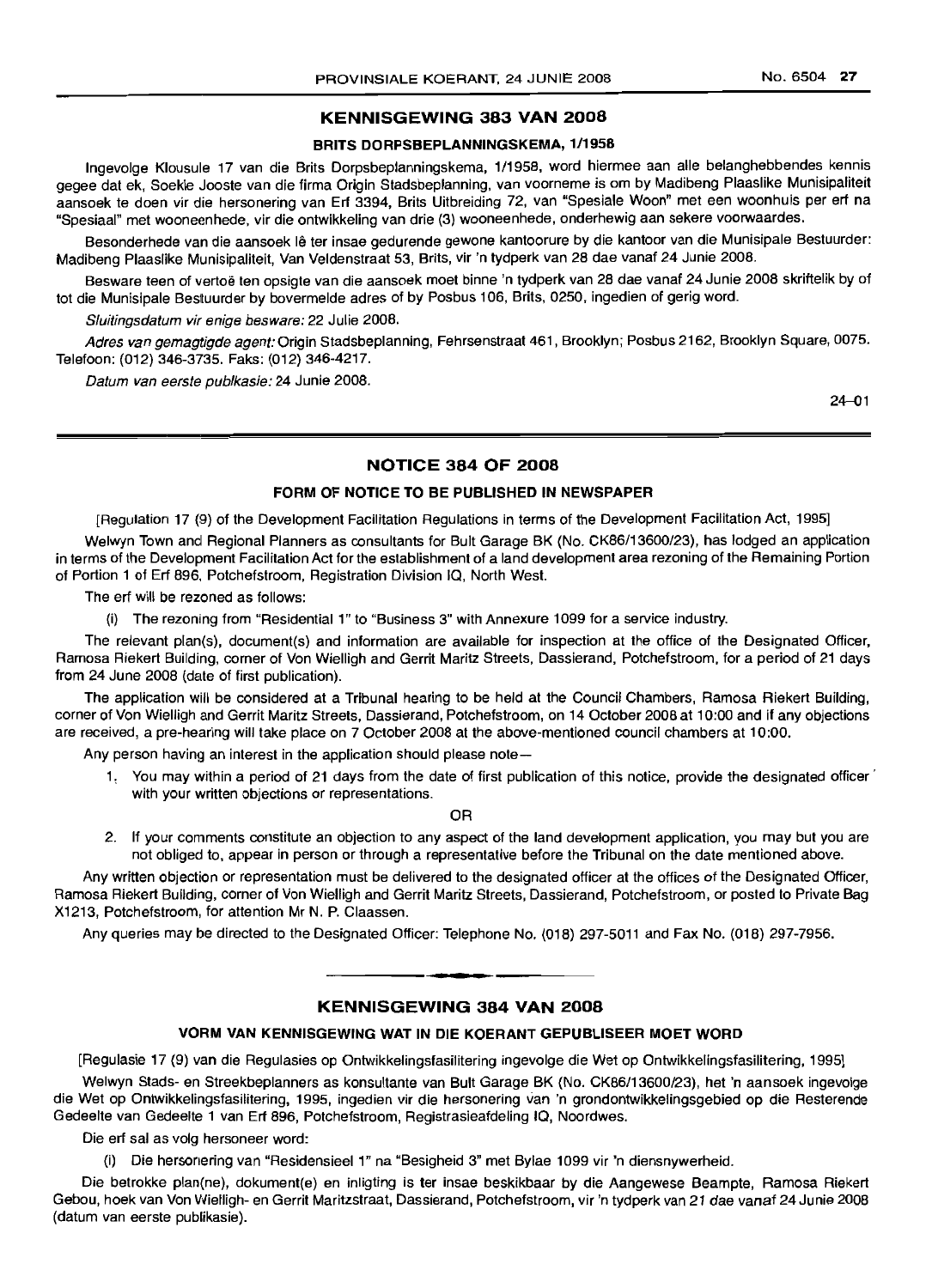Die aansoek sal oorweeg word op 'n sitting van die Tribunaal wat gehou word by die Raadsaal, Ramosa Riekert Gebou, hoek van Von Wielligh- en Gerrit Maritzstraat, Dassierand, Potchefstroom op 14 Oktober 2008 om 10:00 en indien besware ontvang is, sal 'n voor-verhoor Tribunaal sitting gehou word op 7 Oktober 2008 by die raadsaal soos bo genoem om 10:00.

Enige persoon wat 'n belang in die aansoek het, moet asseblief daarop let dat-

1. U binne 'n tydperk van 21 dae vanaf die datum van eerste publikasie van hierdie kennisgewing die aangewese beampte van u geskrewe besware of vertoë kan voorsien.

OF

2. Indien u kommentaar 'n beswaar teen enige aspek van die grondontwikkelingsaansoek daarstel, u of u verteenwoordiger persoonlik voor die Tribunaal kan verskyn op die datum hierbo vermeld, maar u is nie verplig nie.

Enige geskrewe beswaar of vertoe moet afgelewer word by die aangewese beampte by die kantore van die Aangewese Beampte, Ramosa Riekert Gebou, hoek van Von Wielligh- en Gerrit Maritzstraat, Dassierand, Potchefstroom, of gepos word aan Privaatsak X1213, Potchefstroom, 2520, vir aandag mnr. N. P. Claassen.

Enige navrae kan gerig word aan die Aangewese Beampte by Telefoon No. (018) 297-5011 en Faks No. (018) 297-7956.

24-01

### NOTICE 385 OF 2008

Notice is hereby given by the Secretary to the North West Provincial Legislature in terms of Schedule 1A, item 22, of the Electoral Act of 1998.

The United Christian Democratic Party hereby reviews its list of candidates in terms of Schedule 1A, item 21, of the Electoral Act of 1998.

| Name | Surname | Identity      |  |
|------|---------|---------------|--|
|      |         | 5407135771089 |  |
|      |         | 4704205584082 |  |
|      |         | 4201030173082 |  |
|      |         |               |  |

# LOCAL AUTHORITY NOTICES PLAASLIKE BESTUURSKENNISGEWINGS

### LOCAL AUTHORITY NOTICE 219

#### LOCAL MUNICIPALITY OF MADIBENG

### NOTICE OF APPLICATION FOR ESTABLISHMENT OF TOWNSHIP

The Local Municipality of Madibeng hereby gives notice in terms of section 96, read with section 69 (6) (a) of the Townplanning and Townships Ordinance, 1986 (Ordinance 15 of 1986), that an application to establish the township referred to in the Annexure attached hereto, has been received by it.

Particulars of the application will lie for inspection during normal office hours at the Municipal Offices, Van Velden Street, Brits, for a period of 28 days from 17 June 2008, being the date of first publication of this notice.

Objections to or representations in respect of the application must be lodged with or made in writing to the Municipal Manager, at the above address or at PO Box 106, Brits, 0250, within a period of 28 days from 17 June 2008.

### ANNEXURE

Name of township: Bushveld View Estate Extension 15.

Full name of applicant: Grand Palace Trading 11 (Pty) Ltd.

Number of erven in proposed township:

Residential 1: 340 erven.

Residential 2: 1 ert.

Residential 3: 3 erven.

Business: 1 ert.

Special for access and access control: 1 ert.

"Special" for municipal services: 2 erven.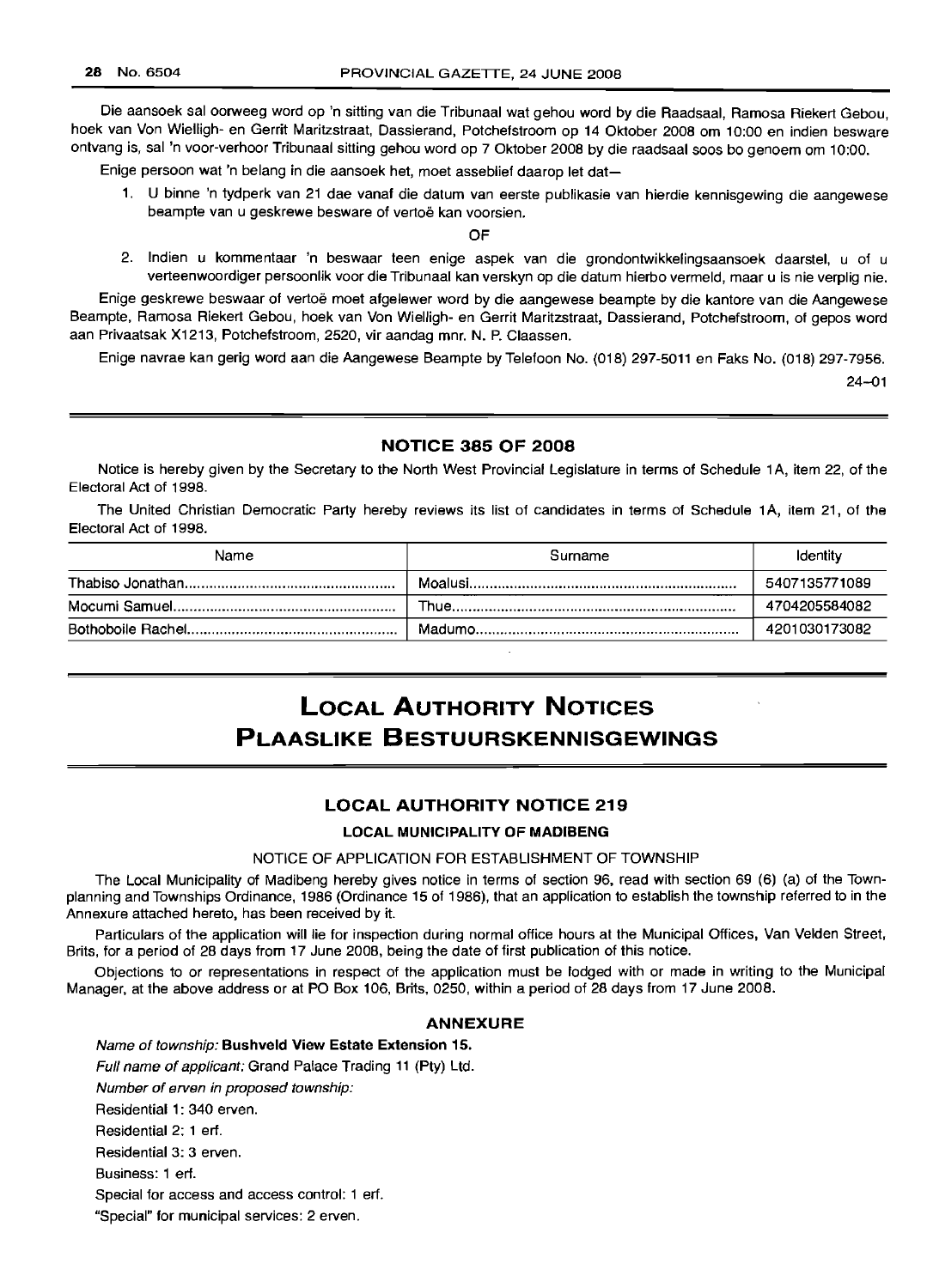Private open space: 5 erven.

Private roads: 1 ert.

Total: 354 erven.

Description of land on which the township is to be established: Portions 71, 198, 257, 258, 259, 260, 300 and Remainder of Portion 70 of the farm Hartebeesfontein 445-JQ.

Locality of proposed township: The property is situated directly south of Provincial Road P106-1, south-east of Seasons Eco Estate and south of the proposed township Kleinwithoek.

Address of applicant: Plandev Town and Regional Planners, PO Box 7710, Centurion, 0046. Tel: (012) 665-2330. Fax: (012) 665-2333. Ref: D1583Notice. .**-.**

### **PLAASLIKE BESTUURSKENNISGEWING 219**

#### **PLAASLIKE MUNISIPALITEIT VAN MADIBENG**

#### KENNISGEWING VAN AANSOEK OM STIGTING VAN DORP

Die Plaaslike Munisipaliteit van Madibeng gee hiermee ingevolge artikel 96, saamgelees met artikel 69 (6) (a) van die Ordonnansie op Dorpsbeplanning en Dorpe, 1986, kennis dat 'n aansoek om die dorp in die Bylae hierby genoem, te stig, deur hom ontvang is.

Besonderhede van die aansoek lê ter insae gedurende gewone kantoorure by die Munisipale Kantore, Van Veldenstraat, Brits, vir 'n tydperk van 28 dae vanaf 17 Junie 2008, synde die datum van eerste publikasie van hierdie kennisgewing.

Besware teen of vertoë ten opsigte van die aansoek moet binne 'n tydperk van 28 dae vanaf 17 Junie 2008 (datum soos hierbo), skriftelik by of tot die Munisipale Bestuurder by bovermelde adres of by Posbus 106, Brits, 0250, ingedien word.

#### **BVLAE**

Naam van dorp: **Bushveld** View **Estate Uitbreiding** 15.

Volle naam van aansoeker: Grand Palace Trading 11 (Pty) Ltd.

Aantal erwe in voorgestelde dorp:

Residensieel 1: 340 erwe.

Residensieel 2: 1 ert.

Residensieel 3: 3 erwe.

Besigheid: 1 ert.

Spesiaal vir toegang en toegangsbeheer: 1 ert.

"Spesiaal" vir munisipale dienste: 2 erwe.

Privaat oop ruimte: 5 erwe.

Privaat strate: 1 ert.

Totaal: 354 erwe.

Beskrywing van grond waarop dorp gestig staan te word: Gedeeltes 71, 198, 257, 258, 259, 260, 300 en Restant van Gedeelte 70 van die plaas Hartebeestfontein 445-JQ.

Ligging van die voorgestelde dorp: Die eiendom is geleë direk suid van Provinsiale Pad P106-1, suid-oos van Seasons Eco Estate en suid van die voorgestelde dorp Kleinwithoek.

Adres van applikant: Plandev Stads- en Streekbeplanners, Posbus 7710, Centurion, 0046. Tel: (012) 665-2330. Faks: (012) 665-2333. Verw: D1583 Kennisgewing.

10-17-24

### **LOCAL AUTHORITY NOTICE 251**

### NOTICE OF APPLICATION FOR ESTABLISHMENT OF TOWNSHIP

The Madibeng Local Municipality hereby gives notice in terms of section 69 (6) (a), read with section 96 (3) of the Town-planning and Townships Ordinance, 1986 (Ordinance 15 of 1986), that an application to establish the township referred to in the Annexure hereto, has been received by it.

Particulars of the application will lie for inspection during normal office hours at the office of the Madibeng Local Municipality, Records Division, Floor 2, 53 Van Velden Street, Brits, for a period of 28 days from 24 June 200B.

Objections to or representations in respect of the application must be lodged with or made in writing at the Chief Executive Officer at the above address or at P.O. Box 106, Brits, 0250, within a period of 28 days from 24 June 2008.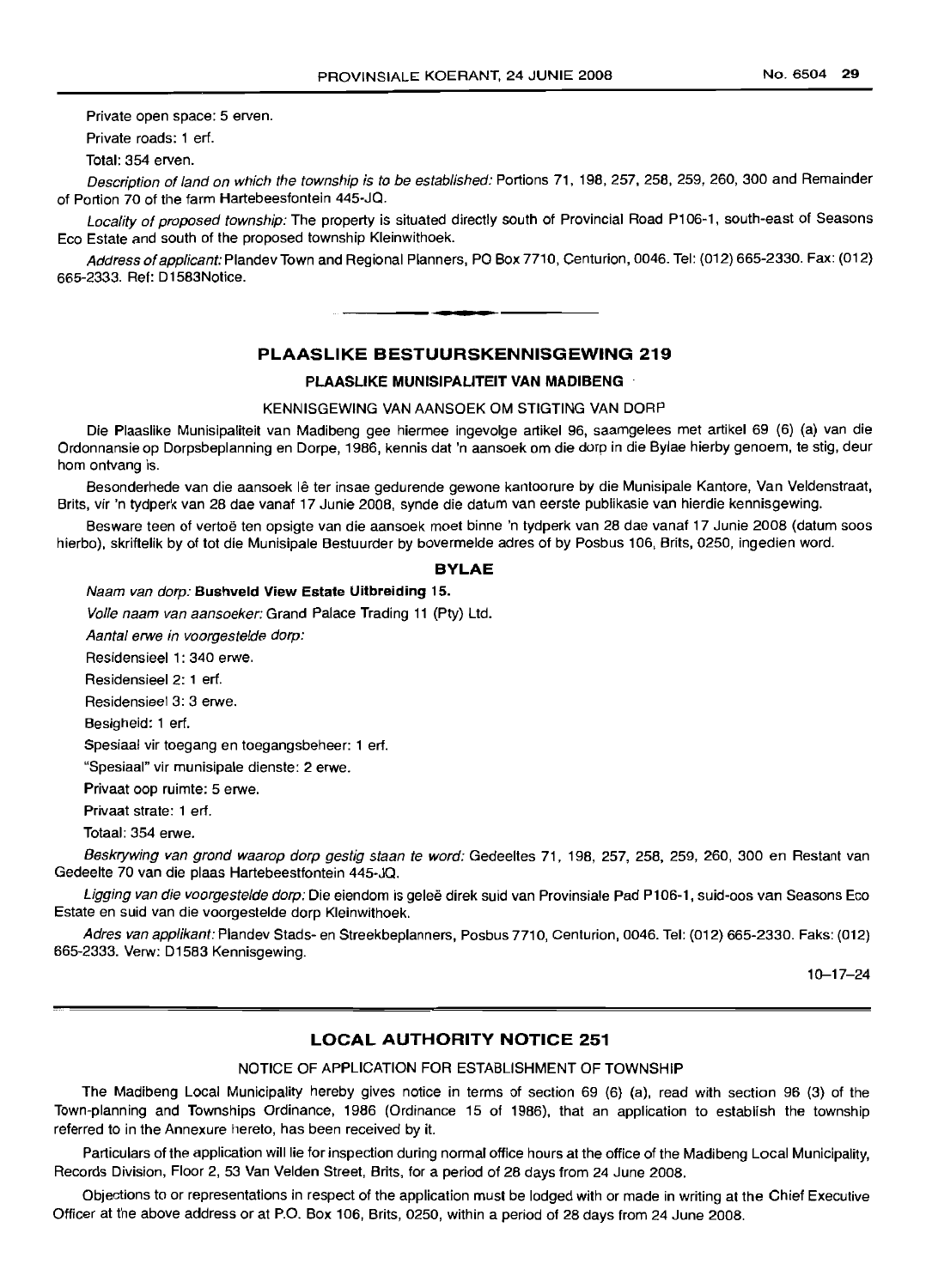#### **ANNEXURE**

Name of township: **Brits X144.**

Full name of applicant: Hedré Dednam Town and Regional Planner.

Number of erven in proposed township:

Special Residential = 103.

Special for dwelling units  $=24$ . General Business = 1.  $Industrial = 3$ . Private open space  $= 2$ . Special for access control  $= 1$ .

Special for private road  $=1$ .

Description of land on which township is to be established: Portion 80, Elandsfontein 440 JQ.

Locality of proposed township: South of K8 Road, 2,2 km east of Rosslyn/Brits Crossing.

Address of applicant: Hedré Dednam Town and Regional Planner, P.O. Box 3765, Brits, 0250. Cell: 083 251 4432.

(Notice No. 48/2008)

### **PLAASLIKE BESTUURSKENNISGEWING 251**

#### KENNISGEWING VAN AANSOEK OM STIGTING VAN DORP

Die Madibeng Plaaslike Munisipaliteit gee hiermee ingevolge artikel 69 (6) (a), saamgelees met artikel 96 (3) van die Ordonnansie op Dorpsbeplanning en Dorpe, 1986 (Ordonnansie 15 van 1986), kennis dat 'n aansoek om die dorp in die Bylae hierby genoem, te stig deur hom ontvang is.

Besonderhede van die aansoek lê ter insae gedurende gewone kantoorure by die Madibeng Plaaslike Munisipaliteit, Rekords Afdeling, Vloer 2, Van Veldenstraat 53, Brits, vir 'n tydperk van 28 dae vanaf 24 Junie 2008.

Besware teen of vertoe ten opsigte van die aansoek moet binne 'n tydperk van 28 dae vanaf 24 Junie 2008 skriftelik by of tot die Hoof Uitvoerende Beampte by bovermelde adres of by Posbus 106, Brits, 0250, ingedien of gerig word.

### **BYLAE**

#### Naam van dorp: **Brits X144.**

Volle naam van aansoeker: Hedré Dednam Stads- en Streekbeplanner.

Aantal erwe in voorgestelde dorp:

Spesiale Woon = 103. Spesiaal vir wooneenhede = 24. Aigemene Besigheid = 1.  $Industrieël = 3.$ Privaat Oopruimte  $= 2$ . Spesiaal vir toegangsbeheer  $= 1$ . Spesiaal vir privaat pad  $= 1$ .

Beskrywing van grond waarop dorp gestig staan te word: Gedeelte 80, Elandsfontein 440 JQ.

Ligging van voorgestelde dorp: Suid van K8 pad, 2,2 km oos van Rosslyn/Brits kruising.

Adres van aansoeker: Hedre Dednam Stads- en Streekbeplanner, Posbus 3765, Brits, 0250. Sel: 083 251 4432.

(Kennisgewing No. 48/2008)

24-01

#### **LOCAL AUTHORITY NOTICE 252**

### NOTICE OF APPLICATION FOR ESTABLISHMENT OF TOWNSHIP

The Madibeng Local Municipality hereby gives notice in terms of section 69 (6) (a), read with section 96 (3) of the Town-planning and Townships Ordinance, 1986 (Ordinance 15 of 1986), that an application to establish the township referred to in the Annexure hereto, has been received by it.

Particulars of the application will lie for inspection during normal office hours at the office of the Madibeng Local Municipality, Records Division, Floor 2, 53 Van Velden Street, Brits, for a period of 28 days from 24 June 2008.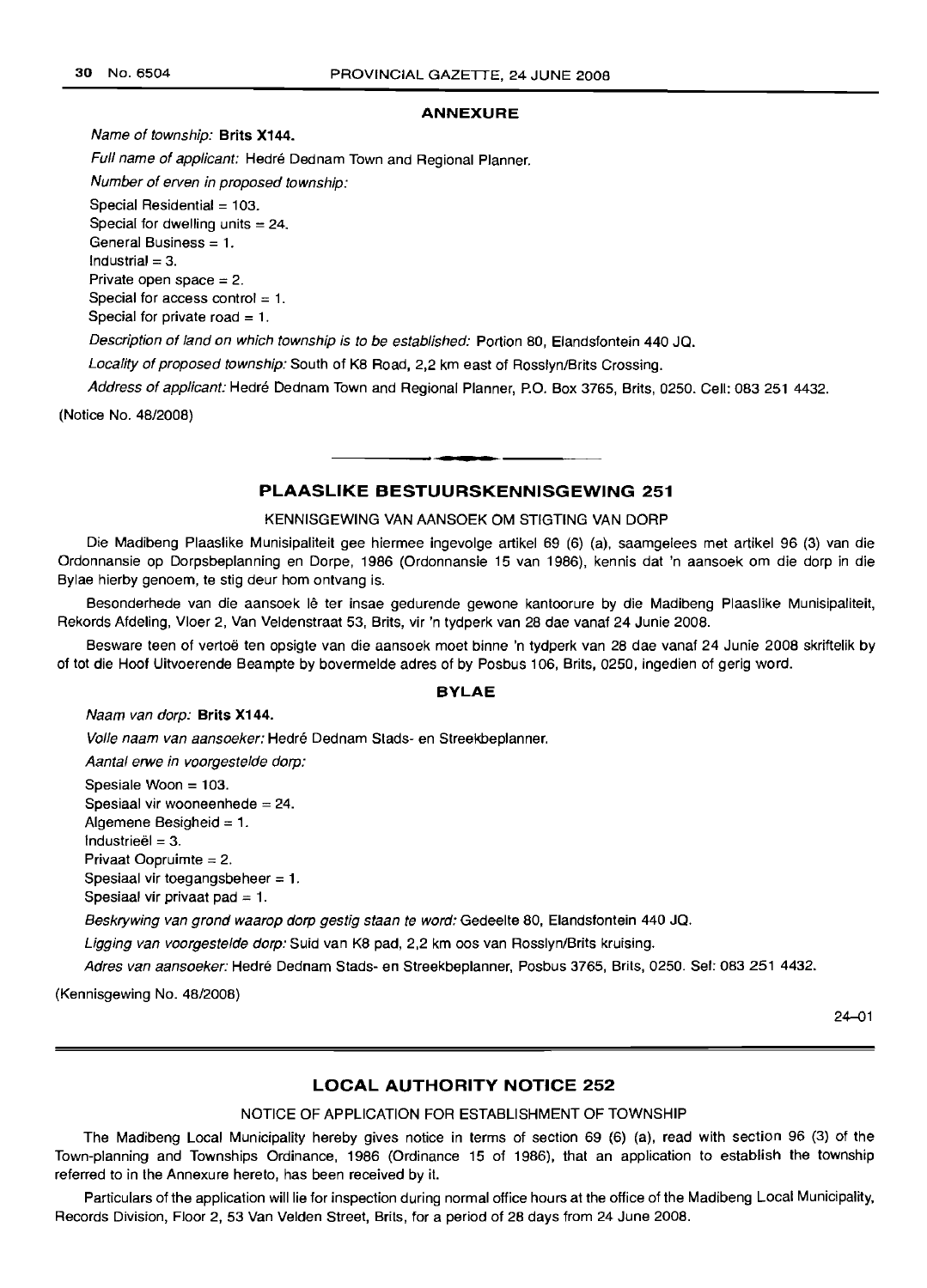Objections to or representations in respect of the application must be lodged with or made in writing at the Chief Executive Officer at the above address or at P.O. Box 106, Brits, 0250, within a period of 28 days from 24 June 2008.

### **ANNEXURE**

Name of township: **Brits X145.**

Full name of applicant: Hedré Dednam Town and Regional Planner.

Proposed township: Special for automotive center, public garage, trading and related uses =2 erven.

Description of land on which township is to be established: Portion 56, Elandsfontein 440 JQ.

Locality of proposed township: On the south of the T-junction of the K16 Provincial Road with K8 Rosslyn-Brits Provincial Road.

Address of applicant: Hedré Dednam Town and Regional Planner, P.O. Box 3765, Brits, 0250. Cell: 083 251 4432.

(Notice No. 47/2008)

### **PLAASLIKE BESTUURSKENNISGEWING 252**

**-**

KENNISGEWING VAN AANSOEK OM STIGTING VAN DORP

Die Madibeng Plaaslike Munisipaliteit gee hiermee ingevolge artikel 69 (6) (a), saamgelees met artikel 96 (3) van die Ordonnansie op Dorpsbeplanning en Dorpe, 1986 (Ordonnansie 15 van 1986), kennis dat 'n aansoek om die dorp in die Bylae hierby genoem, te stig deur hom ontvang is.

Besonderhede van die aansoek lê ter insae gedurende gewone kantoorure by die Madibeng Plaaslike Munisipaliteit, Rekords Afdeling, Vloer 2, Van Veldenstraat 53, Brits, vir 'n tydperk van 28 dae vanaf 24 Junie 2008.

Besware teen of vertoe ten opsigte van die aansoek moet binne 'n tydperk van 28 dae vanaf 24 Junie 2008 skriftelik by of tot die Hoof Uitvoerende Beampte by bovermelde adres of by Posbus 106, Brits, 0250, ingedien of gerig word.

### **BYLAE**

#### Naam van dorp: **Brits X145.**

Volle naam van aansoeker: Hedre Dednam Stads- en Streekbeplanner.

Voorgestelde dorp: Spesiaal vir automobiele sentrum, publieke garage, handel en aanverwante gebruike = 2 erwe.

Beskrywing van grond waarop dorp gestig staan te word: Gedeelte 56, Elandsfontein 440 JQ.

Ligging van voorgestelde dorp: Suid van die T-aansluiting van die K16 Provinsiale Pad met K8 Rosslyn-Brits Provinsiale Pad.

Adres van aansoeker: Hedre Dednam Stads- en Streekbeplanner, Posbus 3765, Brits, 0250. Sel: 083 251 4432.

(Kennisgewing No. 47/2008)

 $24 - 01$ 

### **LOCAL AUTHORITY NOTICE 253**

### NOTICE OF APPLICATION FOR ESTABLISHMENT OF TOWNSHIP

The Madibeng Local Municipality hereby gives notice in terms of section 69 (6) (a), read with section 96 (3) of the Town-planning and Townships Ordinance, 1986 (Ordinance 15 of 1986), that an application to establish the township referred to in the Annexure hereto, has been received by it.

Particulars of the application will lie for inspection during normal office hours at the office of the Madibeng Local Municipality, Records Division, Floor 2, 53 Van Velden Street, Brits, for a period of 28 days from 24 June 2008.

Objections to or representations in respect of the application must be lodged with or made in writing at the Chief Executive Officer at the above address or at P.O. Box 106, Brits, 0250, within a period of 28 days from 24 June 2008.

#### **ANNEXURE**

### Name of township: **Rietfontein Manor** X5.

Full name of applicant: Hedré Dednam Town and Regional Planner.

Number of erven in proposed township: Residential  $1 = 19$ , Residential  $3 = 18$ , Private Open Space = 2, Special for access control = 1, Special for private road = 1.

Description of land on which township is to be established: Portions 281, 283, 284 and 329, Rietfontein 485 JQ.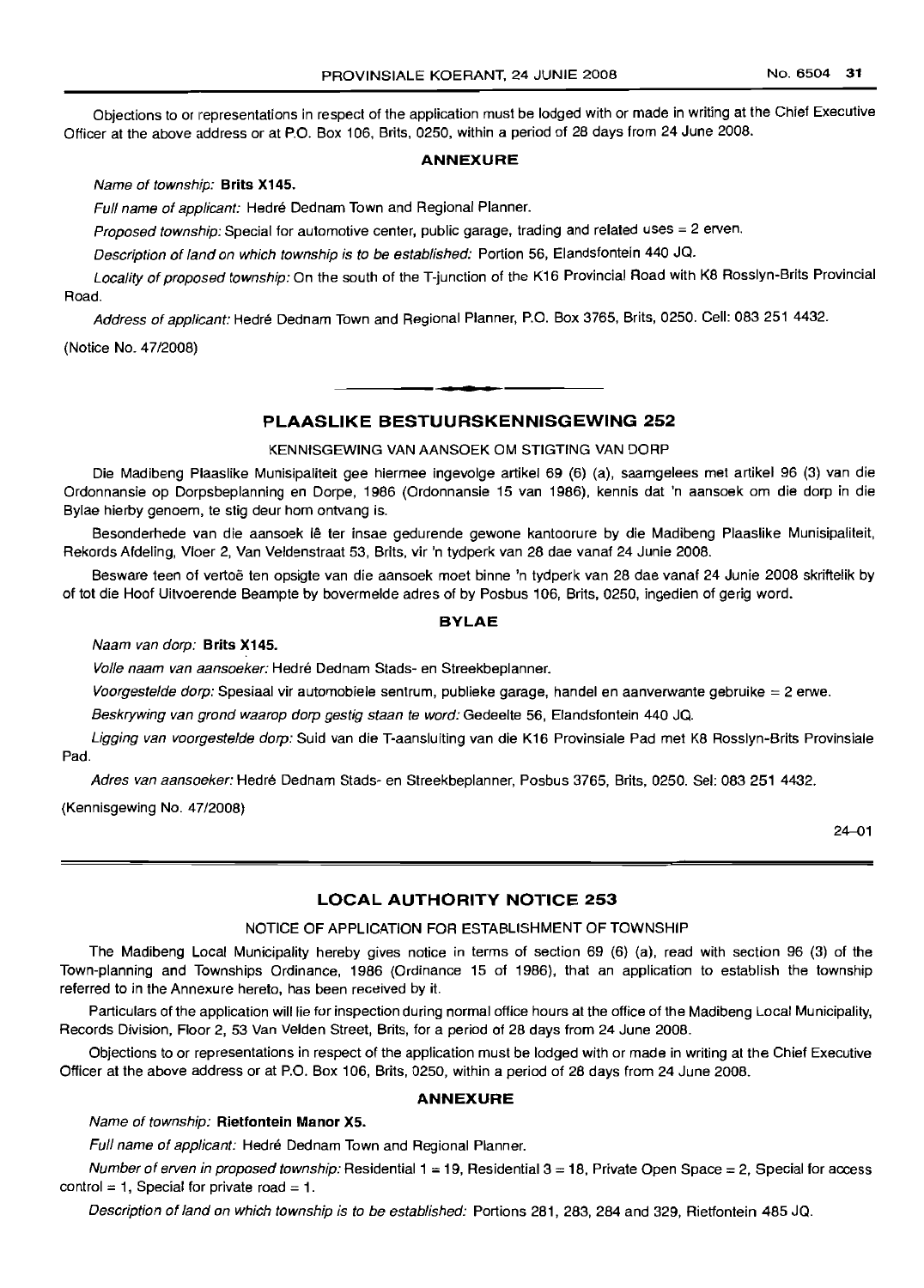Locality of proposed township: 3 km east from the Hartbeespoort/Sandton turnoff on R514, turn southwards for 1,2 km. Address of applicant: Hedré Dednam Town and Regional Planner, P.O. Box 3765, Brits, 0250. Cell: 083 251 4432.

(Notice No. 49/2008)

### PLAASLIKE BESTUURSKENNISGEWING 253

**• I**

KENNISGEWING VAN AANSOEK OM STIGTING VAN DORP

Die Madibeng Plaaslike Munisipaliteit gee hiermee ingevolge artikel 69 (6) (a), saamgelees met artikel 96 (3) van die Ordonnansie op Dorpsbeplanning en Darpe, 1986 (Ordonnansie 15 van 1986), kennis dat 'n aansoek om die dorp in die Bylae hierby genoem, te stig deur hom ontvang is.

Besonderhede van die aansoek lê ter insae gedurende gewone kantoorure by die Madibeng Plaaslike Munisipaliteit, Rekords Afdeling, Vloer 2, Van Veldenstraat 53, Brits, vir 'n tydperk van 28 dae vanaf 24 Junie 2008.

Besware teen of vertoë ten opsigte van die aansoek moet binne 'n tydperk van 28 dae vanaf 24 Junie 2008 skriftelik by of tot die Hoof Uitvoerende Beampte by bovermelde adres of by Posbus 106, Brits, 0250, ingedien of gerig word.

#### BYLAE

#### Naam van dorp: Rietfontein Manor X5.

Volle naam van aansoeker: Hedre Dednam Stads- en Streekbeplanner.

Aantal erwe in voorgestelde dorp: Residensieel  $1 = 19$ , Residensieel  $3 = 18$ , Private Oop Ruimte = 2, Spesiaal vir toegangsbeheer = 1, Spesiaal vir privaat pad = 1.

Beskrywing van grond waarop dorp gestig staan te word: Gedeeltes 281, 283, 284 en 329, Rietfontein 485 JQ.

Ligging van voorgestelde dorp: 3 km oos vanaf Hartbeespoort/Sandton afdraai op R514, draai suidwaarts vir 1,2 km.

Adres van aansoeker: Hedré Dednam Stads- en Streekbeplanner, Posbus 3765, Brits, 0250. Sel: 083 251 4432.

(Kennisgewing No. 49/2008)

24-01

### LOCAL AUTHORITY NOTICE 254

### MADIBENG MUNICIPALITY

### APPROVAL OF AMENDMENT OF TOWN-PLANNING SCHEME

The Municipality of Madibeng hereby in terms of section 57 (1) (a) (ii) of the Town-planning and Townships Ordinance, 1986 (Ordinance 15 of 1986), declares that it has approved an amendment scheme, being an amendment of the Brits Town-planning Scheme 1 of 1958, by the rezoning of Erf 625, Elandsrand X4, from "Special Residential 1" to "Special for dwelling units, attached or detached".

Map 3 and the scheme clauses of the amendment scheme are filed with the Municipal Manager: Madibeng, P.O. Box 106, Brits, 0250, and with the Manager: Department of Developmental Local Government and Housing, Private Bag X1213, Potchefstroom, 2520, and are open for inspection at all reasonable times.

This amendment is known as Brits Amendment Scheme 1/484 and shall come in operation from the date of publication of this notice.

#### P. M. MAPULANE, Municipal Manager

Madibeng Notice No. 32/2008 24 June 2008

### PLAASLIKE BESTUURSKENNISGEWING 254

.**-.**

### MADIBENG MUNISIPALITEIT

GOEDKEURING VAN WYSIGING VAN DORPSBEPLANNINGSKEMA

Die Madibeng Munisipaliteit verklaar hierby ingevolge die bepalings van artikel 57 (1) (a) (ii) van die Ordonnansie op Dorpsbeplanning en Dorpe, 1986 (Ordonnansie 15 van 1986), dat hy 'n wysigingskema goedgekeur hat, synde 'n wysiging van die Brits-dorpsaanlegskema 1 van 1958, deur die hersonering van Erf 625, Elandsrand X4 vanaf "Spesiale Woon" tot "Spesiaal vir wooneenhede, vas- of losstaande".

Kaart 3 en die skemaklousules van die wysigingskema word in bewaring gehou deur die Munisipale Bestuurder: Madibeng, Posbus 106, Brits, 0250, en deur die Bestuurder, Departement Ontwikkelende Plaaslike Regering en Behuising, Privaatsak X1213, Potchefstroom, 2520, en is beskikbaar vir inspeksie op aile redelike tye.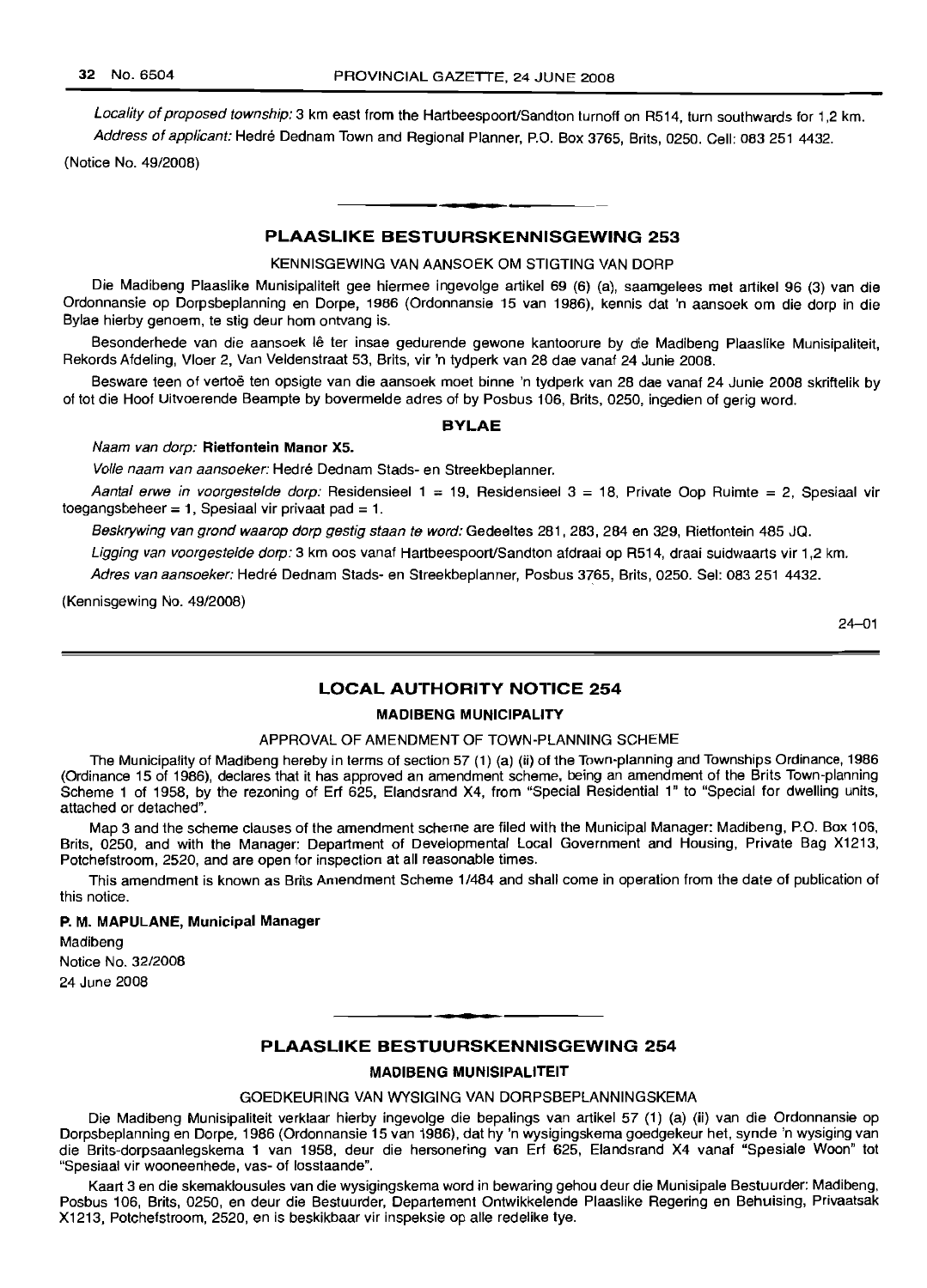Hierdie wysigingskema staan bekend as Brits Wysigingskema 1/484 en tree in werking op datum van publikasie van hierdie kennisgewing.

### P. M. MAPULANE, Munisipale Bestuurder

Madibeng Kennisgewing No. 32/2008 24 Junie 2008

### **LOCAL AUTHORITY NOTICE** 255

#### RUSTENBURG AMENDMENT SCHEME 107

Notice is hereby given in terms of the provisions of section 57 (1) (a) of the Town-planning and Townships Ordinance, 1986, that the Rustenburg Local Municipality has approved the amendment of the Rustenburg Land Use Management Scheme, 2005, by the rezoning of Erf 1274, Safarituine Extension 6, from "Special" to "Residential 2" with a density of 40 units per hectare.

Map 3 and the scheme clauses of the amendment scheme are filed with the Regional Director: North West Provincial Administration, Private Bag X1213, Potchefstroom, 2520, and the Municipal Manager, Room 620, Municipal Offices, Beyers Naude Drive, Rustenburg, and are open for inspection at all reasonable times.

This amendment is known as Rustenburg Amendment Scheme 107 and shall come in operation on the date of the publication hereof.

#### Mr A. BOSHOFF, Municipal Manager

Municipal Offices, P.O. Box 16, Rustenburg, 0300 Notice No. 111/2008

### **PLAASLIKE BESTUURSKENNISGEWING** 255

.**- .**

#### RUSTENBURG-WYSIGINGSKEMA 107

Kennis geskied hiermee ingevolge die bepalings van artikel 57 (1) (a) van die Ordonnansie op Dorpsbeplanning en Dorpe, 1986, dat die Rustenburg Plaaslike Munisipaliteit die wysiging van die Rustenburg Land Use Management Scheme, 2005, goedgekeur het deur die hersonering van Erf 1274, Safarituine Uitbreiding 6, vanaf "Spesiaal" na "Residensieel 2" met 'n digtheid van 40 eenhede per hektaar.

Kaart 3 en die skemaklousules van die wysigingskema word in bewaring gehou deur die Streekdirekteur, Noordwes Provinsiale Administrasie, Privaatsak X1213, Potchefstroom, 2520, en die Munisipale Bestuurder, Kamer 620, Munisipale Kantore, Beyers Nauderylaan, Rustenburg, en is te aile redelike tye ter insae beskikbaar.

Hierdie wysigingskema staan bekend as Rustenburg-Wysigingskema 107 en sal in werking tree op die datum van publikasie hiervan.

#### Mnr. A. BOSHOFF, Munisipale Bestuurder

Munisipale Kantore, Posbus 16, Rustenburg, 0300 Kennisgewing No. 111/2008

### **LOCAL AUTHORITY NOTICE** 256

#### CITY OF MATLOSANA

#### APPROVAL OF AMENDMENT OF LAND USE MANAGEMENT SCHEME

The City of Matlosana hereby in terms of the provisions of section 57 (1) of the Town-planning and Townships Ordinance, 1986, declares that it has approved an amendment scheme being an amendment of the Klerksdorp Land Use Management Scheme, 2005, by the rezoning of a portion of Erf 11 and a portion of Erf 12, Wilkoppies, from "Residential 1" to "Residential 2" with a density five (5) dwelling units.

Map 3 and the scheme clauses of the amendment scheme are filed with the Municipal Manager, Klerksdorp, and the Acting Manager, Department of Developmental, Local Government and Housing, Potchefstroom, and are open for inspection at all reasonable times.

This amendment is known as Klerksdorp Land Use Management Scheme 317 and shall come into operation from the date of publication of this notice.

#### M. M. MOADIRA, Municipal Manager

Civic Centre, Klerksdorp Notice No. 173/2008 (16/2/2/1150) 2 June 2008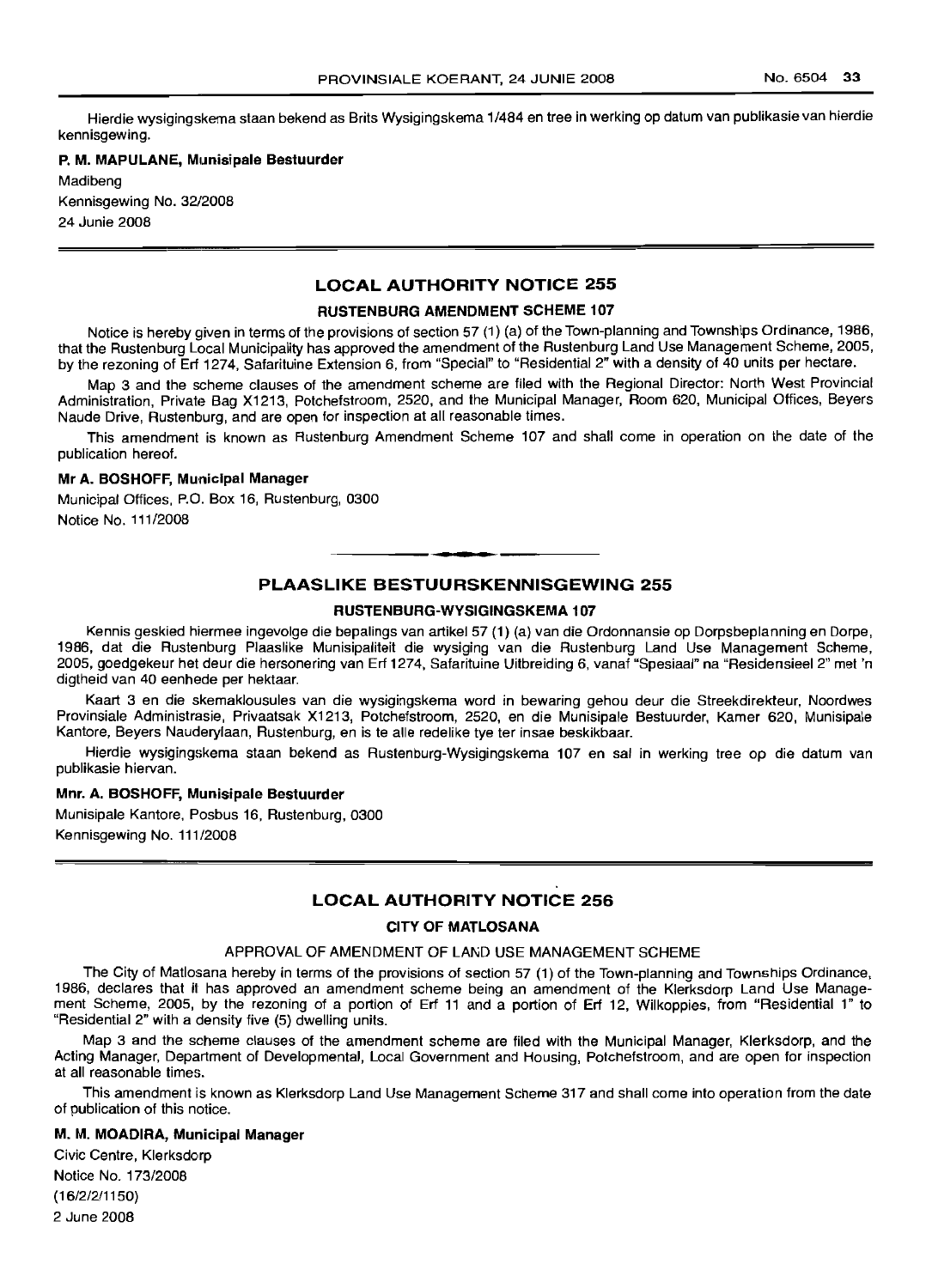### **PLAASLIKE BESTUURSKENNISGEWING 256**

### **STAD VAN MATLOSANA**

### GOEDKEURING VAN WYSIGING VAN GRONDGEBRUIKBESTUURSKEMA

Die Stad van Matlosana verklaar hierby ingevolge die bepalings van artikel 57 (1) van die Ordonnansie op Dorpsbeplanning en Dorpe, 1986, dat hy 'n wysigingskema, synde 'n wysiging van die Klerksdorp Grondgebruikbestuurskema, 2005, goedgekeur het deur die hersonering van 'n gedeelte van Erf 11 en 'n gedeelte van Erf 12, Wilkoppies, van "Residensieel 1" na "Residensieel 2" met 'n digtheid van vyf (5) wooneenhede.

Kaart 3 en die skemaklousules van die wysigingskema word in bewaring gehou deur die Munisipale Bestuurder, Klerksdorp, en die Waarnemende Bestuurder, Departement Ontwikkelende Plaaslike Regering en Behuising, Potchefstroom, en is beskikbaar vir inspeksie op aile redelike tye.

Hierdie wysigingskema staan bekend as Klerksdorp Grondgebruikbestuurskema 317 en tree in werking op die datum van publikasie van hierdie kennisgewing.

#### **M. M. MOADIRA, Munisipale Bestuurder**

Burgersentrum, Klerksdorp Kennisgewing No. 173/2008 (16/2/2/1150) 2 Junie 2008

### **LOCAL AUTHORITY NOTICE 257**

### **CITY OF MATLOSANA**

### APPROVAL OF AMENDMENT OF LAND USE MANAGEMENT SCHEME

The City of Matlosana hereby in terms of the provisions of section 57 (1) of the Town-planning and Townships Ordinance, 1986, declares that it has approved an amendment scheme being an amendment of the Klerksdorp Land Use Management Scheme, 2005, by the rezoning of Erf 52, Freemanville, from "Residential 1" to "Special" for purposes of vehicle sales lot, "Business 2" activities and light industrial service activities and related purposes.

Map 3 and the scheme clauses of the amendment scheme are filed with the Municipal Manager, Klerksdorp, and the Acting Manager: Department of Developmental, Local Government and Housing, Potchefstroom, and are open for inspection at all reasonable times.

This amendment is known as Klerksdorp Land Use Management Scheme 335 and shall come into operation from the date of publication of this notice.

### **M. M. MOADIRA, Municipal Manager**

Civic Centre, Klerksdorp Notice No. 178/2008 (16/2/2/1168) 2 June 2008

### **PLAASLIKE BESTUURSKENNISGEWING 257**

.**-.**

### **STAD VAN MATLOSANA**

### GOEDKEURING VAN WYSIGING VAN GRONDGEBRUIKBESTUURSKEMA

Die Stad van Matlosana verklaar hierby ingevolge die bepalings van artikel 57 (1) van die Ordonnansie op Dorpsbeplanning en Dorpe, 1986, dat hy 'n wysigingskema, synde 'n wysiging van die Klerksdorp Grondgebruikbestuurskema, 2005, goedgekeur het deur die hersonering van Erf 52, Freemanville, van "Residensieel 1" na "Spesiaal" vir doeleindes van 'n motorverkopelokaal, "Besigheid 2"-aktiwiteite en Iigte industrlele aktiwiteite en verwante gebruike.

Kaart 3 en die skemaklousules van die wysigingskema word in bewaring gehou deur die Munisipale Bestuurder, Klerksdorp, en die Waarnemende Bestuurder: Departement Ontwikkelende Plaaslike Regering en Behuising, Potchefstroom, en is beskikbaar vir inspeksie op aile redelike tye.

Hierdie wysigingskema staan bekend as Klerksdorp Grondgebruikbestuurskema 335 en tree in werking op die datum van publikasie van hierdie kennisgewing.

#### **M. M. MOADIRA, Munisipale Bestuurder**

Burgersentrum, Klerksdorp Kennisgewing No. 178/2008 (16/2/2/1168) 2 Junie 2008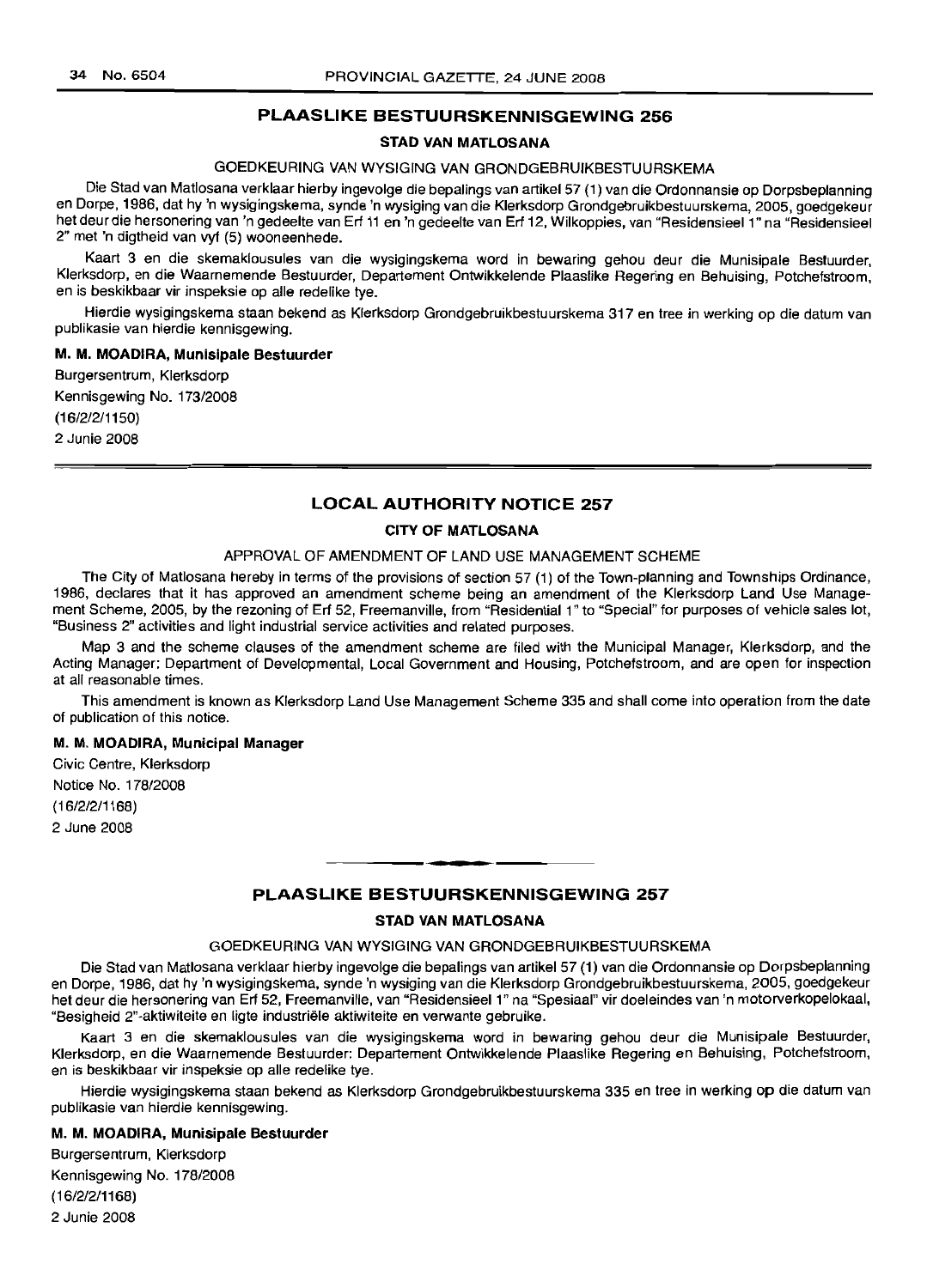### **LOCAL AUTHORITY NOTICE** 258

### CITY OF MATLOSANA

### APPROVAL OF AMENDMENT OF LAND USE MANAGEMENT SCHEME

The City Council of Matlosana hereby in terms of the provisions of section 57 (1) of the Town-planning and Townships Ordinance, 1986, declares that it has approved an amendment scheme being an amendment of the Klerksdorp Land Use Management Scheme, 2005, by the rezoning of Erf 328, Flamwood Extension 1, from "Residential 1" to "Residential 2" with a density of eight (8) dwelling units.

Map 3 and the scheme clauses of the amendment scheme are filed with the Municipal Manager, Klerksdorp, and the Acting Manager: Department of Developmental, Local Government and Housing, Potchefstroom, and are open for inspection at all reasonable times.

This amendment is known as Klerksdorp Land Use Management Scheme 371 and shall come into operation from the date of publication of this notice.

#### M. M. MOADIRA, Municipal Manager

Civic Centre, Klerksdorp Notice No. 192/2008 (16/2/2/1204) 9 June 2008

## • **• • PLAASLIKE BESTUURSKENNISGEWING** 258

#### STADSRAAD VAN MATLOSANA

#### GOEDKEURING VAN WYSIGING VAN GRONDGEBRUIKBESTUURSKEMA

Die Stadsraad van Matlosana verklaar hierby ingevolge die bepalings van artikel 57 (1) van die Ordonnansie op Dorpsbeplanning en Dorpe, 1986, dat hy 'n wysigingskema, synde 'n wysiging van die Klerksdorp Grondgebruikbestuurskema, 2005, goedgekeur het deur die hersonering van Erf 328, Flamwood Uitbreiding 1, van "Residensieel 1" na "Residensieel 2" met 'n digtheid van agt (8) wooneenhede.

Kaart 3 en die skemaklousules van die wysigingskema word in bewaring gehou deur die Munisipale Bestuurder, Klerksdorp, en die Waarnemende Bestuurder: Departement Ontwikkelende Plaaslike Regering en Behuising, Potchefstroom, en is beskikbaar vir inspeksie op aile redelike tye.

Hierdie wysigingskema staan bekend as Klerksdorp Grondgebruikbestuurskema 371 en tree in werking op die datum van publikasie van hierdie kennisgewing.

#### M. M. MOADIRA, Munisipale Bestuurder

Burgersentrum, Klerksdorp Kennisgewing No. 192/2008 (16/2/2/1204) 9 Junie 2008

### **LOCAL AUTHORITY NOTICE** 259

### CITY OF MATLOSANA

### APPROVAL OF AMENDMENT OF LAND USE MANAGEMENT SCHEME

The City of Matlosana hereby in terms of the provisions of section 57 (1) of the Town-planning and Townships Ordinance, 1986, declares that it has approved an amendment scheme being an amendment of the Klerksdorp Land Use Management Scheme, 2005, by the rezoning of a Portion of Erf 1017, La Hoff, from "Residential 1" to "Residential 2" with a density of four (4) dwelling units.

Map 3 and the scheme clauses of the amendment scheme are filed with the Municipal Manager, Klerksdorp, and the Acting Manager: Department of Developmental, Local Government and Housing, Potchefstroom, and are open for inspection at all reasonable times.

This amendment is known as Klerksdorp Land Use Management Scheme 374 and shall come into operation from the date of publication of this notice.

### M. M. MOADIRA, Municipal Manager

Civic Centre, Klerksdorp Notice No. 175/2008 (16/2/2/1207) 2 June 2008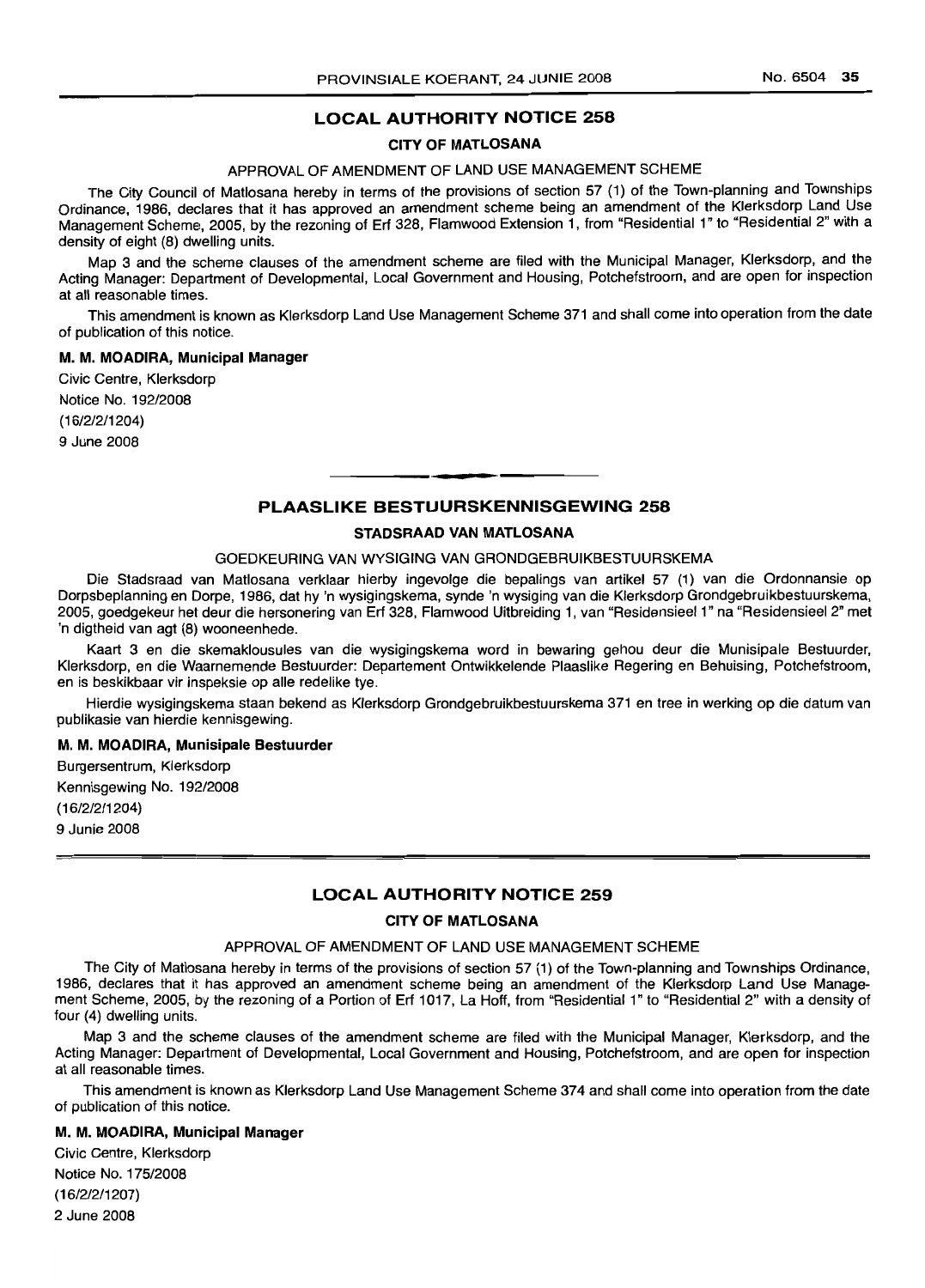### PLAASLIKE BESTUURSKENNISGEWING 259

#### STAD VAN MATLOSANA

### GOEDKEURING VAN WYSIGING VAN GRONDGEBRUIKBESTUURSKEMA

Die Stad van Matlosana verklaar hierby ingevolge die bepalings van artikel57 (1) van die Ordonnansie op Dorpsbeplanning en Dorpe, 1986, dat hy 'n wysigingskema, synde 'n wysiging van die Klerksdorp Grondgebruikbestuurskema, 2005, goedgekeur het deur die hersonering van 'n Gedeelte van Erf 1017, La Hoff van "Residensieel 1" na "Residensieel 2" met 'n digtheid van vier (4) wooneenhede.

Kaart 3 en die skemaklousules van die wysigingskema word in bewaring gehou deur die Munisipale Bestuurder, Klerksdorp, en die Waarnemende Bestuurder: Departement Ontwikkelende Plaaslike Regering en Behuising, Potchefstroom, en is beskikbaar vir inspeksie op aile redelike tye.

Hierdie wysigingskema staan bekend as Klerksdorp Grondgebruikbestuurskema 374 en tree in werking op die datum van publikasie van hierdie kennisgewing.

#### M. M. MOADIRA, Munisipale Bestuurder

Burgersentrum, Klerksdorp Kennisgewing No. 175/2008 (1612/2/1207) 2 Junie 2008

### LOCAL AUTHORITY NOTICE 260

#### CITY COUNCIL OF MATLOSANA

#### APPROVAL OF AMENDMENT OF LAND USE MANAGEMENT SCHEME

The City Council of Matlosana hereby in terms of the provisions of section 57 (1) of the Town-planning and Townships Ordinance, 1986, declares that it has approved an amendment scheme being an amendment of the Klerksdorp Land Use Management Scheme, 2005, by the rezoning of Erven 647 to 671, Ellaton, from "Residential 1" to "Residential 2" with a density of forty (40) dwelling units per hectare.

Map 3 and the scheme clauses of the amendment scheme are filed with the Municipal Manager, Klerksdorp, and the Acting Manager: Department of Developmental, Local Government and Housing, Potchefstroom, and are open for inspection at all reasonable times.

This amendment is known as Klerksdorp Land Use Management Scheme 348 and shall come into operation from the date of publication of this notice.

#### M. M. MOADIRA, Municipal Manager

Civic Centre, Klerksdorp Notice No. 172/2008 (16/2/2/1811 ) 9 June 2008

## **•** PLAASLIKE BESTUURSKENNISGEWING 260

#### STADSRAAD VAN MATLOSANA

### GOEDKEURING VAN WYSIGING VAN GRONDGEBRUIKBESTUURSKEMA

Die Stadsraad van Matlosana verklaar hierby ingevolge die bepalings van artikel 57 (1) van die Ordonnansie op Dorpsbeplanning en Dorpe, 1986, dat hy 'n wysigingskema, synde 'n wysiging van die Klerksdorp Grondgebruikbestuurskema, 2005, goedgekeur het deur die hersonering van Erwe 647 tot 671, Ellaton, van "Residensieel 1" na "Residensieel 2" met 'n digtheid van veertig (40) wooneenhede per hektaar.

Kaart 3 en die skemaklousules van die wysigingskema word in bewaring gehou deur die Munisipale Bestuurder, Klerksdorp, en die Waarnemende Bestuurder: Departement Ontwikkelende Plaaslike Regering en Behuising, Potchefstroom, en is beskikbaar vir inspeksie op aile redelike tye.

Hierdie wysigingskema staan bekend as Klerksdorp Grondgebruikbestuurskema 348 en tree in werking op die datum van publikasie van hierdie kennisgewing.

#### M. M. MOADIRA, Munisipale Bestuurder

Burgersentrum, Klerksdorp Kennisgewing No. 172/2008 (16/2/2/1811) 9 Junie 2008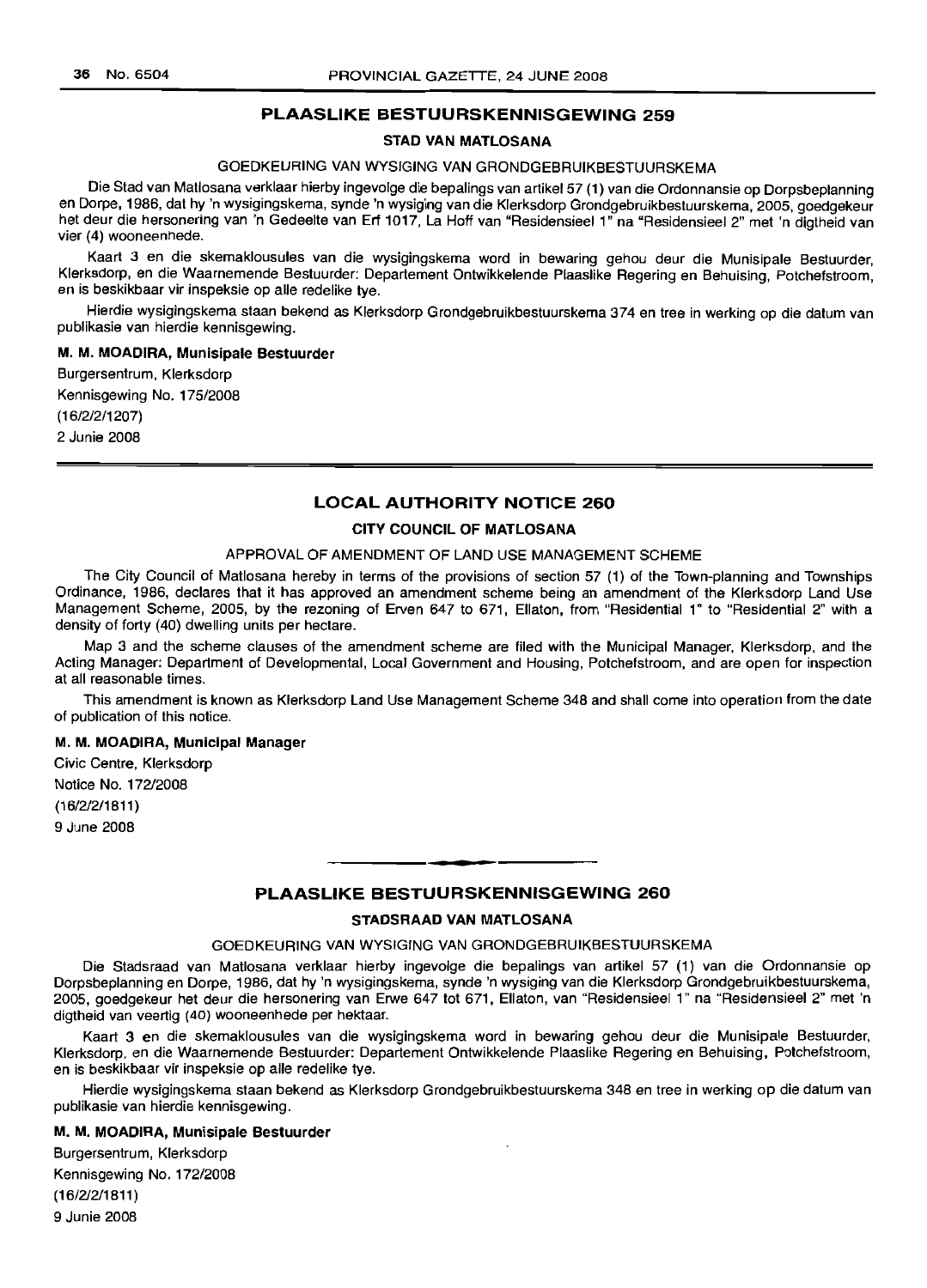### LOCAL AUTHORITY NOTICE 261

### CITY COUNCIL OF MATLOSANA

### APPROVAL OF AMENDMENT OF LAND USE MANAGEMENT SCHEME

The City Council of Matlosana hereby in terms of the provisions of section 57 (1) of the Town-planning and Townships Ordinance, 1986, declares that it has approved an amendment scheme being an amendment of the Klerksdorp Land Use Management Scheme, 2005, by the rezoning of Erf 434, Wilkoppies Extension 4, from "Special" for purposes of a dwelling house, professional offices, shops, business and related uses with the special consent of the Local Authonty to "Business 2" as indicated in Table A of the Klerksdorp Land Use Management Scheme, 2005.

Map 3 and the scheme clauses of the amendment scheme are filed with the Municipal Manager, Klerksdorp, and the Acting Manager: Department of Developmental, Local Government and Housing, Potchefstroom, and are open for inspection at all reasonable times.

This amendment is known as Klerksdorp Land Use Management Scheme 370 and shall come into operation from the date of publication of this notice.

#### M. M. MOADIRA, Municipal Manager

Civic Centre, Klerksdorp Notice No. 171/2008 (16/2/2/1203)

9 June 2008

### PLAASLIKE BESTUURSKENNISGEWING 261

**1\_.**

#### STADSRAAD VAN MATLOSANA

#### GOEDKEURING VAN WYSIGING VAN GRONDGEBRUIKBESTUURSKEMA

Die Stadsraad van Matlosana verklaar hierby ingevolge die bepalings van artikel 57 (1) van die Ordonnansie op Dorpsbeplanning en Dorpe, 1986, dat hy 'n wysigingskema, synde 'n wysiging van die Klerksdorp Grondgebruikbestuurskema, 2005, goedgekeur het deur die hersonering van Erf 434, Wilkoppies Uitbreiding 4, van "Spesiaal" vir doeleindes van 'n woonhuis, professionele kantore, winkels, besigheid en ander gebruike met die spesiale toestemming van die Plaaslike Raad tot "Besigheid 2" soos aangedui in Tabel A van die Klerksdorp Grondgebruikbestuurskema, 2005.

Kaart 3 en die skemaklousules van die wysigingskema word in bewaring gehou deur die Munisipale Bestuurder, Klerksdorp, en die Waarnemende Bestuurder: Departement Ontwikkelende Plaaslike Regering en Behuising, Potchefstroom, en is beskikbaar vir inspeksie op aile redelike tye.

Hierdie wysigingskema staan bekend as Klerksdorp Grondgebruikbestuurskema 370 en tree in werking op die datum van publikasie van hierdie kennisgewing.

#### M. M. MOADIRA, Munisipale Bestuurder

Burgersentrum, Klerksdorp Kennisgewing No. 171/2008

(16/2/2/1203) 9 Junie 2008

### LOCAL AUTHORITY NOTICE 262

### CITY OF MATLOSANA

#### APPROVAL OF AMENDMENT OF LAND USE MANAGEMENT SCHEME

The City of Matlosana hereby in terms of the provisions of section 57 (1) of the Town-planning and Townships Ordinance, 1986 declares that it has approved an amendment scheme being an amendment of the Klerksdorp Land Use Management Scheme, 2005, by the rezoning of the Remainder of Erf 1709, Klerksdorp Extension 10, from "Residential 1" to "Special" for purposes of an accommodation enterprise, dwelling units, professional offices, institutional purposes, a teagarden and related uses with the special consent of the Local Authority.

Map 3 and the scheme clauses of the amendment scheme are filed with the Municipal Manager, Klerksdorp, and the Acting Manager, Department of Developmental, Local Government and Housing, Potchefstroom, and are open for inspection at all reasonable times.

This amendment is known as Klerksdorp Land Use Management Scheme 380 and shall come into operation from the date of publication of this notice.

### M M MOADIRA, Municipal Manager

Civic Centre, Klerksdorp Notice No. 176/2008 (16/2/2/1213) 3 June 2008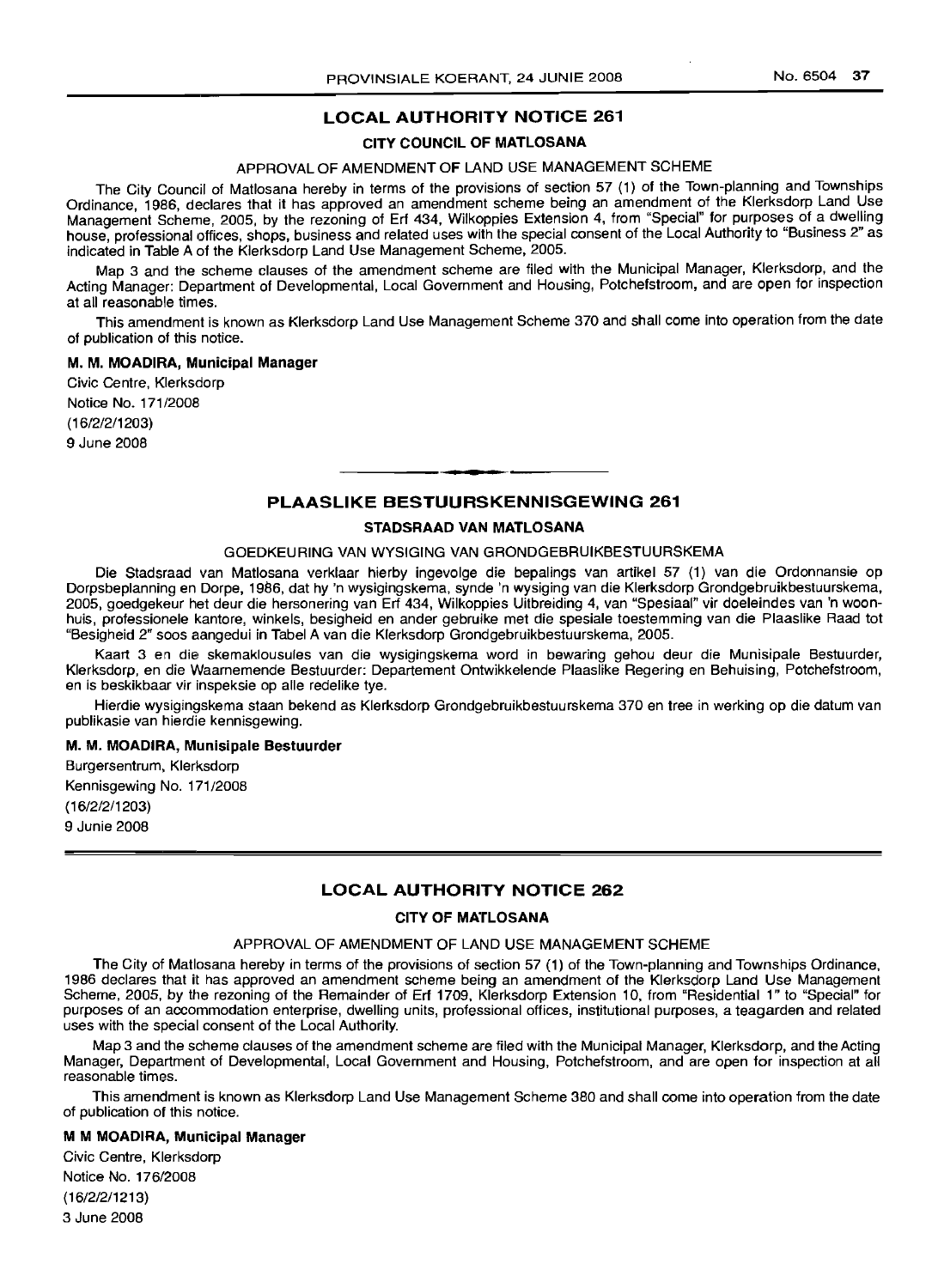### **PLAASLIKE BESTUURSKENNISGEWING 262**

### **STAD VAN MATLOSANA**

### GOEDKEURING VAN WYSIGING VAN GRONDGEBRUIKBESTUURSKEMA

Die Stad van Matlosana verklaar hierby ingevolge die bepalings van artikel 57 (1) van die Ordonnansie op Dorpsbeplanning en Dorpe, 1986, dat hy 'n wysigingskema, synde 'n wysiging van die Klerksdorp Grondgbruikbestuurskema, 2005, goedgekeur het deur die hersonering van die Restant van Erf 1709, Klerksdorp Uitbreiding 10, van "Residensieel 1" na "Spesiaal" vir doeleindes van 'n akkommodasie onderneming, wooneenhede, professionele kantore, institusionele doeleindes, 'n teetuin en verwante gebruike met die spesiale toestemming van die Plaaslike Raad.

Kaart 3 en. die skemaklousules van die wysigingskema word in bewaring gehou deur die Munisipale Bestuurder, Klerksdorp en die Waarnemende Bestuurder, Departement Ontwikkelende Plaaslike Regering en Behuising, Potchefstroom en is beskikbaar vir inspeksie op aile redelike tye.

Hierdie wysiging staan bekend as Klerksdorp Grondgebruikbestuurskema 380 en tree in werking op die datum van publikasie van hierdie kennisgewing.

#### M **M MOADIRA, Munisipale Bestuurder**

Burgersentrum, Klerksdorp Kennisgewing No. 176/2008 (16/2/2/1213) 3 Junie 2008

### **LOCAL AUTHORITY NOTICE 263**

### **CITY OF MATLOSANA**

#### APPROVAL OF AMENDMENT OF LAND USE MANAGEMENT SCHEME

The City of Matlosana hereby in terms of the provisions of section 57 (1) of the Town-planning and Townships Ordinance, 1986 declares that it has approved an amendment scheme being an amendment of the Klerksdorp Land Use Management Scheme, 2005, by the rezoning of the Portion 17 of the farm Buisfontein 367 IP, from "Agricultural" to "Special" for purposes of an accommodation enterprise, conference facilities, place of refreshement, recreation, a resort and related uses with the special consent of the Local Authority.

Map 3 and the scheme clauses of the amendment scheme are filed with the Municipal Manager, Klerksdorp, and the Acting Manager, Department of Developmental, Local Government and Housing, Potchefstroom, and are open for inspection at all reasonable times.

This amendment is known as Klerksdorp Land Use Management Scheme 381 and shall come into operation from the date of publication of this notice.

#### M **M MOADIRA, Municipal Manager**

Civic Centre, Klerksdorp Notice No. 179/2008 (16/2/2/1214)

2 June 2008

#### **PLAASLIKE BESTUURSKENNISGEWING 263**

**•**

#### **STAD VAN MATLOSANA**

#### GOEDKEURING VAN WYSIGING VAN GRONDGEBRUIKBESTUURSKEMA

Die Stad van Matlosana verklaar hierby ingevolge die bepalings van artikel57 (1) van die Ordonnansie op Dorpsbeplanning en Dorpe, 1986, dat hy 'n wysigingskema, synde 'n wysiging van die Klerksdorp Grondgbruikbestuurskema, 2005, goedgekeur het deur die hersonering van Gedeelte 17 van die plaas Buisfontein 367 IP, van "Landbou" na "Spesiaal" vir doeleindes van 'n akkommodasie onderneming, konferensie fasiliteite, eetplek, rekreasie, 'n oord en verwante gebruike met die spesiale toestemming van die Plaaslike Raad.

Kaart 3 en die skemaklousules van die. wysigingskema word in bewaring gehou deur die Munisipale Bestuurder, Klerksdorp en die Waarnemende Bestuurder, Departement Ontwikkelende Plaaslike Regering en Behuising, Potchefstroom en is beskikbaar vir inspeksie op aile redelike tye.

Hierdie wysiging staan bekend as Klerksdorp Grondgebruikbestuurskema 381 en tree in werking op die datum van publikasie van hierdie kennisgewing.

#### M **M MOADIRA, Munisipale Bestuurder**

Burgersentrum, Klerksdorp Kennisgewing No. 179/2008 (16/2/2/1214) 2 Junie 2008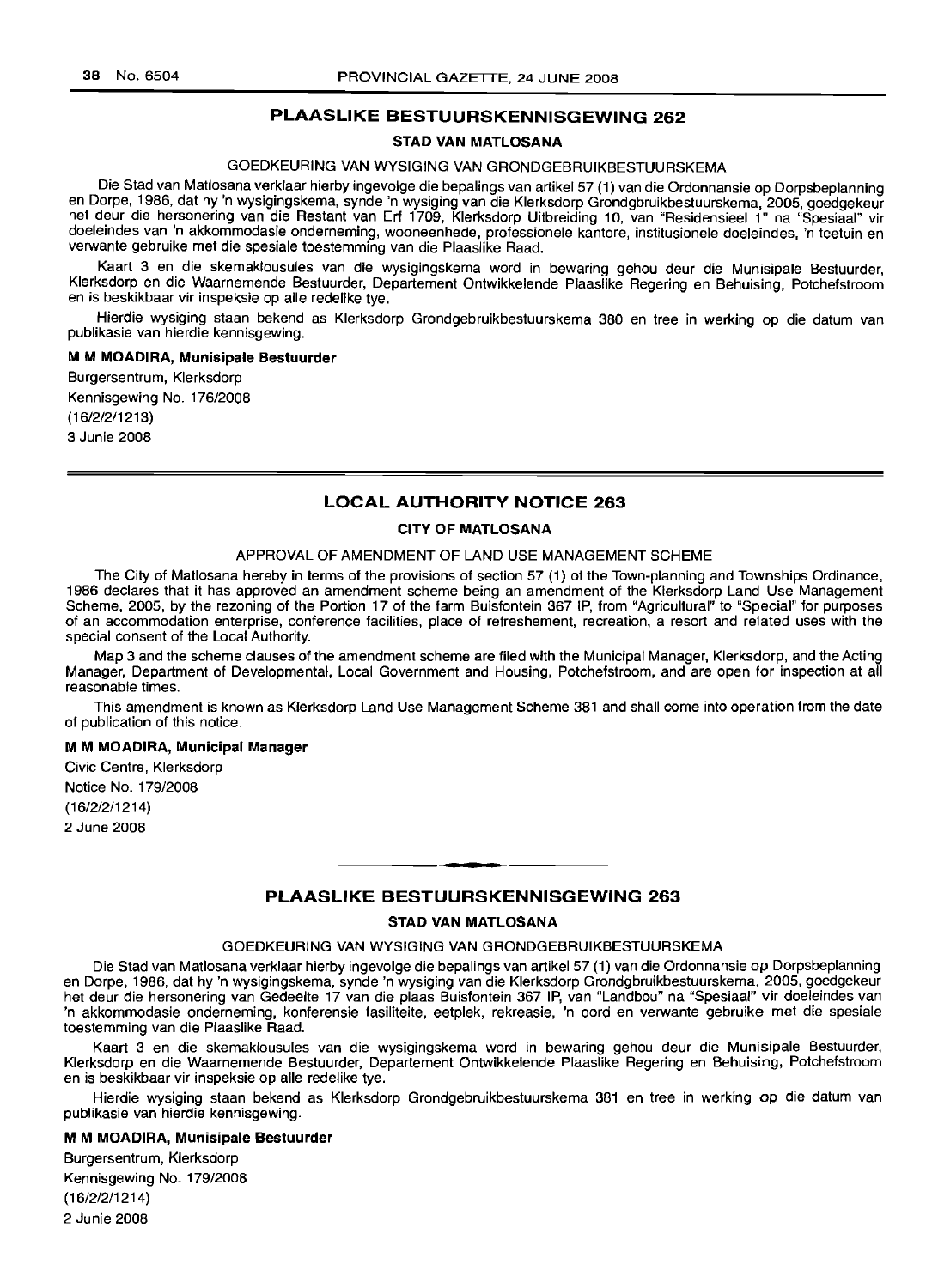### **LOCAL AUTHORITY NOTICE 264**

### **CITY COUNCIL OF MATLOSANA**

#### APPROVAL OF AMENDMENT OF LAND USE MANAGEMENT SCHEME

The City Council of Matlosana hereby in terms of the provisions of section 57 (1) of the Town-planning and Townships Ordinance, 1986 declares that it has approved an amendment scheme being an amendment of the Klerksdorp Land Use Management Scheme, 2005, by the rezoning of Erven 574 to 583 and Erven 590 to 615, Ellaton, from "Residential 1" to "Residential 2" with a density of seventy-five (75) dwelling units.

Map 3 and the scheme clauses of the amendment scheme are filed with the Municipal Manager, Klerksdorp, and the Acting Manager, Department of Development, Local Government and Housing, Potchefstroom, and are open for inspection at all reasonable times.

This amendment is known as Klerksdorp Land Use Management Scheme 387 and shall come into operation form the date of publication of this notice.

#### M **M MOADIRA,. Municipal Manager**

Civic Centre, Klerksdorp Notice No. 188/2008 (16/2/2/1220)

9 June 2008

### **PLAASLIKE BESTUURSKENNISGEWING 264**

**• •**

### **STADSRAAD VAN MATLOSANA**

#### GOEDKEURING VAN WYSIGING VAN GRONDGEBRUIKBESTUURSKEMA

Die Stadsraad *van* Matlosana verklaar hierby ingevolge die bepalings *van* artikel 57 (1) van die Ordonnansie op Dorpsbeplanning en Dorpe, 1986, dat hy 'n wysigingskema, synde 'n wysiging *van* die Klerksdorp Grondgbruikbestuurskema, 2005, goedgekeur het deur die hersonering *van* Erwe 574 tot 583 en Erwe 590 tot 615, Ellaton, *van* "Residensieel 1" na "Residensieel 2" met 'n digtheid *van* vyf-en-sewentig (75) wooneenhede.

Kaart 3 en die skemaklousules van die wysigingskema word in bewaring gehou deur die Munisipale Bestuurder, Klerksdorp en die Waarnemende Bestuurder, Department Ontwikkelende Plaaslike Regering en Behuising, Potchefstroom en is beskikbaar vir inspeksie op aile redelike tye.

Hierdie wysiging staan bekend as Klerksdorp Grondgebruikbestuurskema 387 en tree in werking op die datum *van* publikasie *van* hierdie kennisgewing.

#### M **M MOADIRA, Munisipale Bestuurder**

Burgersentrum, Klerksdorp Kennisgewing No. 188/2008 (16/2/2/1220) 9 Junie 2008

### **LOCAL AUTHORITY NOTICE 265**

### **CITY COUNCIL OF MATLOSANA**

### APPROVAL OF AMENDMENT OF LAND USE MANAGEMENT SCHEME

The City Council of Matlosana hereby in terms of the provisions of section 57 (1) of the Town-planning and Townships Ordinance, 1986 declares that it has approved an amendment scheme being an amendment of the Klerksdorp Land Use Management Scheme, 2005, by the rezoning of Erf 57, Freemanville, from "Residential 1" to "Business 2" for purposes of vehicle sales lot.

Map 3 and the scheme clauses of the amendment scheme are filed with the Municipal Manager, Klerksdorp, and the Acting Manager, Department of Development, Local *Government* and Housing, Potchefstroom, and are open for inspection at all reasonable times.

This amendment is known as Klerksdorp Land Use Management Scheme 383 and shall come into operation form the date of publication of this notice.

### M **M MOADIRA, Municipal Manager**

Civic Centre, Klerksdorp Notice No. 174/2008 (16/2/2/1216) 9 June 2008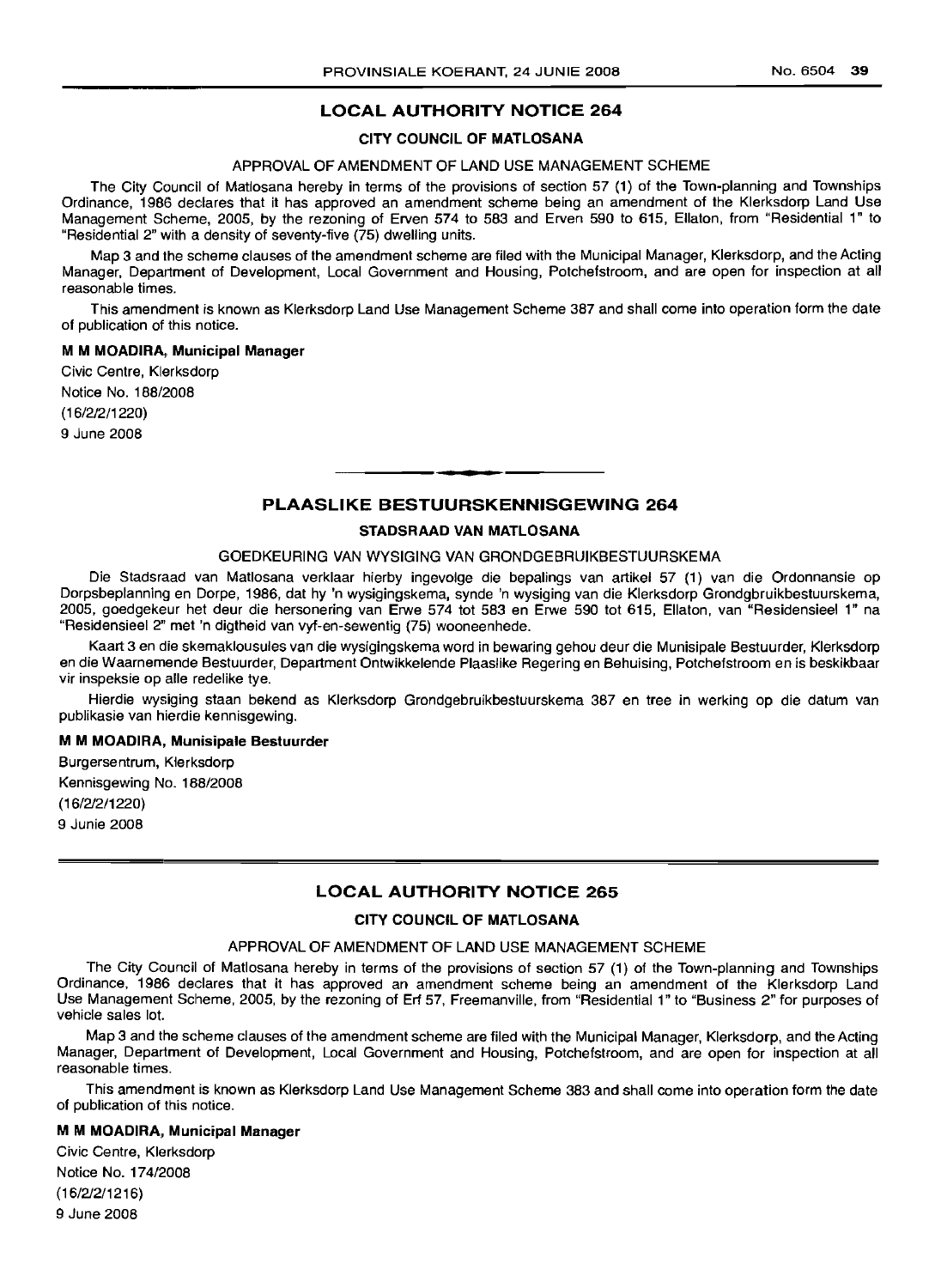### **PLAASLIKE BESTUURSKENNISGEWING 265**

#### **STADSRAAD VAN MATLOSANA**

### GOEDKEURING VAN WYSIGING VAN GRONDGEBRUIKBESTUURSKEMA

Die Stadsraad van Matlosana verklaar hierby ingevolge die bepalings van artikel 57 (1) van die Ordonnansie op Dorpsbeplanning en Dorpe, 1986, dat hy 'n wysigingskema, synde 'n wysiging van die Klerksdorp Grondgbruikbestuurskema, 2005, goedgekeur het deur die hersonering van Erf 57, Freemanville, van "ResidensieeI1" tot "Besigheid 2" vir doeleindes van motorverkope.

Kaart 3 en die skemaklousules van die wysigingskema word in bewaring gehou deur die Munisipale Bestuurder, Klerksdorp en die Waarnemende Bestuurder, Department Ontwikkelende Plaaslike Regering en Behuising, Potchefstroom en is beskikbaar vir inspeksie op aile redelike tye.

Hierdie wysiging staan bekend as Klerksdorp Grondgebruikbestuurskema 383 en tree in werking op die datum van pubfikasie van hierdie kennisgewing.

#### M **M MOADIRA, Munisipale Bestuurder**

Burgersentrum, Klerksdorp Kennisgewing No. 174/2008 (16/2/2/1216)

9 Junie 2008

### **LOCAL AUTHORITY NOTICE 266**

#### **CITY COUNCIL OF MATLOSANA**

#### APPROVAL OF AMENDMENT OF LAND USE MANAGEMENT SCHEME

The City Council of Matlosana hereby in terms of the provisions of section 57 (1) of the Town-planning and Townships Ordinance, 1986 declares that it has approved an amendment scheme being an amendment of the Klerksdorp Land Use Management Scheme, 2005, by the rezoning of Erf 24, Stilfontein, from "Residential 1" to "Special" for purposes of professional offices, business, shops, a place of refreshment, dwelling house and related uses with the special consent of the Local Authority.

Map 3 and the scheme clauses of the amendment scheme are filed with the Municipal Manager, Klerksdorp, and the Acting Manager, Department of Development, Local Government and Housing, Potchefstroom, and are open for inspection at all reasonable times.

This amendment is known as Klerksdorp Land Use Management Scheme 384 and shall come into operation form the date of publication of this notice.

#### M **M MOADIRA, Municipal Manager**

Civic Centre, Klerksdorp Notice No. 177/2008 (16/2/2/1217) 9 June 2008

### **PLAASLIKE BESTUURSKENNISGEWING 266**

**. -**

#### **STADSRAAD VAN MATLOSANA**

#### GOEDKEURING VAN WYSIGING VAN GRONDGEBRUIKBESTUURSKEMA

Die Stadsraad van Matlosana verklaar hierby ingevolge die bepalings van artikel 57 (1) van die Ordonnansie op Dorpsbeplanning en Dorpe, 1986, dat hy 'n wysigingskema, synde 'n wysiging van die Klerksdorp Grondgbruikbestuurskema, 2005, goeqgekeur het deur die hersonering van Erf 24, Stilfontein, van "Residensieel 1" tot "Spesiaal" vir doeleindes van professionele kantore, besigheid, winkels, eetplek, woonhuis en verwante gebruike met die spesiale toestemming van die Plaaslike Bestuur.

Kaart 3 en die skemaklousules van die wysigingskema word in bewaring gehou deur die Munisipale Bestuurder, Klerksdorp en die Waarnemende Bestuurder, Department Ontwikkelende Plaaslike Regering en Behuising, Potchefstroom en is beskikbaar vir inspeksie op aile redelike tye.

Hierdie wysiging staan bekend as Klerksdorp Grondgebruikbestuurskema 384 en tree in werking op die datum van publikasie van hierdie kennisgewing.

#### M **M MOADIRA, Munisipale Bestuurder**

Burgersentrum, Klerksdorp Kennisgewing No. 177/2008 (16/2/2/1217) 9 Junie 2008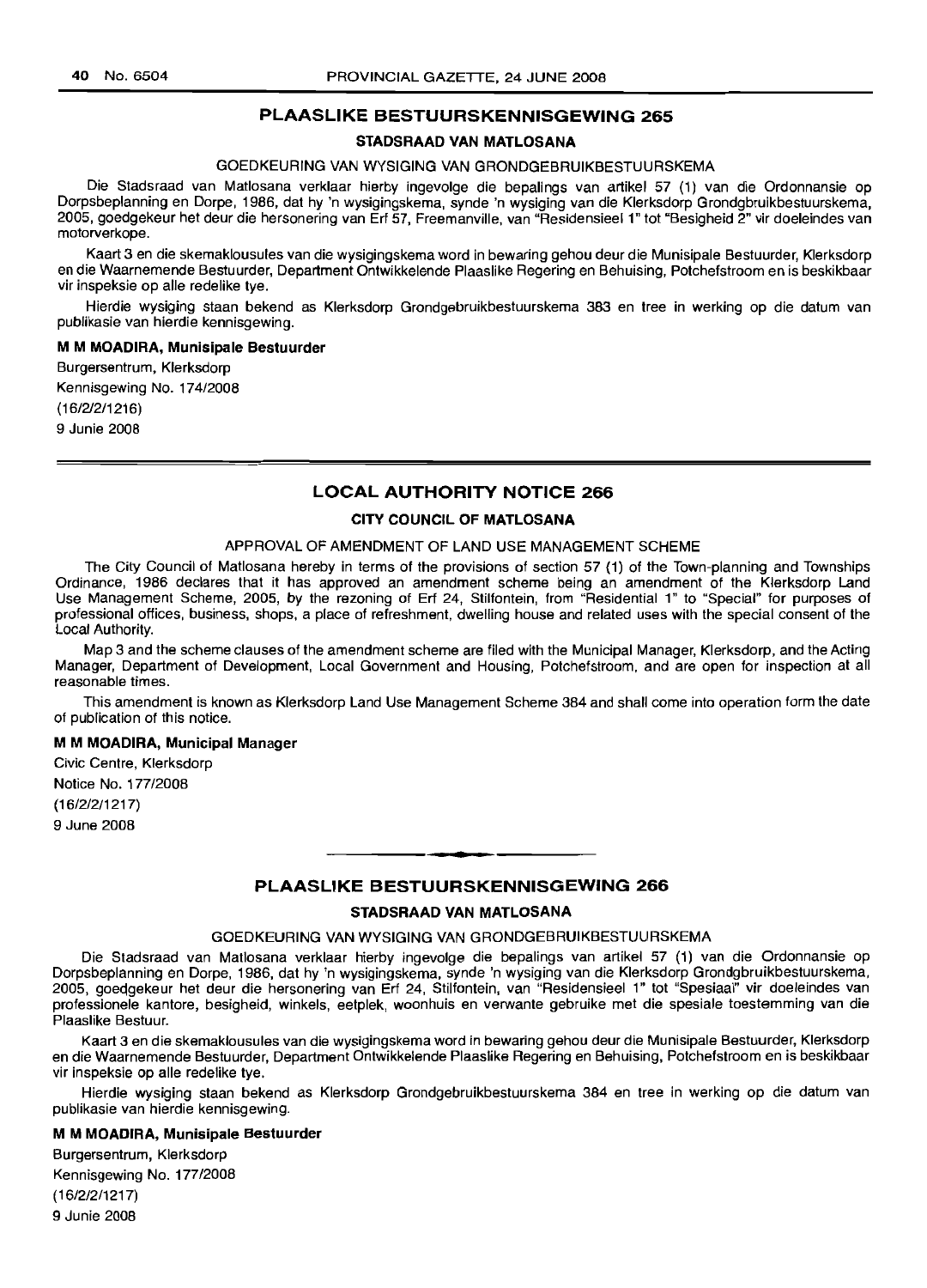### **LOCAL AUTHORITY NOTICE 267**

### **CITY COUNCIL OF MATLOSANA**

#### APPROVAL OF AMENDMENT OF LAND USE MANAGEMENT SCHEME

The City Council of Matlosana hereby in terms of the provisions of section 57 (1) of the Town-planning and Townships Ordinance, 1986, declares that it has approved an amendment scheme being an amendment of the Klerksdorp Land Use Management Scheme, 2005, by the rezoning of Portions 10 to 14 of Erf 887, Doringkruin, from "Residential 1" to "Residential 2" with a density of twelve (12) dwelling units.

Map 3 and the scheme clauses of the amendment scheme are filed with the Municipal Manager, Klerksdorp and the Acting Manager, Department of Developmental, Local Government and Housing, Potchefstroom and are open for inspection at all reasonable times.

This amendment is known as Klerksdorp Land Use Management Scheme 404 and shall come into operation from the date of publication of this notice.

#### **MM MOADIRA, Municipal Manager**

Civic Centre, Klerksdorp Notice No. 190/2008 (16/2/2/1237) 9 June 2008

### **PLAASLIKE BESTUURSKENNISGEWING 267**

**••**

#### **STADSRAAD VAN MATLOSANA**

#### GOEDKEURING VAN WYSIGING VAN GRONDGEBRUIKBESTUURSKEMA

Die Stadsraad van Matlosana verklaar hierby ingevolge die bepalings van artikel 57 (1) van die Ordonnansie op Dorpsbeplanning en Dorpe, 1986, dat hy 'n wysigingskema, synde 'n wysiging van die Klerksdorp Grondgebruikbestuurskema, 2005, goedkeur het deur die hersonering van Gedeeltes 10 tot 14 van Erf 887, Doringkruin, van "Residensieel 1" na "Residensieel 2" met 'n digtheid van twaalf (12) wooneenhede.

Kaart 3 en die skemaklousules van die wysigingskema word in bewaring gehou deur die Munisipale Bestuurder, Klerksdorp en die Waarnemende Bestuurder, Departement Ontwikkellende Plaaslike Regering en Behuising, Potchefstroom en is beskikbaar vir inspeksie op aile redelike tye.

Hierdie wysiging staan bekend as Klerksdorp Grondgebruikbestuurskema 404 en tree in werking op die datum van publikasie van hierdie kennisgewing.

#### **MM MOADIRA, Munisipale Bestuurder**

Burgersentrum, Klerksdorp Kennisgewing No. 190/2008 (16/2/2/1237) 9 Junie 2008

#### **LOCAL AUTHORITY NOTICE 268**

### **CITY COUNCIL OF MATLOSANA**

#### APPROVAL OF AMENDMENT OF LAND USE MANAGEMENT SCHEME

The City Council of Matlosana hereby in terms of the provisions of section 57 (1) of the Town-planning and Townships Ordinance, 1986, declares that it has approved an amendment scheme being an amendment of the Klerksdorp Land Use Management Scheme, 2005, by the rezoning of Erf 1032, La Hoff, from "Residential 1" to "Residential 2" with a density of six (6) dwelling units.

Map 3 and the scheme clauses of the amendment scheme are filed with the Municipal Manager, Klerksdorp and the Acting Manager, Department of Developmental, Local Government and Housing, Potchefstroom and are open for inspection at all reasonable times.

This amendment is known as Klerksdorp Land Use Management Scheme 406 and shall come into operation from the date of publication of this notice.

#### **MM MOADIRA, Municipal Manager**

Civic Centre, Klerksdorp Notice No. 191/2008 (16/212/1239) 9 June 2008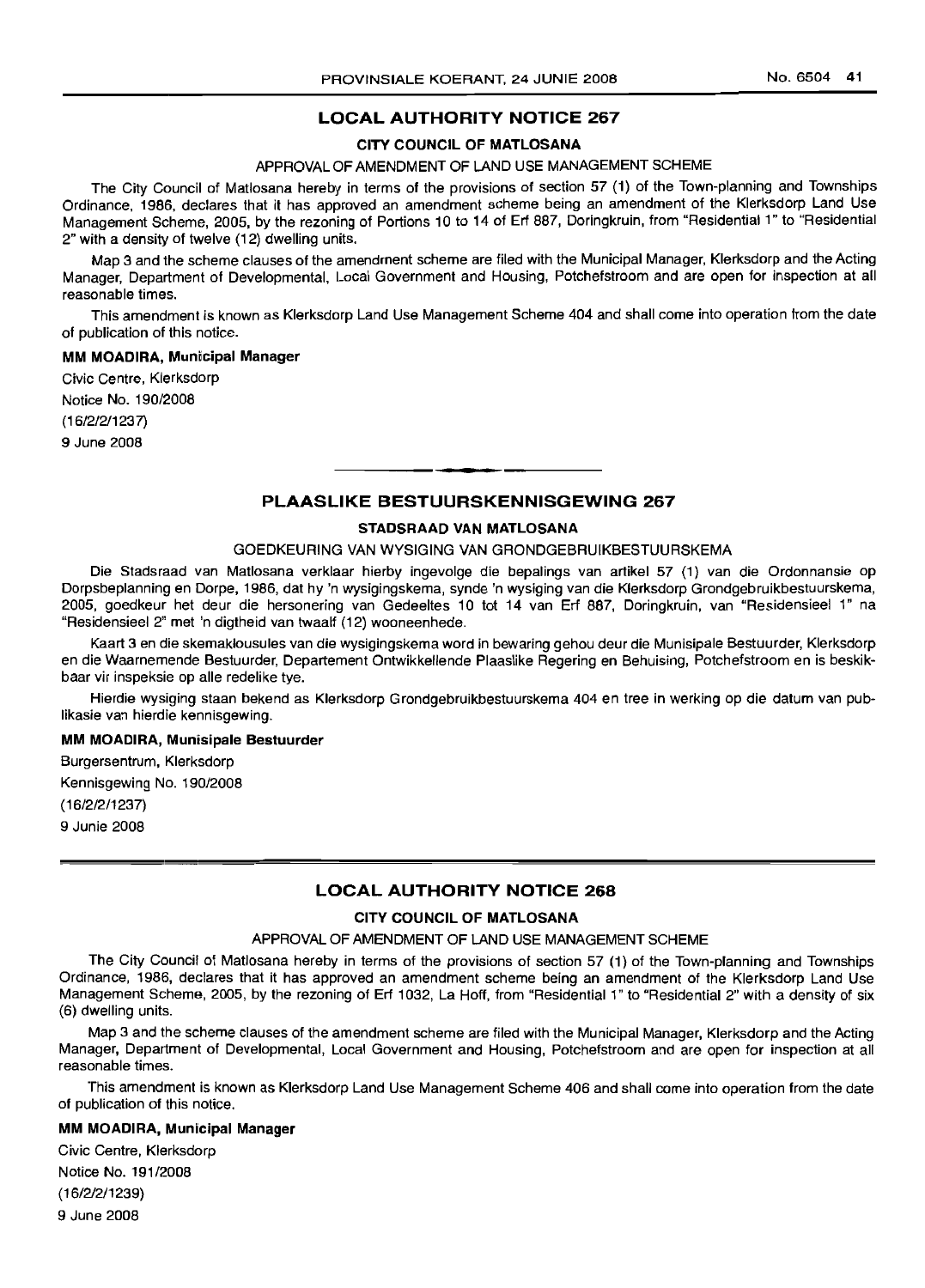### **PLAASLIKE BESTUURSKENNISGEWING 268**

### **STADSRAAD VAN MATLOSANA**

### GOEDKEURING VAN WYSIGING VAN GRONDGEBRUIKBESTUURSKEMA

Die Stadsraad van Matlosana verklaar hierby ingevolge die bepalings van artikel 57 (1) van die Ordonnansie op Dorpsbeplanning en Dorpe, 1986, dat hy 'n wysigingskema, synde 'n wysiging van die Klerksdorp Grondgebruikbestuurskema, 2005, goedkeur het deur die hersonering van Erf 1032, La Hoff, van "Residensieel 1" tot "Residensieel 2" met 'n digtheid van ses (6) wooneenhede.

Kaart 3 en die skemaklousules van die wysigingskema word in bewaring gehou deur die Munisipale Bestuurder, Klerksdorp en die Waarnemende Bestuurder, Departement Ontwikkellende Plaaslike Regering en Behuising, Potchefstroom en is beskikbaar vir inspeksie op aile redelike tye.

Hierdie wysiging staan bekend as Klerksdorp Grondgebruikbestuurskema 406 en tree in werking op die datum van pub-Iikasie van hierdie kennisgewing.

#### **MM MOADIRA, Munisipale Bestuurder**

Burgersentrum, Klerksdorp

Kennisgewing No. 191/2008

(16/2/2/1239)

9 Junie 2008

### **LOCAL AUTHORITY NOTICE 269**

### **CITY COUNCIL OF MATLOSANA**

#### APPROVAL OF AMENDMENT OF LAND USE MANAGEMENT SCHEME

The City Council of Matiosana hereby in terms of the provisions of section 57 (1) of the Town-planning and Townships Ordinance, 1986, declares that it has approved an amendment scheme being an amendment of the Klerksdorp Land Use Management Scheme, 2005, by the rezoning of Erf 393, Doringkruin, from "Residential 1" to "Residential 2" with a density of six (6) dwelling units.

Map 3 and the scheme clauses of the amendment scheme are filed with the Municipal Manager, Klerksdorp and the Acting Manager, Department of Developmental, Local Government and Housing, Potchefstroom and are open for inspection at all reasonable times.

This amendment is known as Klerksdorp Land Use Management Scheme 407 and shall come into operation from the date of publication of this notice.

#### **MM MOADIRA, Municipal Manager**

Civic Centre, Klerksdorp Notice No. 189/2008 (16/2/2/1240) 9 June 2008

### **PLAASLIKE BESTUURSKENNISGEWING 269**

T **\_ •**

#### **STADSRAAD VAN MATLOSANA**

#### GOEDKEURING VAN WYSIGING VAN GRONDGEBRUIKBESTUURSKEMA

Die Stadsraad van Matlosana verklaar hierby ingevolge die bepalings van artikel 57 (1) van die Ordonnansie op Dorpsbeplanning en Dorpe, 1986, dat hy 'n wysigingskema, synde 'n wysiging van die Klerksdorp Grondgebruikbestuurskema, 2005, goedkeur het deur die hersonering van Erf 393, Doringkruin, van "Residensieel 1" tot "Residensieel 2" met 'n digtheid van ses (6) wooneenhede.

Kaart 3 en die skemaklousules van die wysigingskema word in bewaring gehou deur die Munisipale Bestuurder, Klerksdorp en die Waarnemende Bestuurder, Departement Ontwikkellende Plaaslike Regering en Behuising, Potchefstroom en is beskikbaar vir inspeksie op aile redelike tye.

Hierdie wysiging staan bekend as Klerksdorp Grondgebruikbestuurskema 407 en tree in werking op die datum van publikasie van hierdie kennisgewing.

#### **MM MOADIRA, Munisipale Bestuurder**

Burgersentrum, Klerksdorp Kennisgewing No. 189/2008 (16/2/2/1240) 9 Junie 2008